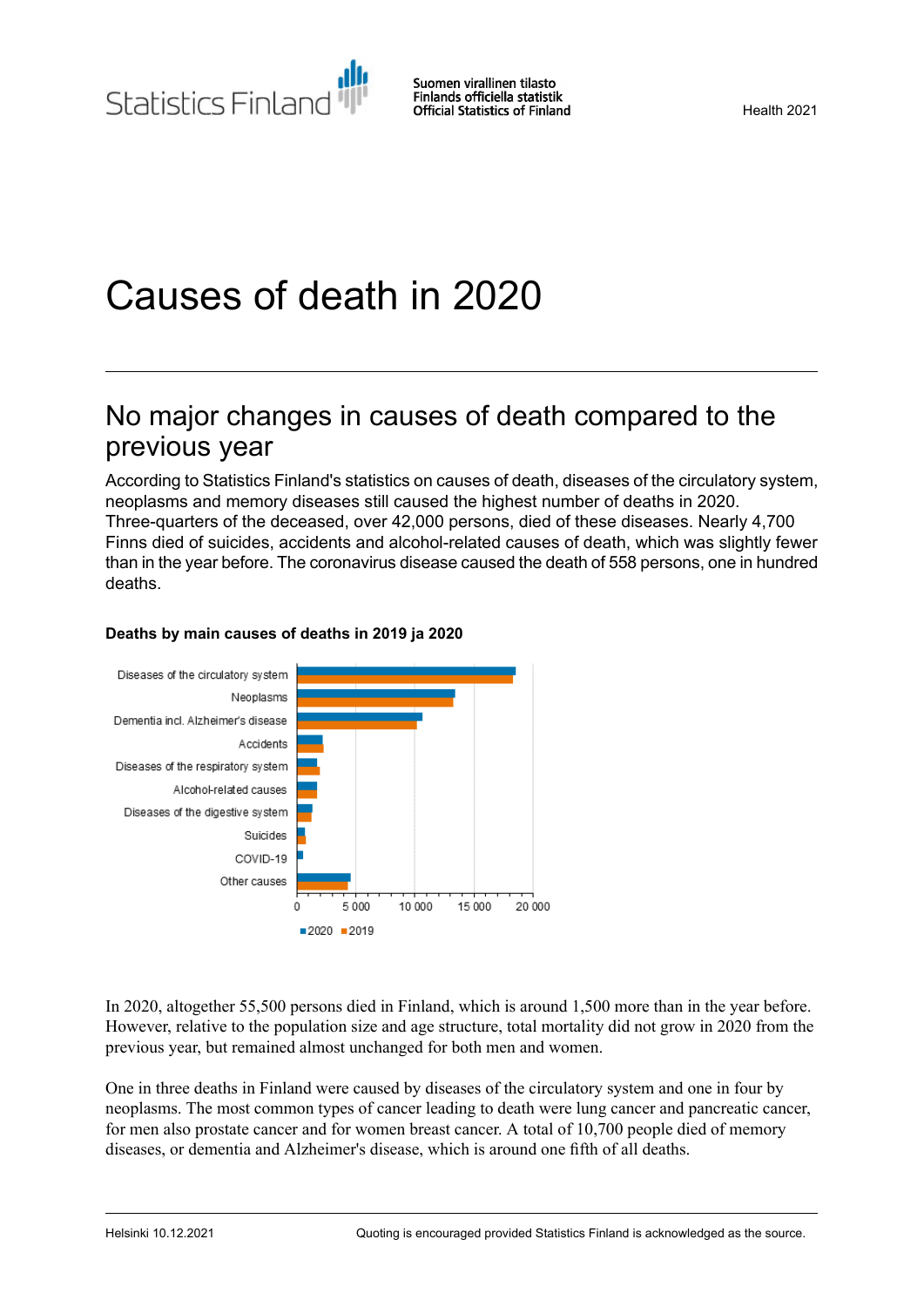### Mortality from diseases of the circulatory system and neoplasms decreased from the previous year

Nearly 400 more died of diseases of the circulatory system and neoplasms and over 500 more died of memory diseases in 2020 than in 2019. By contrast, over 200 fewer died of respiratory diseases than in the previous year. In the classification of diseases, deaths caused by Covid-19 virus infection are not classified as respiratory diseases, but in the main group containing diagnosis codes for special cases.

The increase in the number of deaths from diseases is partly explained by the ageing of the population's age structure. Relative to the population size and age structure, mortality decreased by over one per cent both from diseases of the circulatory system and from neoplasms from the previous year. In addition, mortality from respiratory diseases decreased by as much as 14 per cent. Only 58 persons died of influenza. By contrast, mortality from memory disorders grew by around two per cent from the previous year.

## As many deaths of alcohol-related causes as in the year before

In 2020, some 1,700 persons died of alcohol-related diseases and alcohol poisonings, 1,300 men and 400 women. There were no changes in the number of deaths from the previous year. The share of alcohol-related causes in all causes of death was three per cent, for men five per cent and for women one per cent.

In 2020, the average age of men dying of alcohol-related causes was 62 years and that of women 63 years. Men dying of alcohol-related causes were slightly younger than in the previous year. The share of persons aged under 65 among those who died from alcohol-related causes grew for men from 57 to 63 per cent.

### Number of suicides fell

In 2020, suicides were committed by 717 persons. This is 29 fewer than in the year before. The number of suicides committed by men decreased from the previous year's 567 to 529. By contrast, the number of suicides committed by women remained almost unchanged. The vast majority or three-quarters of those who committed suicide were still men. The average age of those who committed suicide was 44 for women and 46 for men in 2020.

## Women's accidental deaths decreased

In 2020, accidents caused the death of a total of 2,200 persons in Finland, which is around 30 fewer than in 2019. Two-thirds of those who died in accidents were men. Accidents caused four per cent of all deaths. Five per cent of men and three per cent of women died in accidents.

However, the number of accidental deaths among men and women developed differently from the year before. The number of accidental deaths grew slightly for men, from 1,412 to 1,457, while women had fewer fatal accidents than before (2019: 833, 2020: 756). Among women, stumbling accidents especially among persons aged over 80 decreased compared with 2019. Stumbling accidents resulting in death and accidental poisonings increased somewhat among men from the year before.

### Altogether 558 persons died of the coronavirus disease, the average age of the deceased was 84 years

A total of 558 persons died of Covid-19 virus infection, or the coronavirus disease, in 2020. One in one hundred deaths in Finland were caused by the coronavirus disease. The dead were mostly elderly. The average age (median) was 84 years. Nearly 90 per cent were aged 70 or over and 25 per cent had turned 90. Altogether, 42 persons aged under 65 died of this disease, which is under eight per cent of all deaths from the coronavirus disease. No persons aged under 20 died of the coronavirus disease, the youngest person who died belonged to the 20 to 24 age group and the oldest was aged over 100.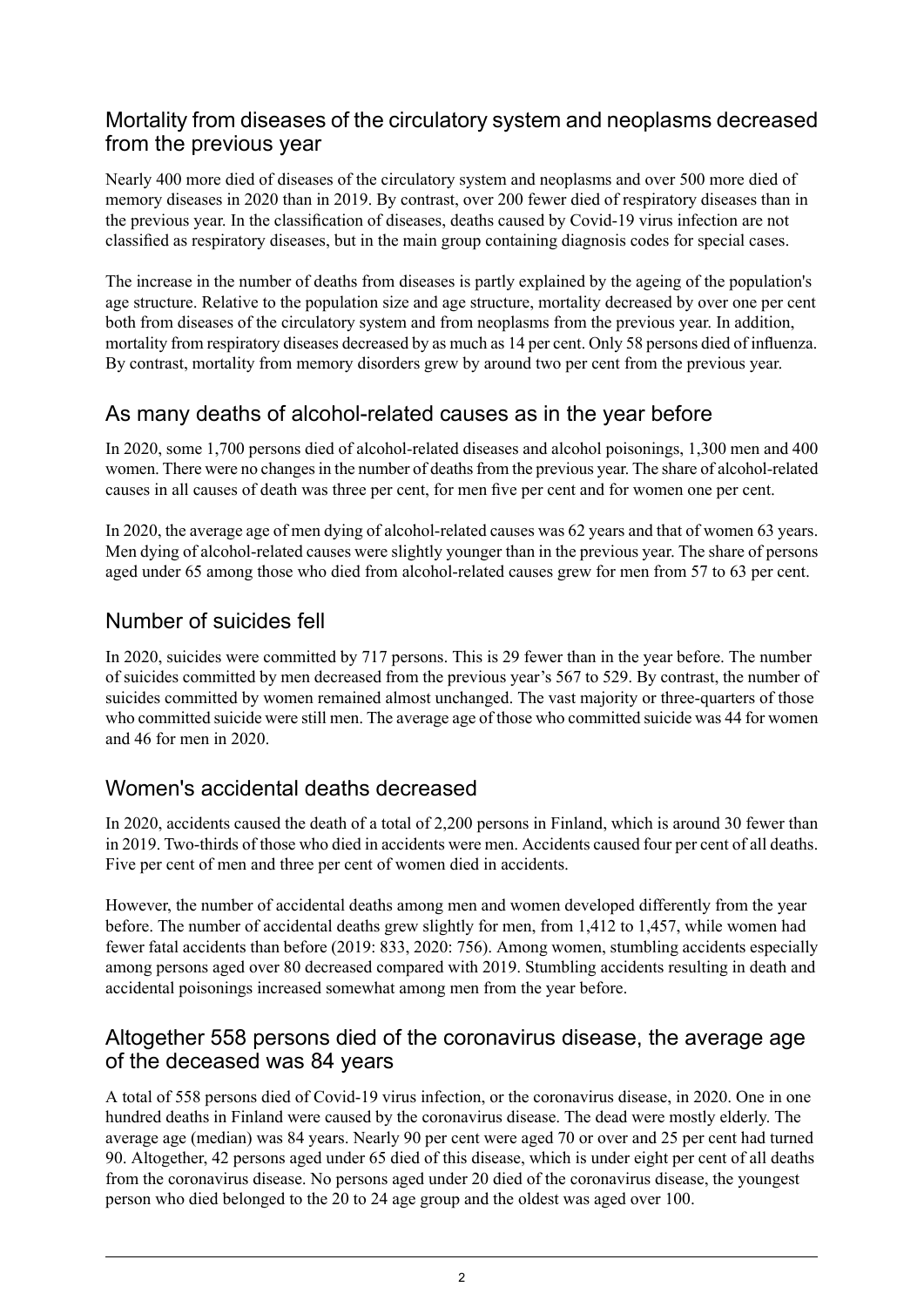The share of men and women among those dying of the coronavirus disease was almost equal, 282 men and 276 women, but in younger age groups the share of men was clearly higher than that of women. All persons who died under the age of 55 were men and nearly nine out of ten of those who died under the age of 65 were also men. The average age of men dying of the coronavirus disease was 80 years and that of women 87 years. In the oldest age groups, the share of women was higher. There are more women than men in these age groups, because women live longer than men.

In addition, Covid-19 virus infection had an effect on the death of 72 persons other than as the primary cause of death in the statistics. Most of them had multiple diseases. Around 40 per cent had memory disease as the primary cause of death. For one in four the primary cause of death was cardio or vascular disease and for one in five cancer. Covid-19 virus infections recorded as contributing causes of death on death certificates are not included in deaths caused by the coronavirus disease in the cause of death statistics.



#### **Deaths due to COVID-19 by sex and age in 2020**

| 54-group time series                                                       | 2020          |              |                | 2019    |                      |         | Age-standardised       | Age-standandardised    |  |  |
|----------------------------------------------------------------------------|---------------|--------------|----------------|---------|----------------------|---------|------------------------|------------------------|--|--|
| classification                                                             | Total         | <b>Males</b> | <b>Females</b> | Total   | <b>Males</b>         | Females | mortality rate         | mortality rate         |  |  |
|                                                                            | <b>Number</b> |              | Number Number  |         | Number Number Number |         | Change<br>2019-2020, % | Change<br>2010-2020, % |  |  |
| <b>Deaths total</b>                                                        | 55 498        | 27 971       | 27 527         | 53 962  | 27 088               | 26 874  | $+0,3$                 | $-13,7$                |  |  |
| Diseases of the<br>circulatory system                                      | 18 4 96       | 9541         | 8955           | 18 267  | 9 2 5 5              | 9012    | $-1,4$                 | $-30,6$                |  |  |
| Neoplasms                                                                  | 13411         | 7 1 5 4      | 6 2 5 7        | 13 267  | 7097                 | 6 170   | $-1,1$                 | $-8,0$                 |  |  |
| Dementia, Alzheimer's<br>disease                                           | 10 673        | 3495         | 7 1 7 8        | 10 153  | 3401                 | 6752    | $+1,7$                 | $+28,7$                |  |  |
| Accidents                                                                  | 2 2 1 3       | 1457         | 756            | 2 2 4 5 | 1412                 | 833     | $-2,8$                 | $-23,5$                |  |  |
| Disease of the<br>respiratory system                                       | 1749          | 1 1 3 0      | 619            | 1969    | 1 2 0 5              | 764     | $-14,0$                | $-32,0$                |  |  |
| Alcohol related<br>diseases and accidental<br>poisoning by alcohol         | 1716          | 1 3 1 8      | 398            | 1718    | 1 3 0 6              | 412     | $+0.3$                 | $-16,6$                |  |  |
| Diseases of the<br>digestive system (excl.<br>alcohol-related<br>diseases) | 1 3 5 9       | 621          | 738            | 1 2 7 1 | 585                  | 686     | $+4,2$                 | $-15,2$                |  |  |
| Suicides                                                                   | 717           | 529          | 188            | 746     | 567                  | 179     | $-4,4$                 | $-27,0$                |  |  |
| COVID-19                                                                   | 558           | 282          | 276            | 0       | 0                    | 0       |                        |                        |  |  |
| Other causes of death                                                      | 4 60 6        | 2444         | 2 1 6 2        | 4 3 2 6 | 2 2 6 0              | 2066    |                        |                        |  |  |

#### **Causes of death 2020**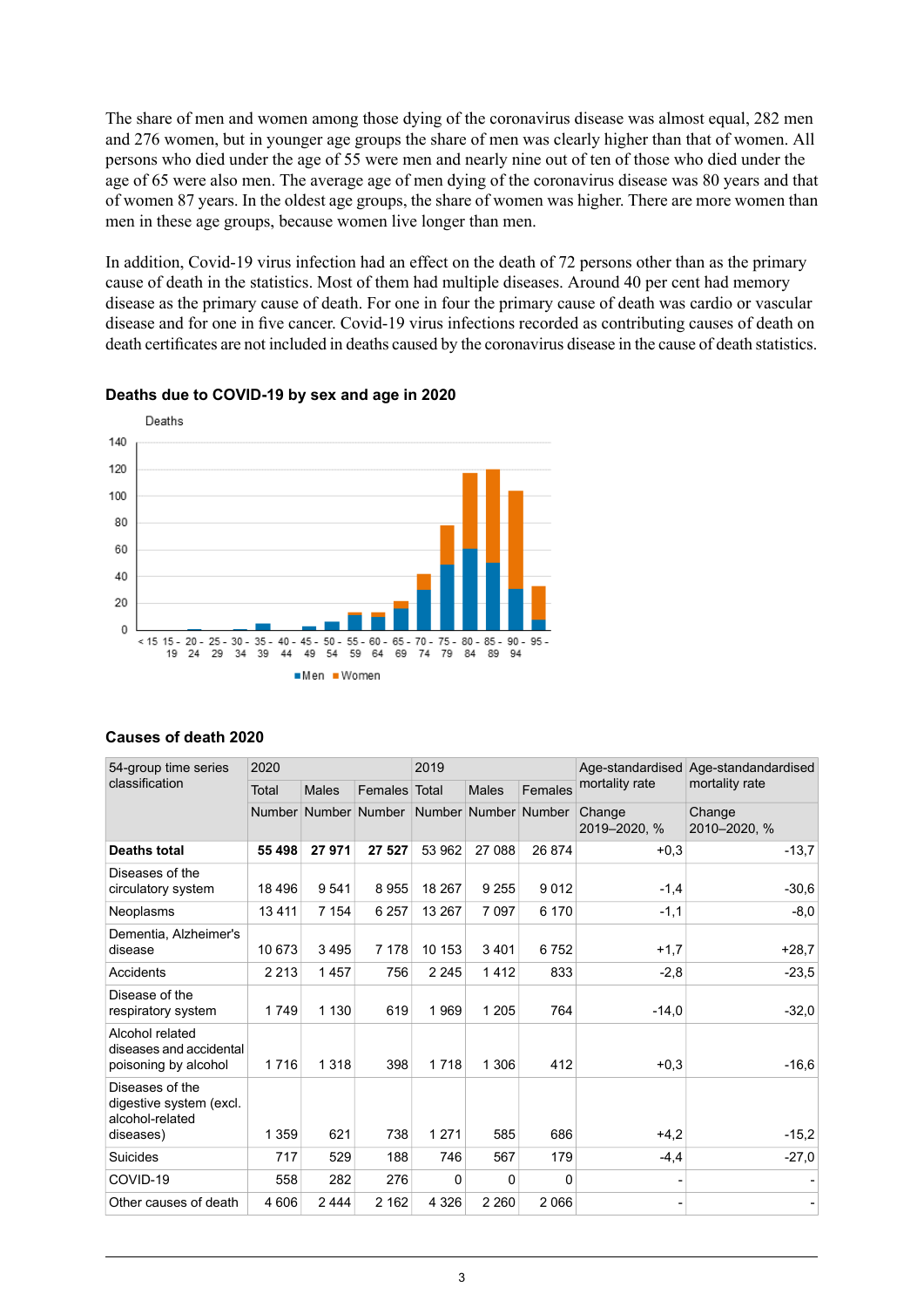## **Contents**

| 2. Mortality from diseases of the circulatory system decreased for women, unchanged for men10                |  |
|--------------------------------------------------------------------------------------------------------------|--|
|                                                                                                              |  |
| Persons who died of neoplasms were on average almost 10 years younger than those who died of diseases of the |  |
|                                                                                                              |  |
|                                                                                                              |  |
|                                                                                                              |  |
|                                                                                                              |  |
|                                                                                                              |  |
|                                                                                                              |  |
|                                                                                                              |  |
|                                                                                                              |  |
|                                                                                                              |  |
|                                                                                                              |  |
|                                                                                                              |  |

## Tables

| Table 4. Causes of death among children under the age of one 2000, 2005, 2010, 2018, 2019 and 202023 |  |
|------------------------------------------------------------------------------------------------------|--|
| Appendix tables                                                                                      |  |
|                                                                                                      |  |
|                                                                                                      |  |
|                                                                                                      |  |
| Appendix table 2. Deaths from accidents by external cause and deaths from acute intoxication 202031  |  |
|                                                                                                      |  |
|                                                                                                      |  |
| Appendix table 5. Standard population used in calculating age-standardised figures (Eurostat 2012)34 |  |
|                                                                                                      |  |

## Figures

| Figure 5. Age-standardised prostate cancer mortality for men and breast cancer mortality for women 1971 to 2020.12 |  |
|--------------------------------------------------------------------------------------------------------------------|--|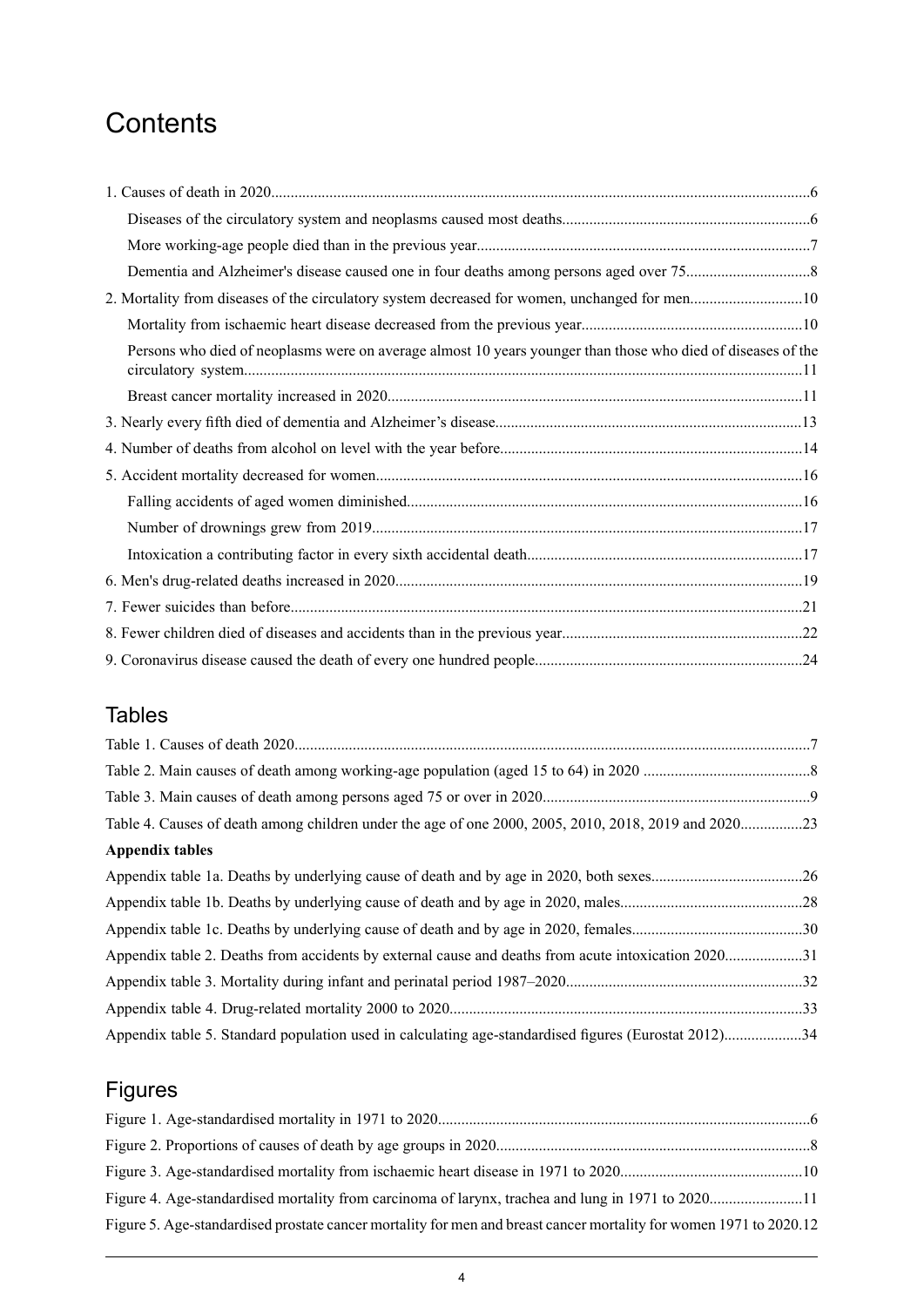| Figure 7. Age-standardised mortality from alcohol-related diseases and accidental poisonings by alcohol and total  |  |
|--------------------------------------------------------------------------------------------------------------------|--|
| Figure 8. Age-standardised mortality from alcohol-related diseases and accidental poisonings by alcohol in 1971 to |  |
|                                                                                                                    |  |
|                                                                                                                    |  |
|                                                                                                                    |  |
|                                                                                                                    |  |
|                                                                                                                    |  |
|                                                                                                                    |  |
|                                                                                                                    |  |
|                                                                                                                    |  |
|                                                                                                                    |  |
| <b>Appendix figures</b>                                                                                            |  |
| Appendix figure 1. Age-standardised mortality from diseases of the circulatory system in 1971 to 202035            |  |
|                                                                                                                    |  |
|                                                                                                                    |  |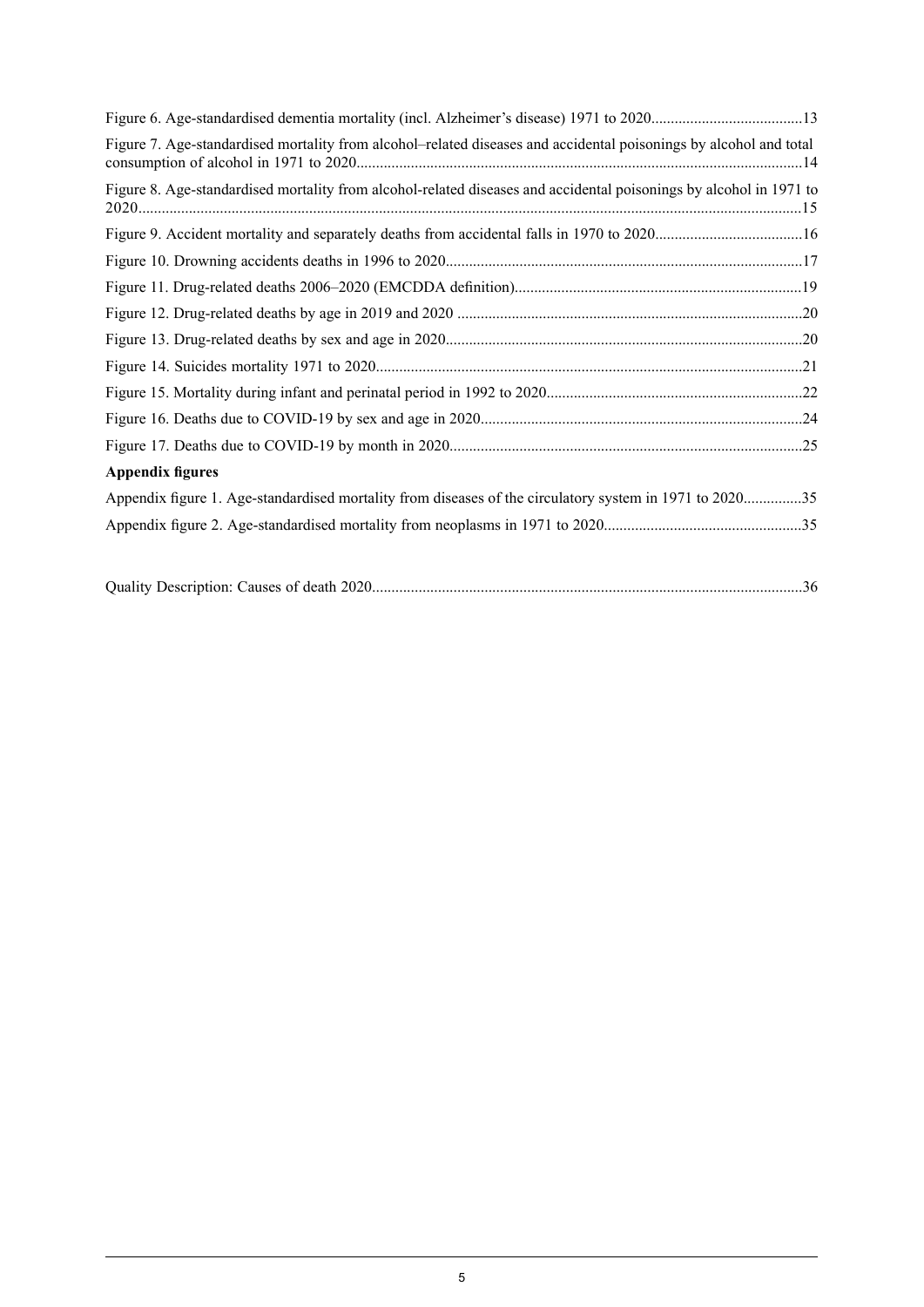## <span id="page-5-0"></span>1. Causes of death in 2020

During 2020, around 55,500 persons with a municipality of residence in Finland died. This is around 1,500 more persons than in the year before. Based on death certificates, more than 170 of them died abroad, the rest in Finland. Excluded from the statistics are persons residing temporarily in Finland, of whom around 100 persons died in Finland.

In 2020, two out of three deceased had turned 75 and more than one third had turned 85. Around 450 of the deceased had turned 100. The average age at death (median) was 85 years for women and 77 years for men, while ten years ago the average ages were 84 for women and 75 for men. The median describes the middle value, that is, one half of all deceased persons died at a younger age and one half at an older age than the median age.

The age-standardised total mortality rate relative to the size of the population and age structure remained almost unchanged from the year before for both men and women. Men's and women's age-standardised total mortality rate has decreased relatively evenly since the 1970s and no change took place in 2020 (Figure 1). In addition to the population, the age-standardised mortality rate takesinto account the changes in the population's age structure. Age standardisation is needed to illustrate those changes in causes of death that are not due to the ageing of the age structure.



### <span id="page-5-2"></span>**Figure 1. Age-standardised mortality in 1971 to 2020**

## <span id="page-5-1"></span>Diseases of the circulatory system and neoplasms caused most deaths

Because of the age structure of deceased persons, the typical causes of death of older age groups dominate the causes of death distribution of the entire population (Table 1). In 2020, thirty-three per cent of deaths of Finns were caused by diseases of the circulatory system and 24 per cent by neoplasms. The most common disease of the circulatory system was ischaemic heart disease, which caused nearly every sixth death. The commonest cancers causing death were lung cancer and pancreatic cancer.

Over 10,000 persons died from dementia, including Alzheimer's disease, which represents 19 per cent of all deaths. The number of deaths caused by dementia has grown rapidly in the past few decades partly due to the ageing of the population. More than one in four deaths among women and one in eight deaths among men were caused by dementia. More than double the number of women die from dementia than the number of men, which is mainly because women live longer than men. There are no clear differences in age-standardised dementia mortality among sexes (Figure 6).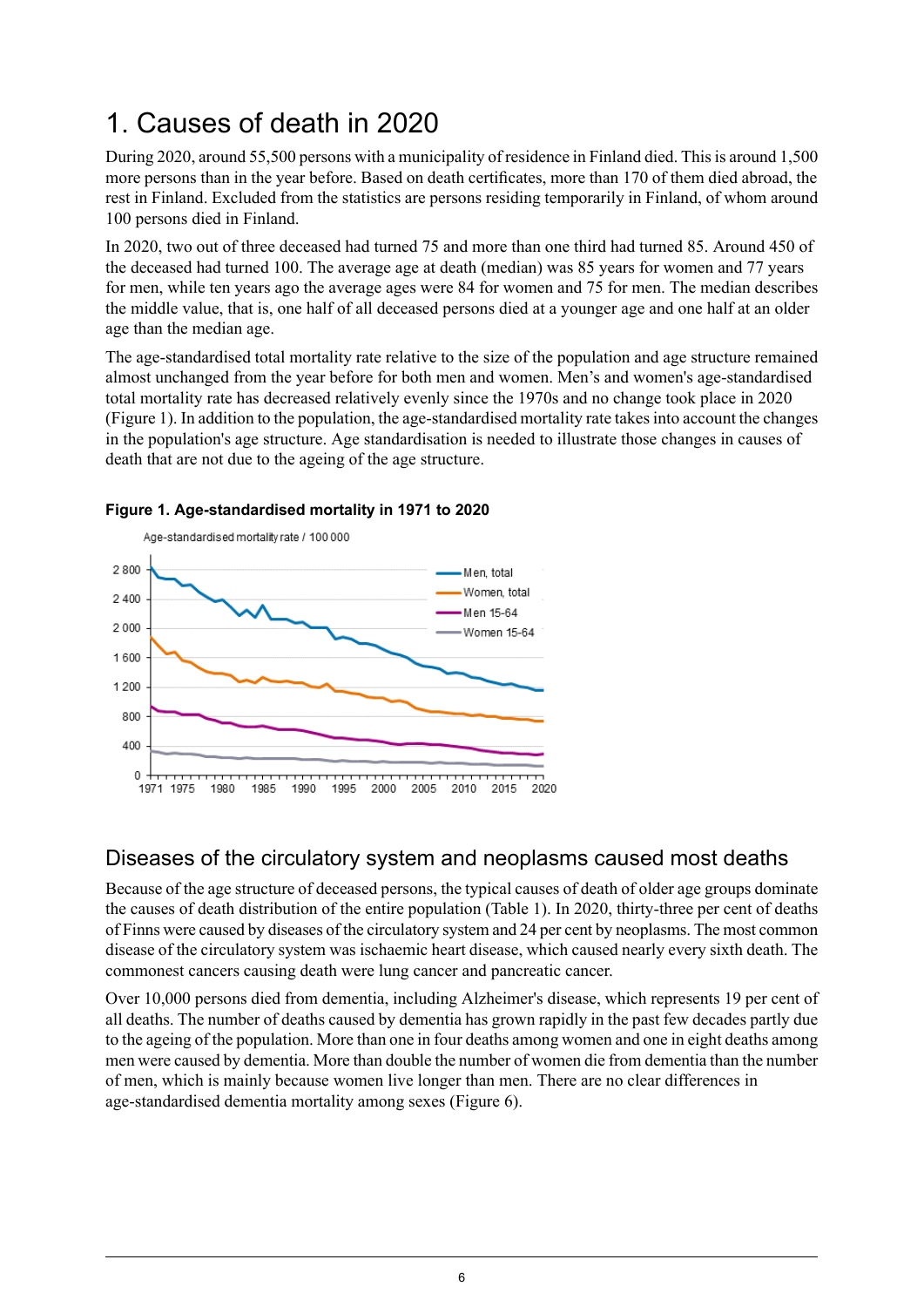| 54-group time series<br>classification                  | Total   | <b>Males</b> | Females              |      |               |                | Total Males Females Age-standardised<br>mortality rate | Age-standandardised<br>mortality rate |
|---------------------------------------------------------|---------|--------------|----------------------|------|---------------|----------------|--------------------------------------------------------|---------------------------------------|
|                                                         |         |              | Number Number Number | $\%$ | $\frac{0}{0}$ | $\frac{0}{0}$  | Change<br>2019-2020, %                                 | Change<br>2010-2020, %                |
| <b>Deaths total</b>                                     | 55 498  | 27971        | 27 527               | 100  | 100           | 100            | $+0.3$                                                 | $-13.7$                               |
| Diseases of the circulatory<br>system                   | 18496   | 9541         | 8955                 | 33   | 34            | 33             | $-1,4$                                                 | $-30,6$                               |
| Neoplasms                                               | 13411   | 7 1 5 4      | 6 2 5 7              | 24   | 26            | 23             | $-1,1$                                                 | $-8,0$                                |
| Dementia, Alzheimer's<br>disease                        | 10 673  | 3495         | 7 1 7 8              | 19   | 12            | 26             | $+1,7$                                                 | $+28.7$                               |
| Accidents (excl.<br>alcohol-related diseases)           | 2 2 1 3 | 1457         | 756                  | 4    | 5             | 3              | $-2,8$                                                 | $-23.5$                               |
| Disease of the respiratory<br>system                    | 1749    | 1 1 3 0      | 619                  | 3    | 4             | $\overline{2}$ | $-14,0$                                                | $-32.0$                               |
| Alcohol related diseases and<br>accidental poisoning by |         |              |                      |      |               |                |                                                        |                                       |
| alcohol                                                 | 1716    | 1318         | 398                  | 3    | 5             | 1              | $+0.3$                                                 | $-16,6$                               |
| Suicides                                                | 717     | 529          | 188                  | 1    | 2             | 1              | $-4,4$                                                 | $-27,0$                               |
| COVID-19                                                | 558     | 282          | 276                  | 1    | 1             | 1              |                                                        |                                       |
| Other causes of death                                   | 5965    | 3 0 6 5      | 2 9 0 0              | 11   | 11            | 11             |                                                        |                                       |

### <span id="page-6-1"></span>**Table 1. Causes of death 2020**

### <span id="page-6-0"></span>More working-age people died than in the previous year

During 2020, around 7,600 persons of working-age (15 to 64 years) died, which is 200 more than in the year before. The share of working-age people in all deaths was 14 per cent, for men 19 per cent and for women nine per cent.

In 2020, mortality among working-age people increased by close on four per cent. Despite the growth, the age-standardised mortality of working-age people has diminished in ten years by over 20 per cent. Men's mortality has diminished slightly more than women's, which has narrowed the difference in mortality between genders. However, the mortality of working-age men is still more than double that of women and the share of men among deaths of working-age people was more than two thirds.

Working-age people died most from neoplasms and from diseases of the circulatory system (Table 2). More than one-half of deceased working-age people died of these two causes. Altogether 43 per cent of women who died in working age died from neoplasms, but only 24 per cent of men. Diseases of the circulatory system and neoplasms caused nearly as large a share of deaths among working-age men. The share of diseases of the circulatory system in causes of death was 15 per cent for women and 25 per cent for men in 2020.

The most common cancer resulting in death among working-age women was breast cancer, which caused the death of over 200 women in 2020 (Appendix table 1c). Correspondingly, for working-age men, the most common cancer resulting in death was lung cancer (Appendix table 1b).

In 2020, over 1,000 working-age persons died from alcohol-related causes. The number wasslightly higher than in the previous year. Mortality from alcohol for working-age men and women has declined clearly from the record level of 2007, when there were 1,800 deaths. Three and a half times more working-age men died from alcohol-related causes than women of the same age.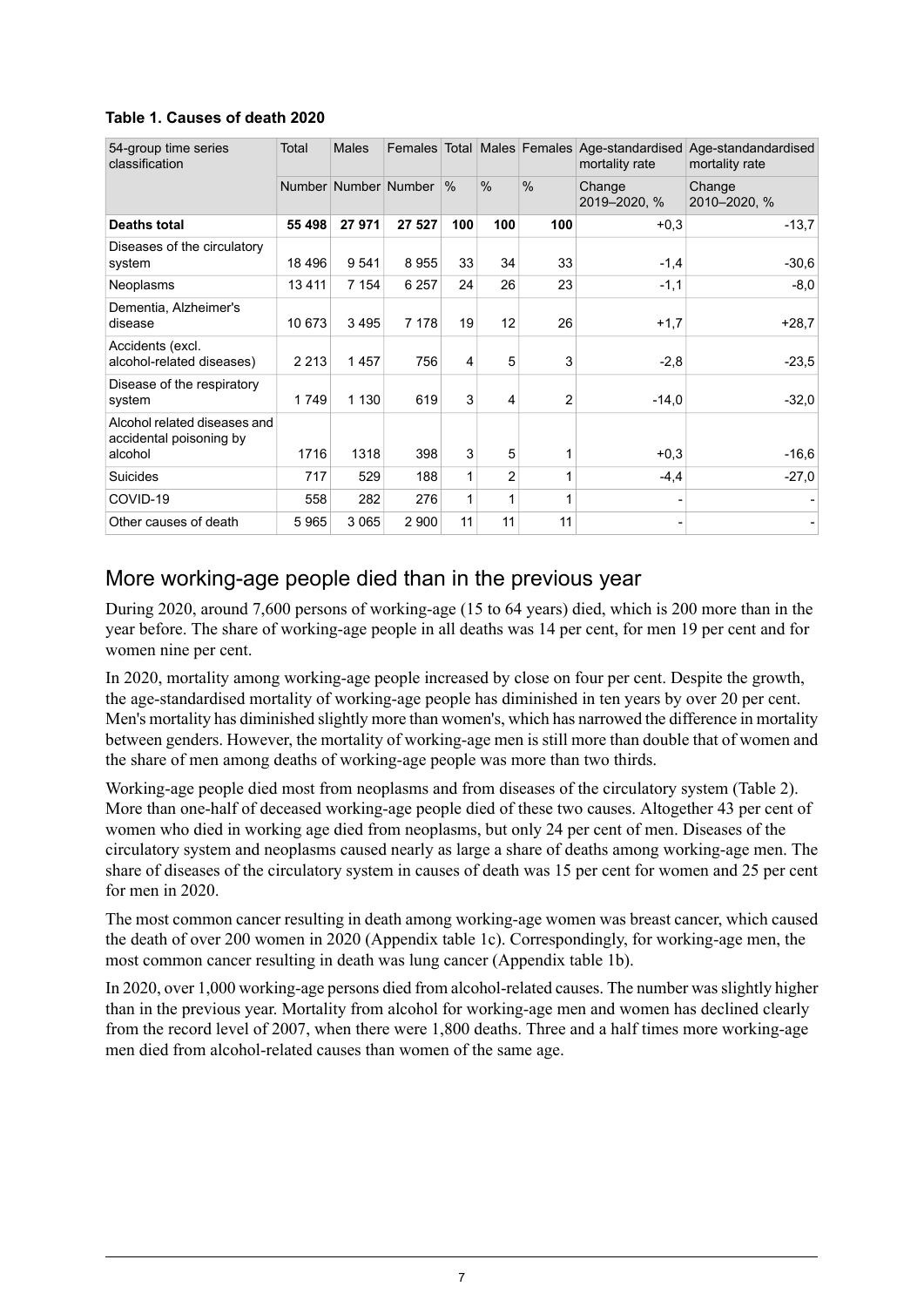| 54-group time series classification                             | Total   | Males   | Females Total        |      | Age-standardised<br>mortality rate | Age-standandardised<br>mortality rate |  |  |
|-----------------------------------------------------------------|---------|---------|----------------------|------|------------------------------------|---------------------------------------|--|--|
|                                                                 |         |         | Number Number Number | $\%$ | Change<br>2019-2020, %             | Change<br>2010-2020, %                |  |  |
| <b>Deaths total</b>                                             | 7604    | 5 2 5 3 | 2 3 5 1              | 100  | $+3.8$                             | $-22.4$                               |  |  |
| Neoplasms                                                       | 2 2 4 6 | 1 2 4 1 | 1 0 0 5              | 30   | $+2,1$                             | $-19.6$                               |  |  |
| Diseases of the circulatory system                              | 1646    | 1 2 9 9 | 347                  | 22   | $+3.1$                             | $-28.4$                               |  |  |
| Alcohol related diseases and accidental<br>poisoning by alcohol | 1 0 6 3 | 829     | 234                  | 14   | $+7,4$                             | $-25.4$                               |  |  |
| Accidents                                                       | 700     | 559     | 141                  | 9    | $+0.5$                             | $-31.9$                               |  |  |
| Suicides                                                        | 560     | 403     | 157                  | 7    | $-1,8$                             | $-26,5$                               |  |  |
| COVID-19                                                        | 42      | 37      | 5                    | 1    |                                    |                                       |  |  |
| Other causes of death                                           | 1 3 4 7 | 855     | 462                  | 18   | $\overline{\phantom{0}}$           |                                       |  |  |

### <span id="page-7-1"></span>**Table 2. Main causes of death among working-age population (aged 15 to 64) in 2020**

### <span id="page-7-0"></span>Dementia and Alzheimer's disease caused one in four deaths among persons aged over 75

<span id="page-7-2"></span>Seventy-seven per cent of women and 57 per cent of men who died in 2020 were aged 75 or over. The causes of death structure for older age groups differs from that of the working-age population, for example, the relative share of suicides, accidents and alcohol-related causes of death is smaller than among working-age people.



### **Figure 2. Proportions of causes of death by age groups in 2020**

Most persons aged over 75 died from diseases of the circulatory system, which caused 37 per cent of deaths. The share of diseases of the circulatory system in causes of death grows with age: One quarter of those aged 60 to 64 died from diseases of the circulatory system and close on one half of those aged over 95 (Figure 2). Correspondingly, the share of neoplasms in causes of death diminishes after the age of 70. The share of neoplasms for persons aged 65 to 69 was 40 per cent and for those aged over 95 it was only six per cent.

The importance of dementia, including Alzheimer's disease, as a cause of death has grown clearly in recent years. In 2020, dementia (incl. Alzheimer's disease) was clearly a more common cause of death for elderly people than neoplasms. During 2020, more than one in four deceased person aged 75 or over died from dementia and more than one third of those aged 95 or over.

In 2020, every tenth person who committed suicide was aged 75 or over. The share of suicides in causes of death for elderly people was, however, very low, under one per cent. In an international comparison, the suicide mortality of Finns aged over 65 did not differ from the average for EU countries according to preliminary data for 2019.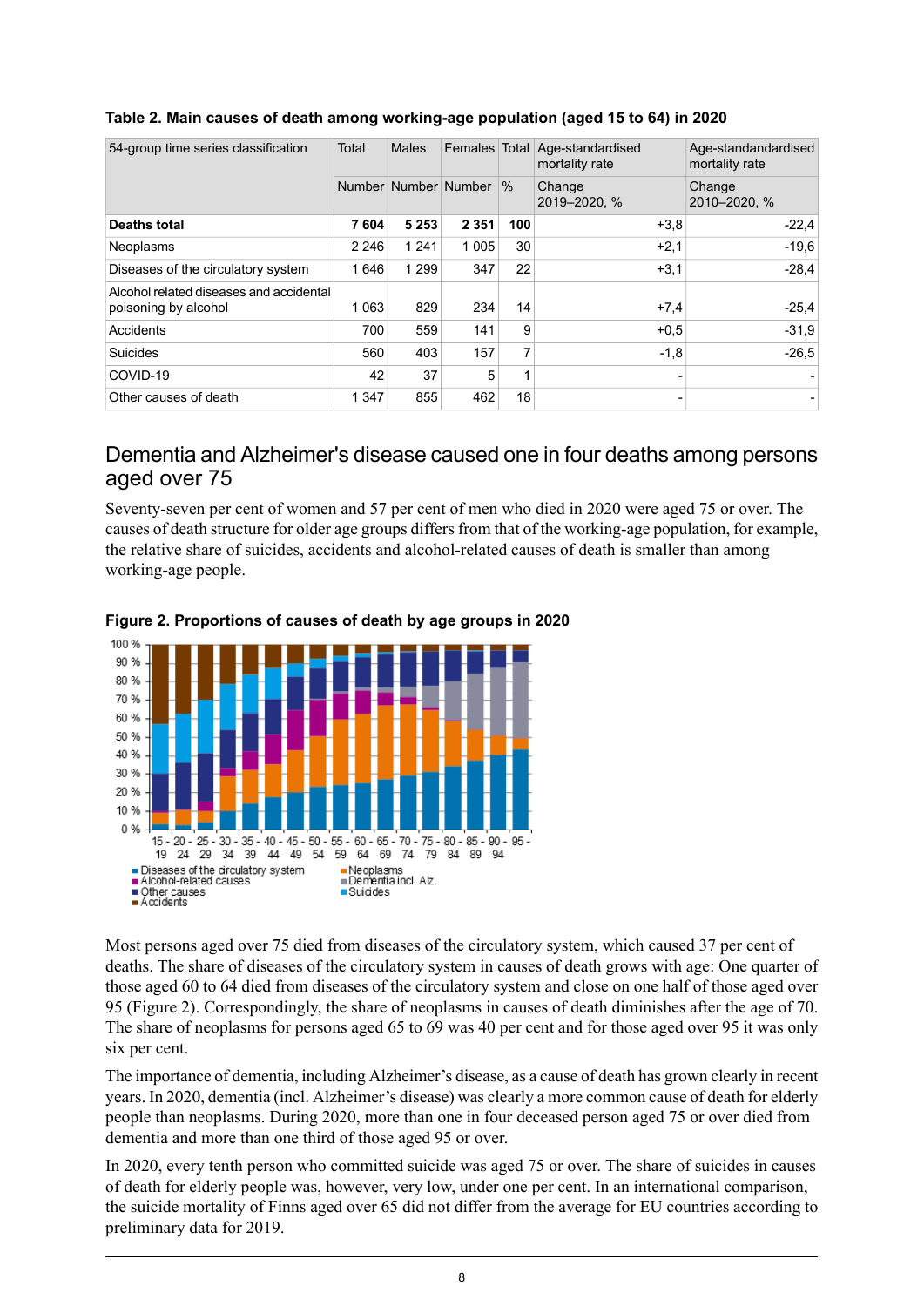The share of deaths from Covid-19 virus infection among those aged 75 or over was slightly over one per cent. The share of accidental deaths among aged people was three per cent, that is, over 1,100 persons.

Additional information on the causes of death of persons of different ages can be found in Appendix tables 1a to 1c and database tables.

| 54-group time series classification                               | Total   | Males                | Females Total |                |                | Males Females |
|-------------------------------------------------------------------|---------|----------------------|---------------|----------------|----------------|---------------|
|                                                                   |         | Number Number Number |               | $\%$           | $\%$           | $\%$          |
| <b>Deaths total</b>                                               | 37 178  | 16 005               | 21 173        | 100            | 100            | 100           |
| Diseases of the circulatory system                                | 13819   | 6081                 | 7 7 3 8       | 37             | 38             | 37            |
| Dementia, Alzheimer's disease                                     | 10 144  | 3 2 3 5              | 6909          | 27             | 20             | 33            |
| Neoplasms                                                         | 7 001   | 3555                 | 3446          | 19             | 22             | 16            |
| Disease of the respiratory system                                 | 1 1 1 2 | 704                  | 408           | 3              | 4              | 2             |
| Diseases of the digestive system (excl. alcohol-related diseases) | 859     | 313                  | 546           | $\overline{2}$ | $\overline{2}$ | 3             |
| COVID-19                                                          | 452     | 199                  | 253           |                | 4              |               |
| Alcohol related diseases and accidental poisoning by alcohol      | 143     | 104                  | 39            | $\Omega$       | 1              | $\Omega$      |
| Accidents (excl.alcohol-related diseases)                         | 1 1 2 1 | 611                  | 510           | 3              | 4              | 2             |
| Suicides                                                          | 69      | 55                   | 14            | $\Omega$       | $\Omega$       | $\Omega$      |
| Other causes of death                                             | 2458    | 1 148                | 1 3 1 0       | 7              | 7              | 6             |

<span id="page-8-0"></span>**Table 3. Main causes of death among persons aged 75 or over in 2020**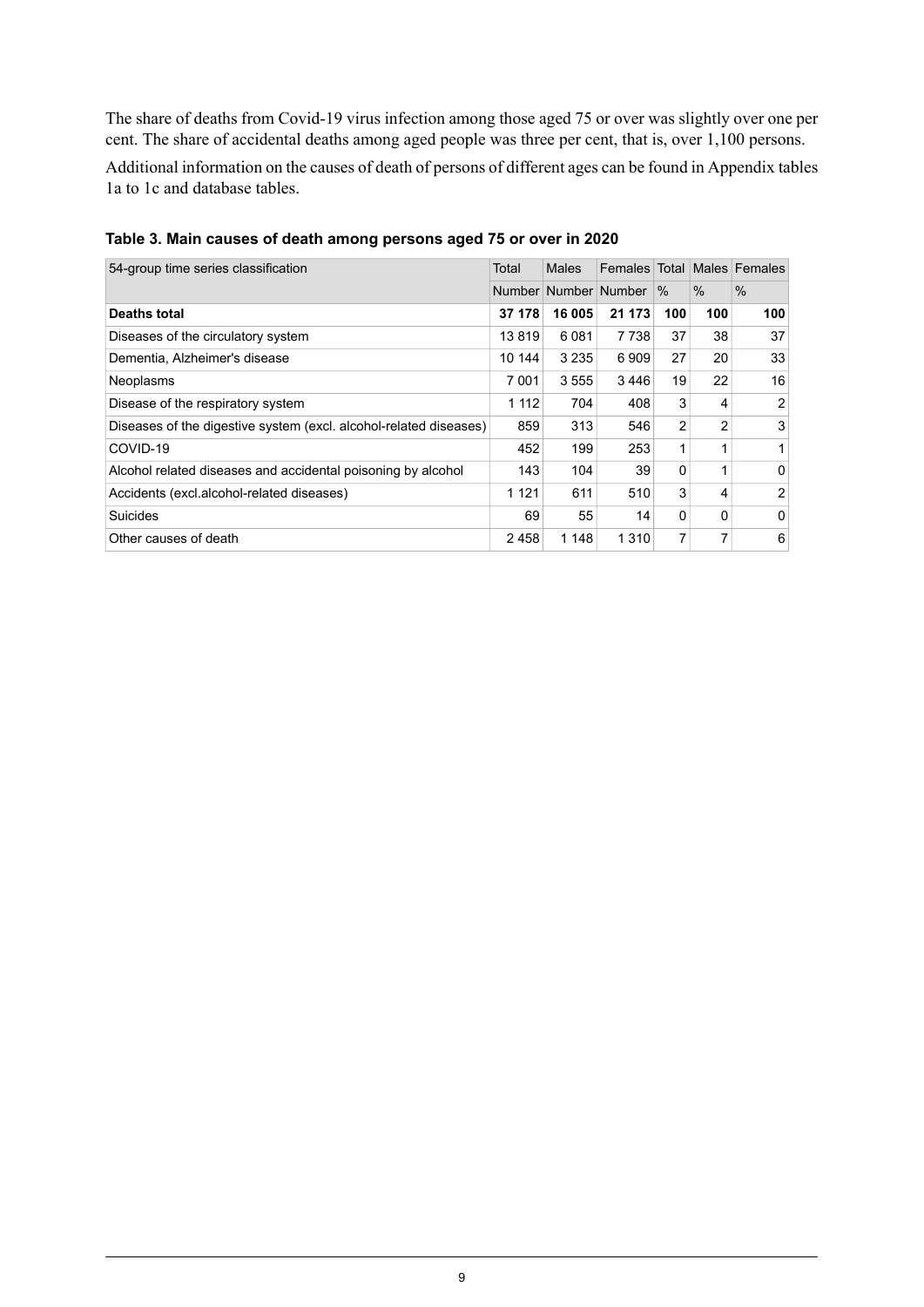## <span id="page-9-0"></span>2. Mortality from diseases of the circulatory system decreased for women, unchanged for men

During 2020, Finns most died of diseases of the circulatory system. Their share of causes of death has, however, decreased over the past ten years from 40 to 33 per cent.

Over the past ten years, mortality from diseases of the circulatory system relative to the size of the population and the standardised age structure has decreased by around one third among both men and women. In 2020, age-standardised mortality decreased further in the entire population by one per cent. Mortality among women decreased by three per cent and among men mortality remained on level with 2019 (Appendix figure 1). The average age of those dying of diseases of the circulatory system was 84 years.

## <span id="page-9-1"></span>Mortality from ischaemic heart disease decreased from the previous year

The most common disease of the circulatory system leading to death is ischaemic heart disease. It is still a significant cause of death even though mortality from it has decreased. In 2020, ischaemic heart disease caused nearly every fifth death among men and every eighth death among women. A total of 8,600 persons died of ischaemic heart disease.

In 1971, nearly one half of the men who died of ischaemic heart disease were of working age 15 to 64, while in 2020 around one in ten of them was of working age. The median average age for those dying of ischaemic heart disease was 65 years for men and 73 years for women in 1971, while the corresponding ages in 2020 were 79 and 88 years.

Figure 3 shows age-standardised ischaemic heart disease mortality. In age standardisation, the effect of the age structure of the population and its changes are eliminated. Then it is seen at which level mortality from ischaemic heart disease would be if the age structure of the population remained unchanged during the whole reference period. The new standard population of Eurostat is used as the standard population in age-standardisation (Appendix table 5). When the ageing of the population is eliminated from the figures by age standardisation, it can be seen that ischaemic heart disease mortality has fallen clearly over the last 40 years and particularly in the past 10 years. In 2020, mortality from ischaemic heart disease decreased further for both women  $(-6.5\%)$  and men  $(-1.5\%)$ 



### <span id="page-9-2"></span>**Figure 3. Age-standardised mortality from ischaemic heart disease in 1971 to 2020**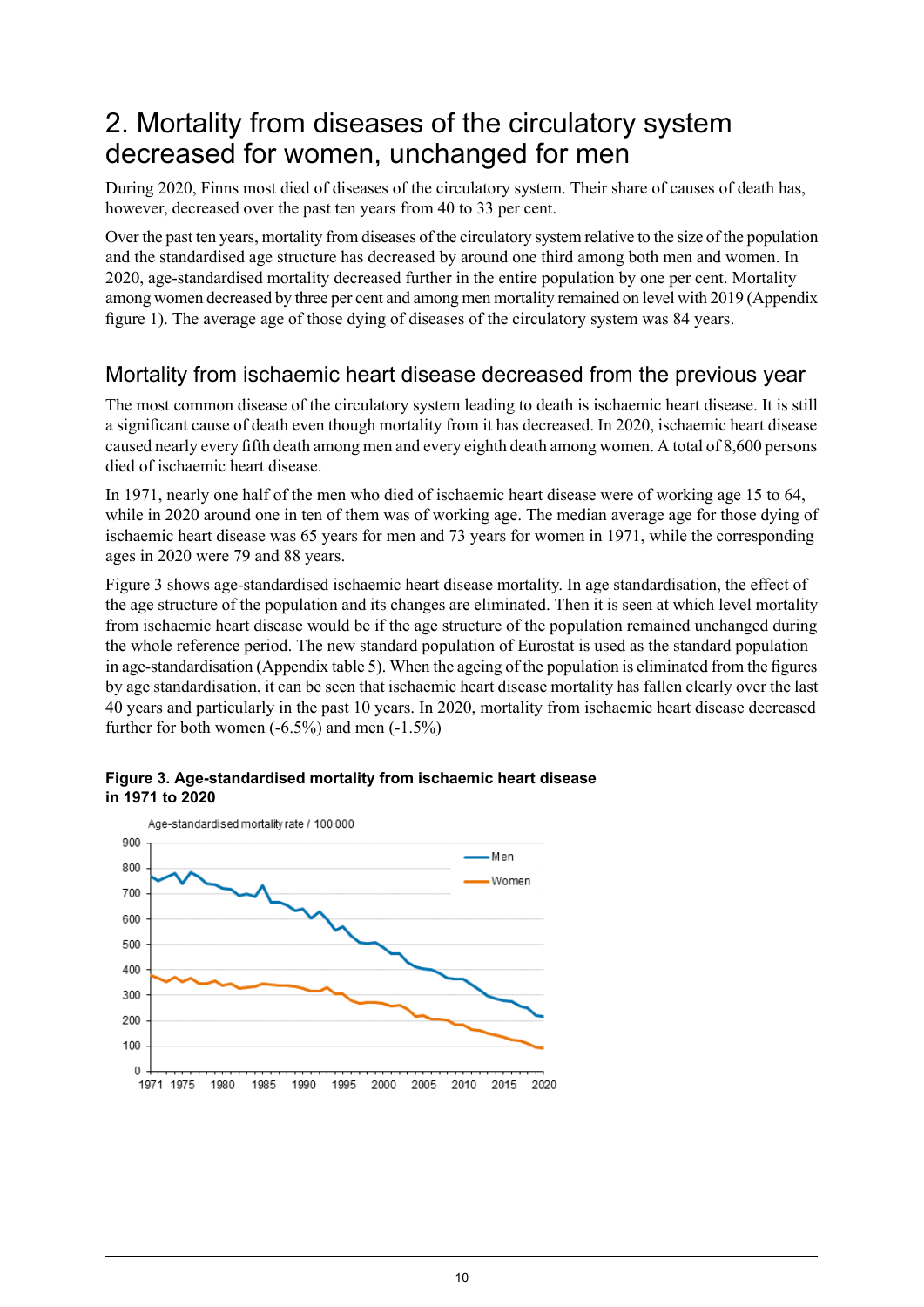### <span id="page-10-0"></span>Persons who died of neoplasms were on average almost 10 years younger than those who died of diseases of the circulatory system

Of the main cause of death categories, Finns died second most of neoplasms. In 2020, a total of 13,400 persons died from neoplasms and they caused one in four deathsin Finland. Persons who died of neoplasms were on average almost 10 years younger than those who died of diseases of the circulatory system. The average age of those dying of neoplasms was 75 years.

Over the past ten years, age-standardised neoplasm mortality has decreased by 12 per cent for men and slightly less for women, by seven per cent (Appendix figure 2). In 2020, neoplasm mortality decreased among all men (-3%) and women (-1%) compared to the previous year. In contrast, neoplasm mortality increased among working-age men aged 15 to 64 (+4%) and decreased among women (-1%) compared to the year before. The most common type of cancer resulting in death waslung cancer and prostate cancer for men and breast cancer and lung cancer for women.

In 2020, a total of 1,450 men and nearly 900 women died from carcinoma of the larynx, carcinoma of the trachea and lung cancer. The difference between men and women in lung cancer mortality has narrowed since the 1980s as men's lung cancer mortality has decreased and women's has increased at the same time. Over the past ten years, women's age-standardised lung cancer mortality has grown by nearly 10 per cent, while men's mortality has simultaneously decreased by almost 30 per cent. In 2020, age-standardised lung cancer mortality decreased by nine per cent for men and grew by one per cent for women compared to 2019 (Figure 4).



<span id="page-10-2"></span>

## <span id="page-10-1"></span>Breast cancer mortality increased in 2020

The most common type of cancer causing death among women is breast cancer. In 2020, altogether 946 women died from breast cancer, which is 72 women more than in the year before. Breast cancer mortality was 34 deaths per 100,000 women. The average age of women who died of breast cancer was 74 years. Every fourth deceased was aged under 65.

Over the past ten years, breast cancer mortality relative to the number and age structure of women has decreased in total by nearly 10 per cent, even though in 2020 breast cancer mortality increased by five per cent from the year before (Figure 5).

After lung cancer, prostate cancer is the second most common type of cancer resulting in death among men. In 2020, altogether 920 men died of prostate cancer, that is, slightly fewer than women of breast cancer. Men's non-age-standardised prostate cancer mortality was 34 deaths per 100,000 men.

Above all, prostate cancer is a common cause of death for aged men: more than nine out of ten of the deceased were over 65 and the average age of the deceased was 81. Men's age-standardised prostate cancer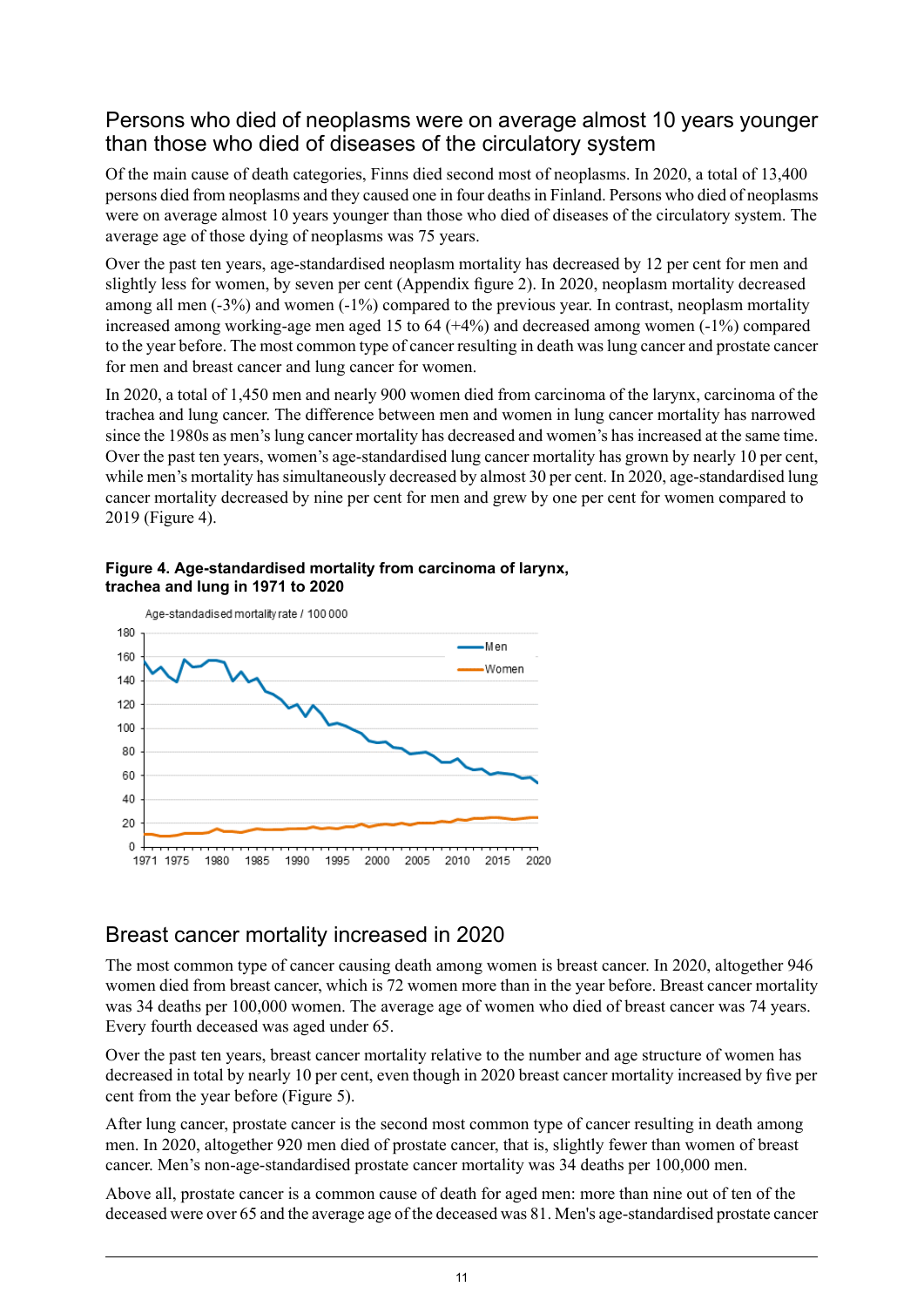mortality has decreased in the 2000s by over 20 per cent in the last ten years. In 2020, mortality from prostate cancer decreased further by four per cent from the previous year (Figure 5).



<span id="page-11-0"></span>**Figure 5. Age-standardised prostate cancer mortality for men and breast cancer mortality for women 1971 to 2020**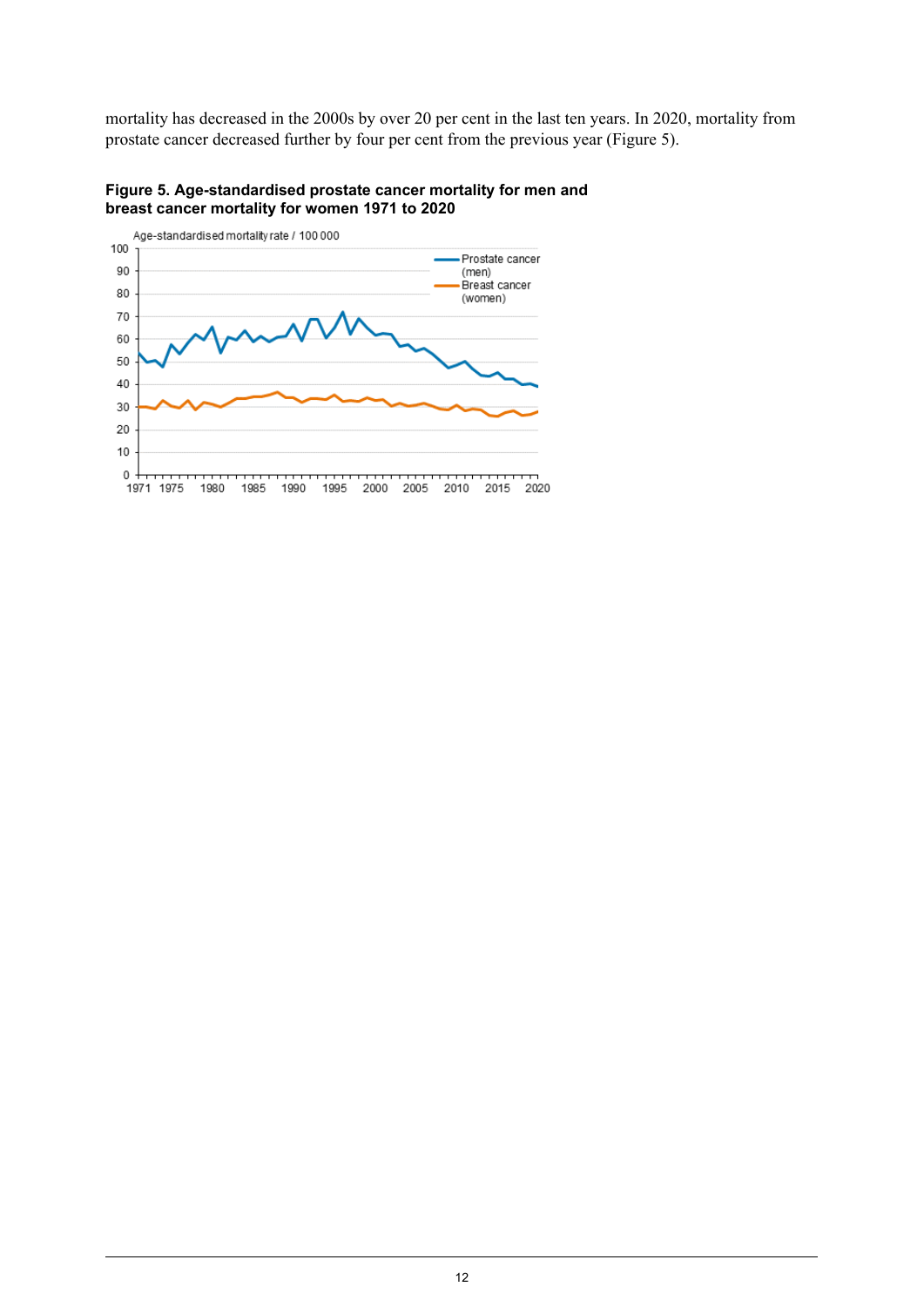## <span id="page-12-0"></span>3. Nearly every fifth died of dementia and Alzheimer's disease

During 2020, a total of 10,700 Finns died from dementia (including Alzheimer's disease), which is over 500 more than in the year before. Dementia mortality relative to the population and age structure grew by two per cent from 2019. Those dying from this disease group accounted for 19 per cent of all deaths.

The number of deaths from dementia has nearly doubled over the past ten years. The growth is also visible in the age-standardised figures (Figure 6), where the effects of the population structure are taken into consideration. The growth is in part the result of more specific diagnostics and changes in the definitions of causes of death (WHO guidelines). From 2005, the causes of death statistics have adopted an international guideline that limits the use of pneumonia as a primary cause of death in connection with several chronic diseases. If a person, in addition to pneumonia, is suffering from, for example, dementia, dementia is selected as the primary cause of death.

Mortality from dementia and Alzheimer's disease has increased annually almost as much for men and women. A majority, or two-thirds, of those who die from this disease group are, however, women. The higher share of deaths from dementia among women than men is caused by the fact there are more women in the older age groups as women live longer than men. The average age at death of persons that died from dementia was 86 years for men and 89 years for women.

<span id="page-12-1"></span>According to preliminary data for 2018, dementia mortality (incl. Alzheimer's disease) among men and women was highest in Finland relative to the population in EU countries. By contrast, pneumonia mortality was the lowest in Finland of EU countries. Pneumonia is rarer in Finland than elsewhere in the EU as the primary cause of death. Pneumonia is a common immediate cause of death in Finland.

#### **Figure 6. Age-standardised dementia mortality (incl. Alzheimer's disease) 1971 to 2020**

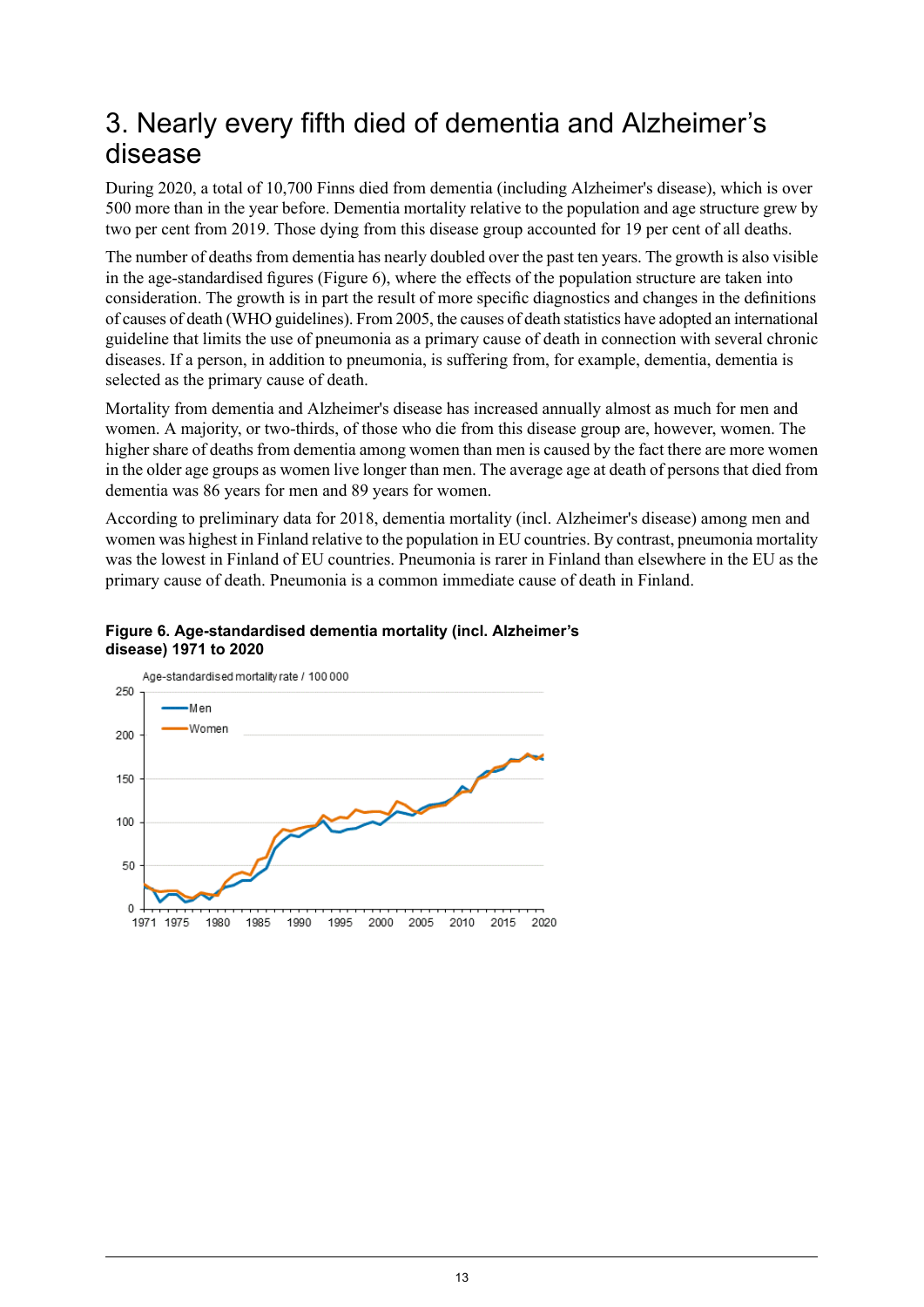## <span id="page-13-0"></span>4. Number of deaths from alcohol on level with the year before

In 2020, some 1,700 persons died of alcohol-related diseases and alcohol poisonings, 1,300 men and 400 women. This was nearly the same as in the year before. Altogether three per cent of all deaths were due to alcohol-related causes.

Diseases related to long-term alcohol use, such as liver and heart diseases, cause a majority of deaths from alcohol-related causes. Changes in alcohol-related mortality have usually followed the development in total consumption of alcoholic beverages (Figure 7).

In 2020, over 60 per cent of deaths from alcohol-related causes stemmed from liver diseases caused by alcohol. The number of deaths caused by them increased from the year before. By contrast, the number of alcohol poisonings decreased from the year before. Alcohol poisonings accounted for 11 per cent of all alcohol-related deaths.

#### <span id="page-13-1"></span>**Figure 7. Age-standardised mortality from alcohol–related diseases and accidental poisonings by alcohol and total consumption of alcohol in 1971 to 2020**



Men's mortality from alcohol-related causes is manifold compared to women (Figure 8). Men's mortality has also followed the changes in total consumption of alcohol more closely than women's mortality. In 2020, men's age-standardised mortality from alcohol-related causesincreased by 1.5 per cent and women's, correspondingly, decreased by 4.3 per cent compared to 2019. In 2017 to 2020, age-standardised mortality caused by alcohol use increased by over 10 per cent for men and fell by one per cent for women.

In 2020, the average age of men dying of alcohol-related causes was 62 years and that of women 63 years. The tendency over the past ten years has been that the share of those aged 65 or over among deaths has increased considerably. However, the share of working-age men (aged 15 to 64) among those dying of alcohol-related causes grew clearly from the year before (from 57 to 63 per cent) in 2020.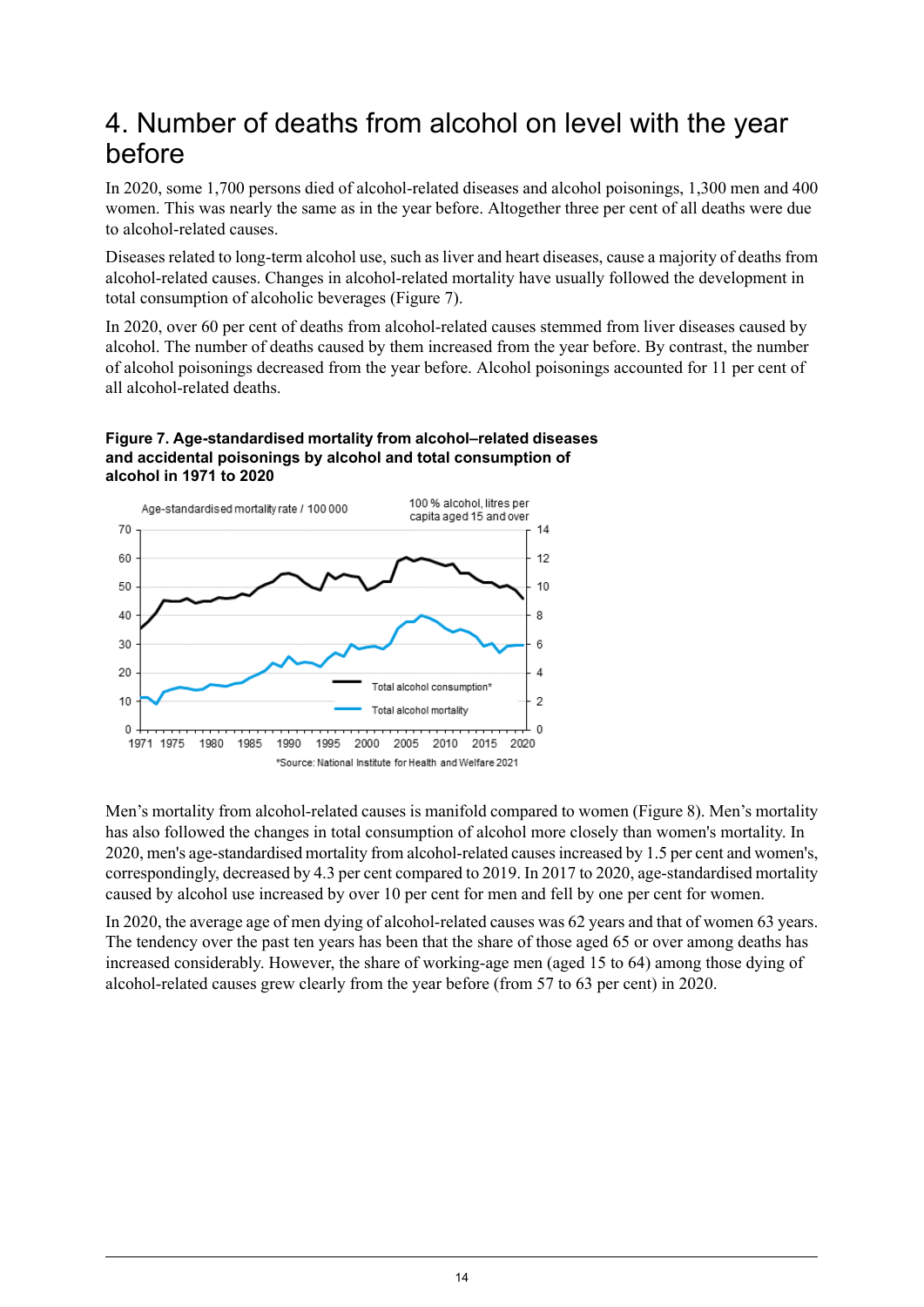

<span id="page-14-0"></span>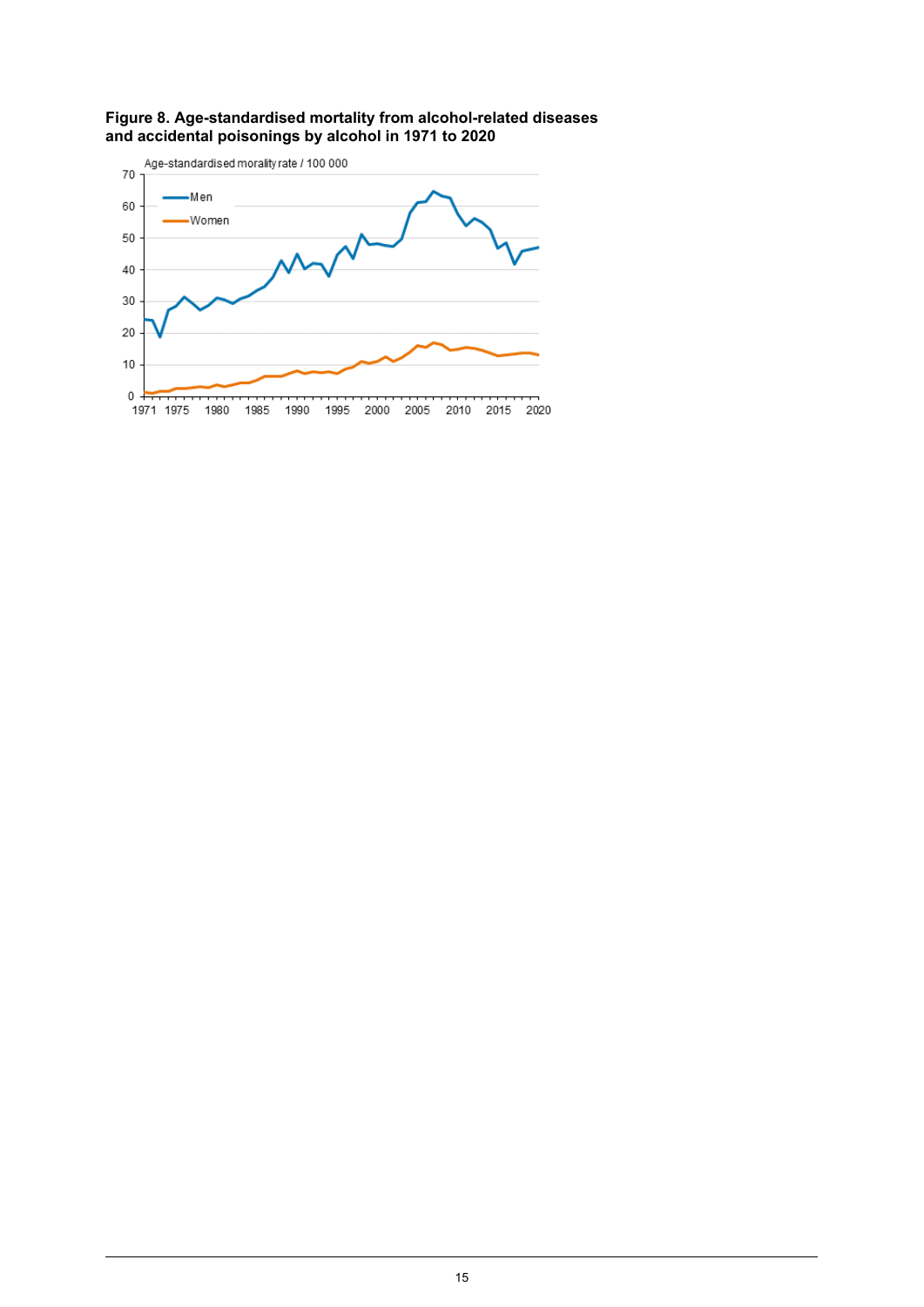## <span id="page-15-0"></span>5. Accident mortality decreased for women

Typical accidents leading to death are fatal stumbles and falls, poisonings, transport accidents and drownings. Here all other poisonings apart from alcohol poisoning, which belongsto alcohol-related causes in the national time series classification, are considered accidents.

In 2020, accidents caused the death of a total of 2,200 persons in Finland, which is nearly the same as in the year before. Accident mortality relative to the population has been declining almost continuously since 2004. Growth was visible in the number of fatal accidents in 2016 to 2018, but the growth halted in 2019.

In 2020, accident mortality decreased by nearly two per cent from 2019. However, mortality among men and women developed in different directions over the year. Men's mortality from accidents grew by three per cent from the year before, while women's mortality decreased by over nine per cent (Figure 9). The number of deaths from accidents grew from the previous year in drownings and poisonings (excl. alcohol poisonings). Decreases occurred in stumbling accidents and deaths from hypothermia.

<span id="page-15-2"></span>Two-thirds of those who died in accidents were still men. Accidents caused four per cent of all deaths, five per cent for men and three per cent for women.

**Figure 9. Accident mortality and separately deaths from accidental falls in 1970 to 2020**



## <span id="page-15-1"></span>Falling accidents of aged women diminished

The most common accident leading to death was stumbling or falling. In 2020, around 1,150 persons died from stumbles or falls, which is over one-half of all fatal accidents.

Two-thirds of fatal stumbles happened to persons aged over 80. The average age at death caused by stumbling accidents was 82 years for men and 88 years for women.

In 2020, the number of stumbling accidents decreased by around three per cent from the previous year. Among women, stumbling accidents especially among women aged over 80 decreased from the previous year. By contrast, men's fatal stumbling accidents increased somewhat. Relative to the number of living people, men had more fatal stumbles than women.

### More accidental poisonings for men than in the year before

In 2020, a total of 310 persons died of accidental poisoning (excl. alcohol poisoning), of whom three-quarters were men. Compared with 2019, poisoning deaths increased by around 30 persons. The average age of those dying of accidental poisonings was 34 years for men and 48 years for women. The majority of accidental poisonings are poisonings from multiple substances, involving several different pharmaceuticals, as well as alcohol and/or drugs.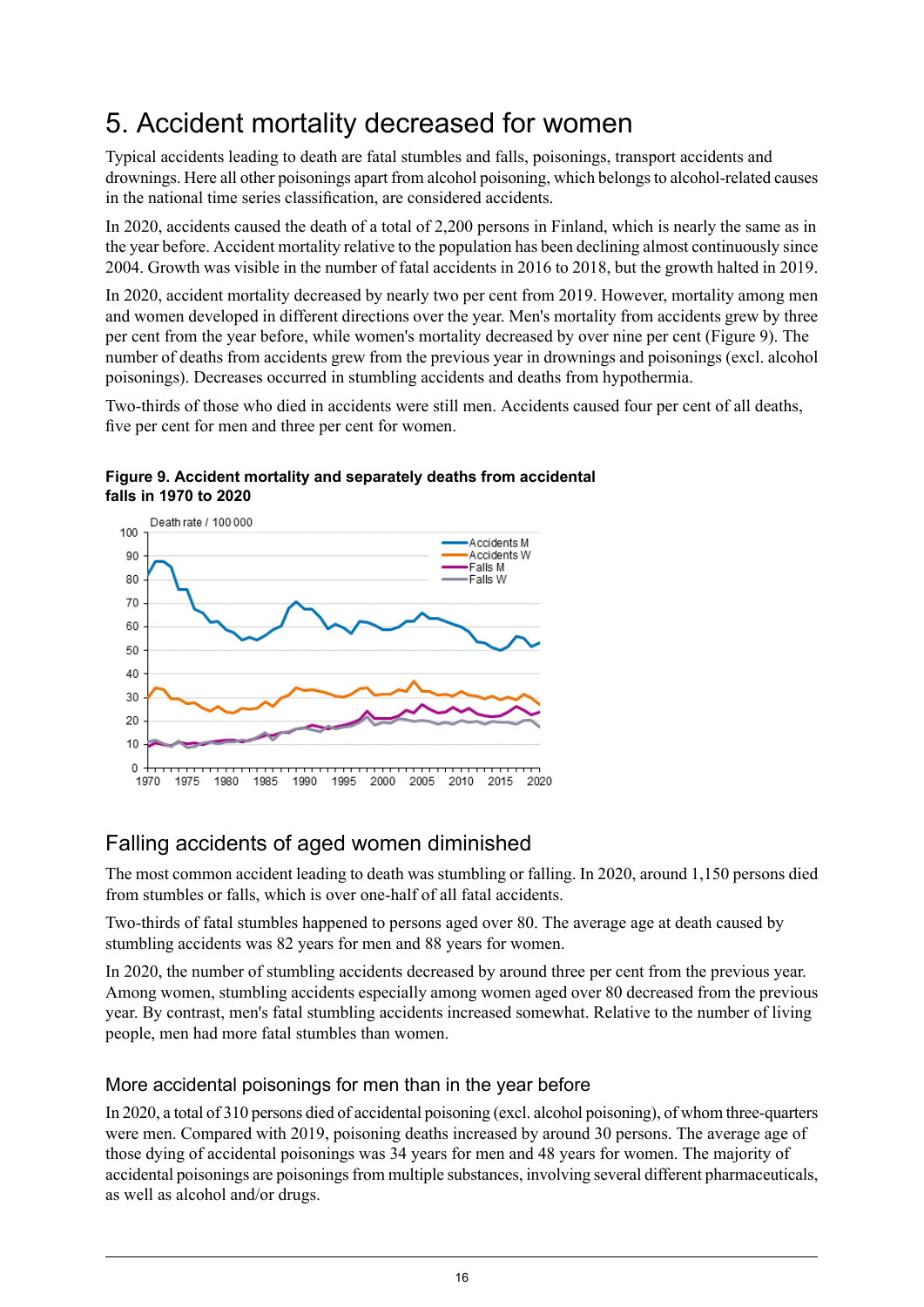More than one half of the accidental poisoning deaths in the cause of death statistics for 2020 were drug-related deaths as defined by the European Monitoring Centre for Drugs and Drug Addiction (EMCDDA). The accidental poisonings that by the EMCDDA's definition were not deaths caused by drugs were mostly caused by an overdose of tranquillisers and sleeping medicine (e.g. benzodiazepines).

The second most common fatal accidents were transport accidents. There were 225 deaths in transport accidents (excl. drowning accidents in water traffic) in 2020. The number of deaths was 16 higher than in 2019. Suicides committed in traffic or persons who died from having a seizure in traffic are not included in the statistics in deaths in transport accidents.

## <span id="page-16-0"></span>Number of drownings grew from 2019

In 2020, altogether 151 persons drowned accidentally, 23 of whom in water traffic. The number of drownings grew from the previous year. In 2019, there were 132 drowning deaths. Most drowning victims, eight out of ten, were men. Over one half of drowning victims were aged 65 or over.

Among children drowning deaths decreased from the year before. There were five drownings (incl. drownings in water traffic) among children aged under 15, while the number was eight in the year before. Deaths by drowning have decreased since the beginning of the 2000s when there were around 200 drowning victims per year (Figure 10). Drowning accidents include drowning from falling into water and ice and drowning while swimming or boating. The number of pedestrians who died by falling into ice grew from the previous year's 7 to 26 persons in 2020.

In 2020, altogether 42 persons died in accidental fires while in the previous year the number of deaths was 48. The vast majority of the victims, two out of three, were men. Deaths in accidental fires do not include deaths in deliberately lit fires. In addition, 51 deaths were caused by the heat of sauna (2019:48 deaths). Deaths caused by hypothermia numbered 46, which is one half fewer than in 2019.

<span id="page-16-2"></span>Accidental deaths caused by animals are rare in Finland. In 2020, five persons died in these types of accidents. The accidents were caused by an elk, a horse and a dog. In the 2000s, an average of nine persons per year have died in accidents caused by animals in the past 10 years. Most accidents resulting in death in ten years have been caused by an elk (21 deaths), a dog (20), a horse (18) and a wasp (18).



### **Figure 10. Drowning accidents deaths in 1996 to 2020**

## <span id="page-16-1"></span>Intoxication a contributing factor in every sixth accidental death

Intoxication was a factor in accidental deaths in around every sixth accident. The share of intoxicated persons in accidental deaths has decreased in the 2000s. In 2020, altogether 16 per cent of those who died accidentally were under the influence of intoxicants at the time of the accident, which is the same as in the year before.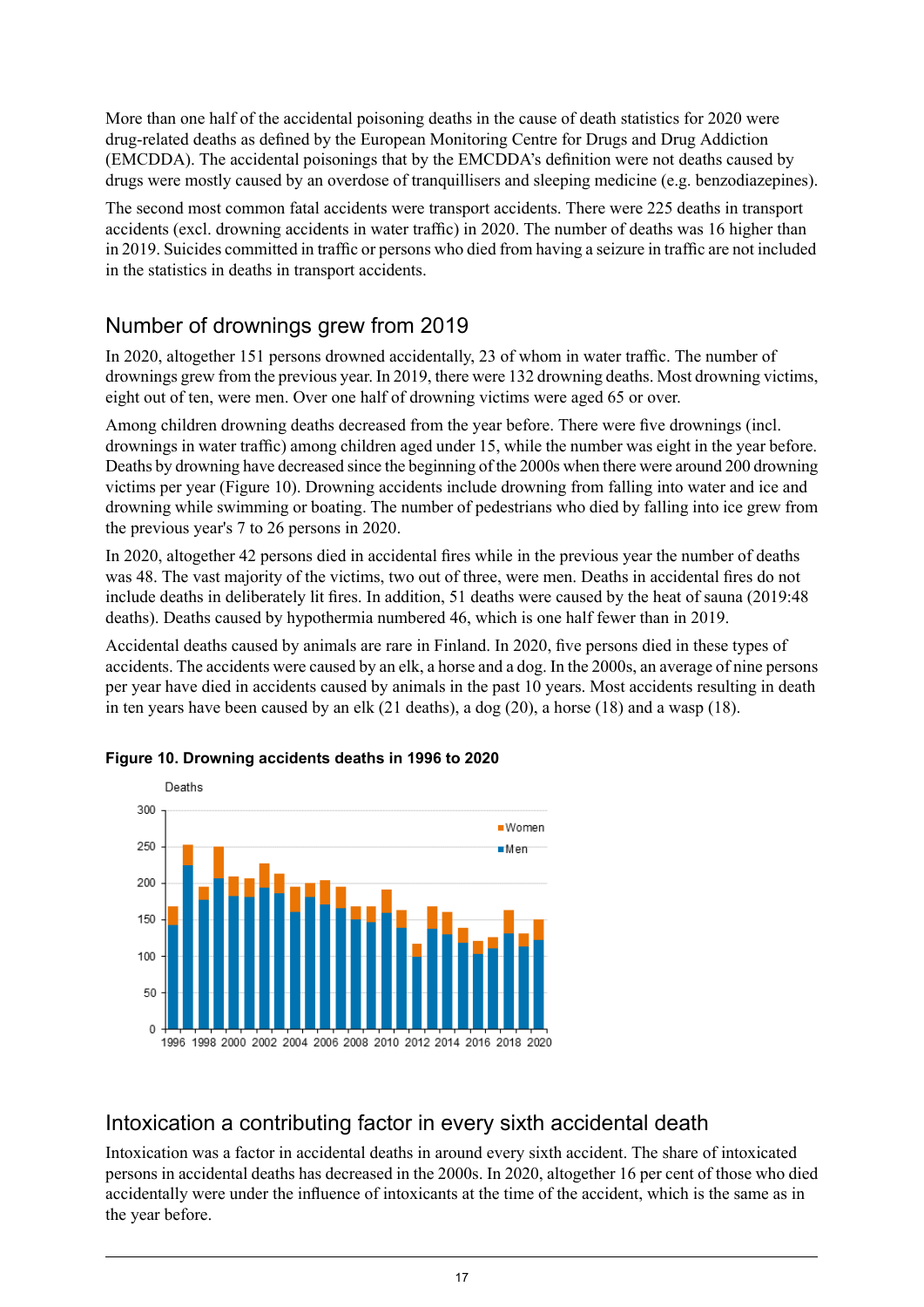In total, 312 persons who died in accidents in 2020 were under the influence of an intoxicant, of these a majority were intoxicated from alcohol, 277 persons. In addition, 35 persons were under the influence of various intoxicants (drug/pharmaceutical/alcohol) (Appendix table 2).

In 2020, intoxication at the time of the accident was most common for those that died of the heat of sauna and of fires. Nearly one half of them were under the influence of an intoxicant. At least every third of those who died by accidental drowning, suffocated from food or died of hypothermia outdoors had also been intoxicated at the time of the accident. In transport accidents, 29 per cent of those who died in accidents were intoxicated at the time of the accident, while in the previous year the share had been under one quarter. By contrast, in fatal stumbling accidents, of which a majority occurred among persons aged over 80, fewer than one in ten were under the influence of an intoxicant.

In the statistics on causes of death, intoxication is determined from the death certificate. In addition to alcohol intoxication, the figures also include intoxication from drugs and pharmaceuticals. The figures do not include accidental alcohol, pharmaceutical and drug poisonings.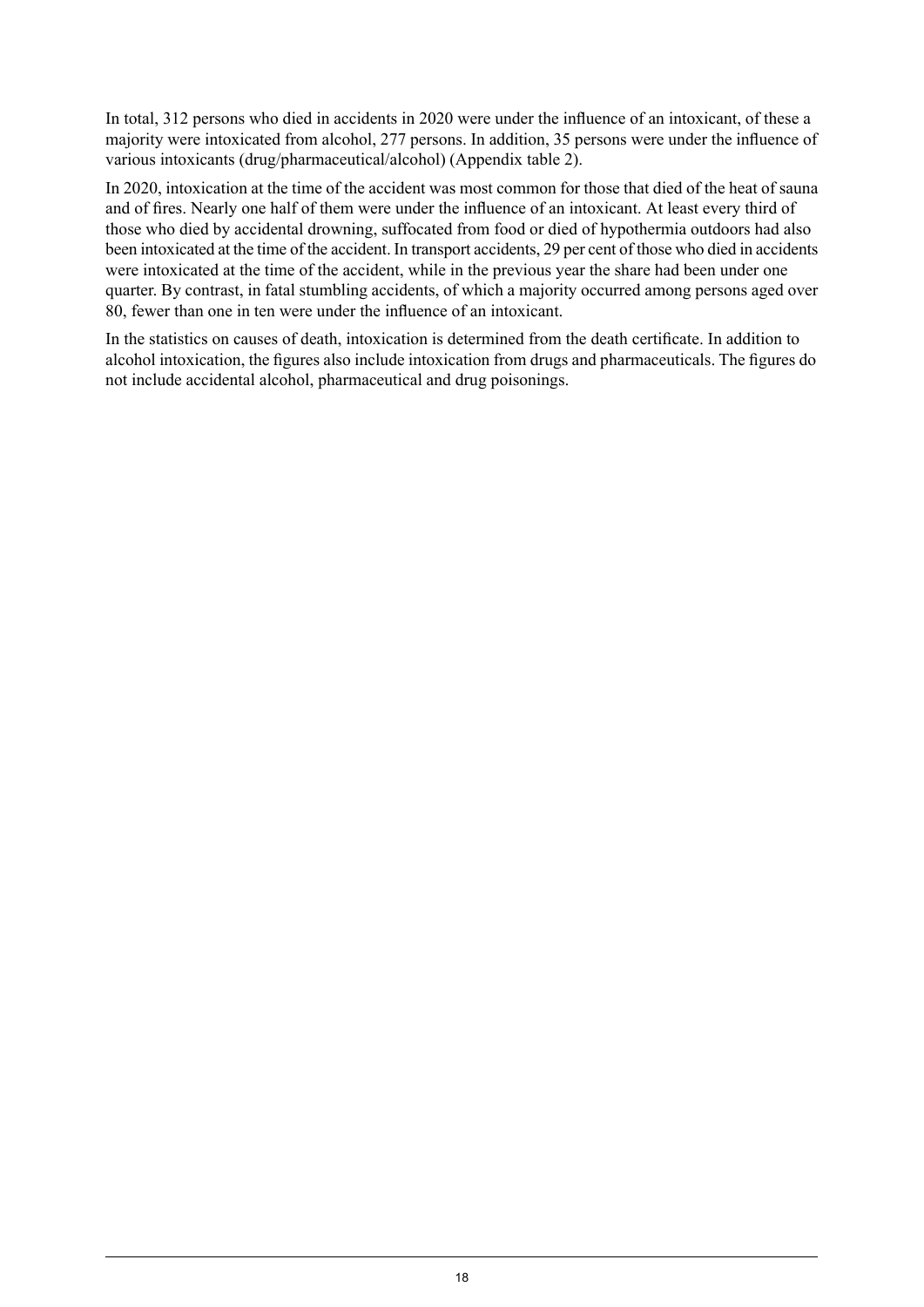## <span id="page-18-0"></span>6. Men's drug-related deaths increased in 2020

In 2020, a total of 258 persons died from drugs in Finland, which was 24 more than in the year before (Figure 11). Of the deceased, 202 were men and 56 women. The number of men's drug-related deaths grew from the previous year, while roughly as many women died from drugs. Drug-related deathsincreased particularly among young men. Altogether 33 more men died under the age of 30 than in the previous year.

More than three out of four persons who died of drugs were men. Men died of drugs younger than women. Among men, most drug-related deaths were recorded in the 20 to 24 age group, among women in the 40 to 44 age group (Figure 13). The average age (median) at death caused by drugs was 30 years for men and 37 years for women.

In 2020, drug mortality per 100,000 population in Finland was 4.7, for men 7.4 and for women 2 (Appendix table 4).

Drug-related deaths can be defined in many ways. Statistics Finland uses the definition by the European Monitoring Centre for Drugs and Drug Addiction (EMCDDA's Selection B). There accidental poisonings caused by drugs, deaths related to long-term drug use or drug addiction, suicides committed with drugs and poisonings with undetermined intent caused by drugs are classified as drug-related deaths.

Drug-related deaths are classified according to the substance judged as most influential. Opioids, cannabis and cannabinoids, other hallucinogens, and stimulants suitable for abuse, such as amphetamine and its derivatives are classified as drugs. The majority of deaths were caused by the use of more than one substance. In addition to drug, used were also such as psychopharmaceuticals and/or alcohol. In 2020, altogether 70 per cent of drug-related deaths were caused by excessive use of opioids.

The majority (67%) of drug-related deaths were accidental poisonings, usually poisonings from multiple substances. The most influential substance in most cases was a synthetic pharmaceutical opioid, such as buprenorphine. In 2020, a total of 173 persons died from accidental drug overdoses, which was six more than in the year before.

In 2020, the number of deaths related to long-term drug use or drug addiction numbered 50, while the number was 40 in the previous year. Almost all of the cases concerned mixed use.

<span id="page-18-1"></span>In 2020, around one in ten drug-related deaths were suicides. Twenty-seven suicides were committed with drugs, which was almost the same figure asin the year before. More than one-half of the suicides committed with drugs were committed by women, while fewer than one in four of all those dying of drugs were women.



### **Figure 11. Drug-related deaths 2006–2020 (EMCDDA definition)**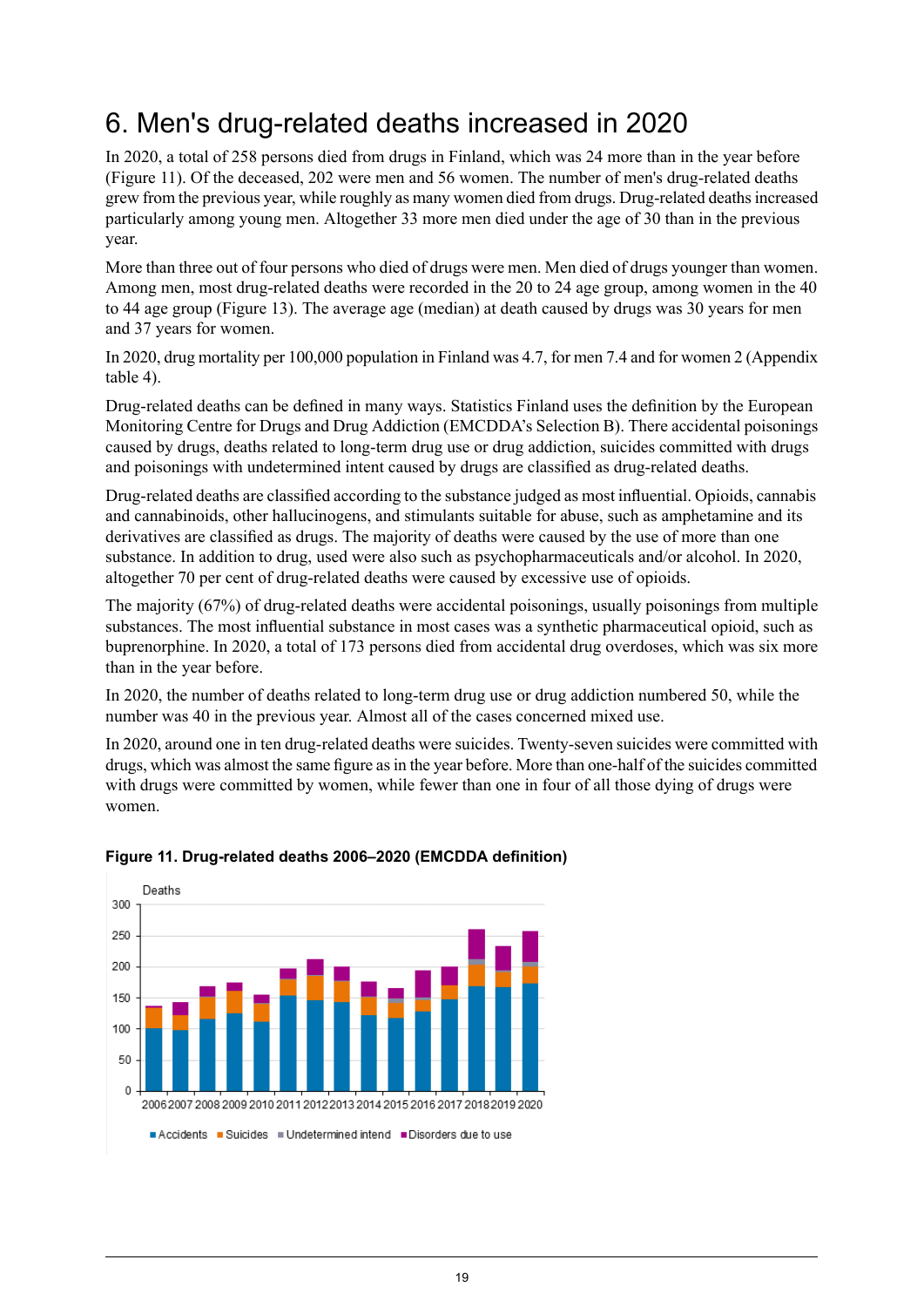

<span id="page-19-0"></span>**Figure 12. Drug-related deaths by age in 2019 and 2020**

<span id="page-19-1"></span>

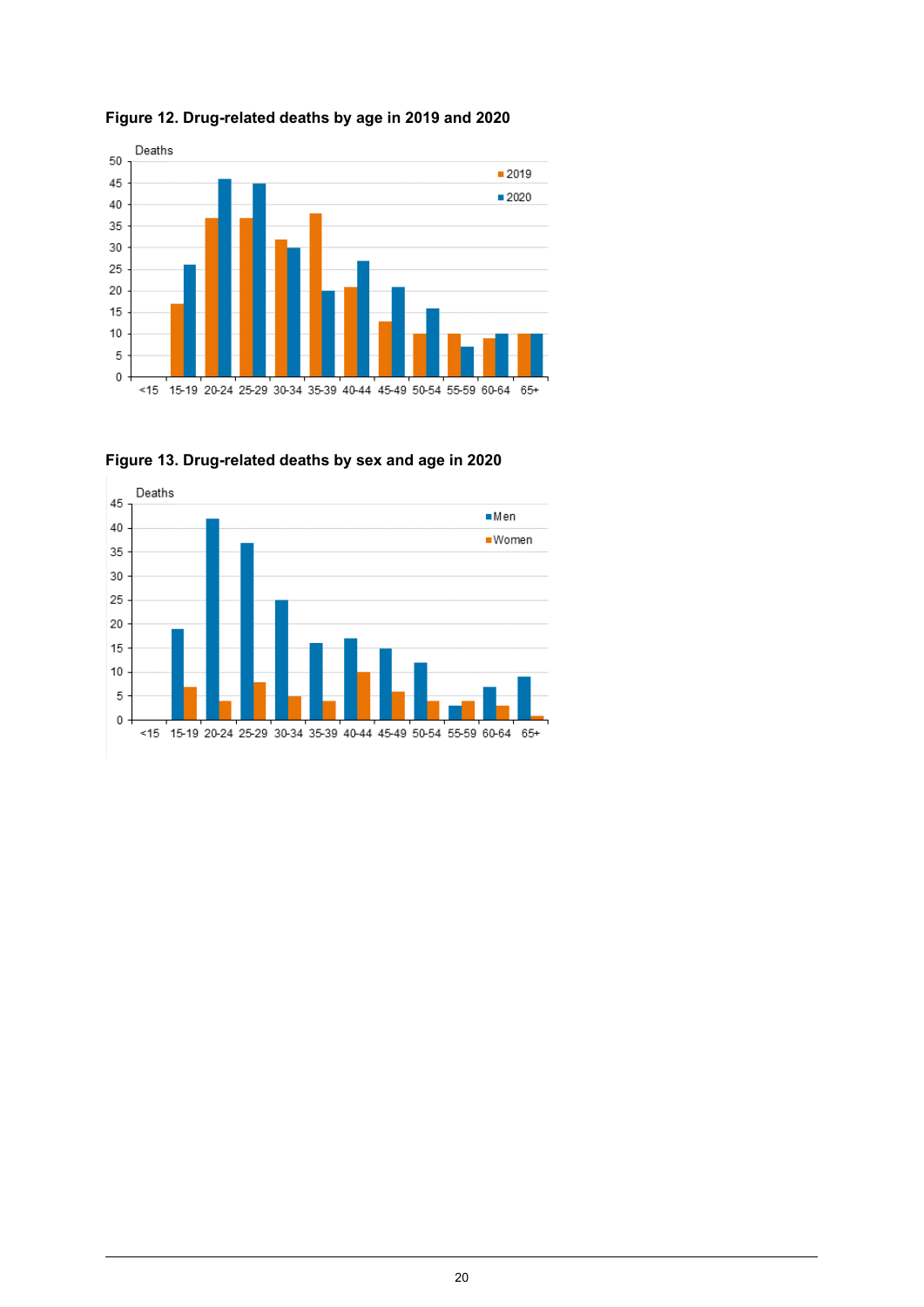## <span id="page-20-0"></span>7. Fewer suicides than before

In 2020, a total of 717 suicides were committed, which was 29 fewer than in 2019. The number of suicides has decreased relatively evenly since 1990, when more than 1,500 suicides were committed in Finland. The number of suicides grew slightly in 2016 to 2017, after which the number of suicides has decreased again.

Men's suicide mortality is higher than women's. Men make up nearly three-quarters of suicides. In 2020, suicide mortality or the annual number of suicides per 100,000 population was 13, being 19 for men and seven for women (Figure 14).

In 2020, men's suicide mortality decreased by seven per cent from the previous year. By contrast, women's suicide mortality grew by five per cent. The number of suicides committed by women grew from the previous year's 179 to 188. The average age (median) of those who committed suicide was 44 for women and 46 for men in 2020.

In all, 85 suicide victims were young people aged under 25 (2019:109), which is 12 per cent of all who committed suicide. The share of women was over one third. Suicides are a central cause of death for young people. The share of suicides in all causes of death was 26 per cent for young people aged 15 to 24. The share of suicides is higher than in other age groups partly because young people's mortality from other causes of death is low.

Young people's suicide mortality in Finland is high by European comparison. By contrast, for persons aged 65 and over, suicide mortality in Finland has not differed from the EU average in recent years. In Finland, every fifth person having committed suicide in 2020 had turned 65.

<span id="page-20-1"></span>The average age (median) of those who committed suicide was 44 for women and 46 for men in 2020. The share of suicides in all causes of death was 1.3 per cent.



### **Figure 14. Suicides mortality 1971 to 2020**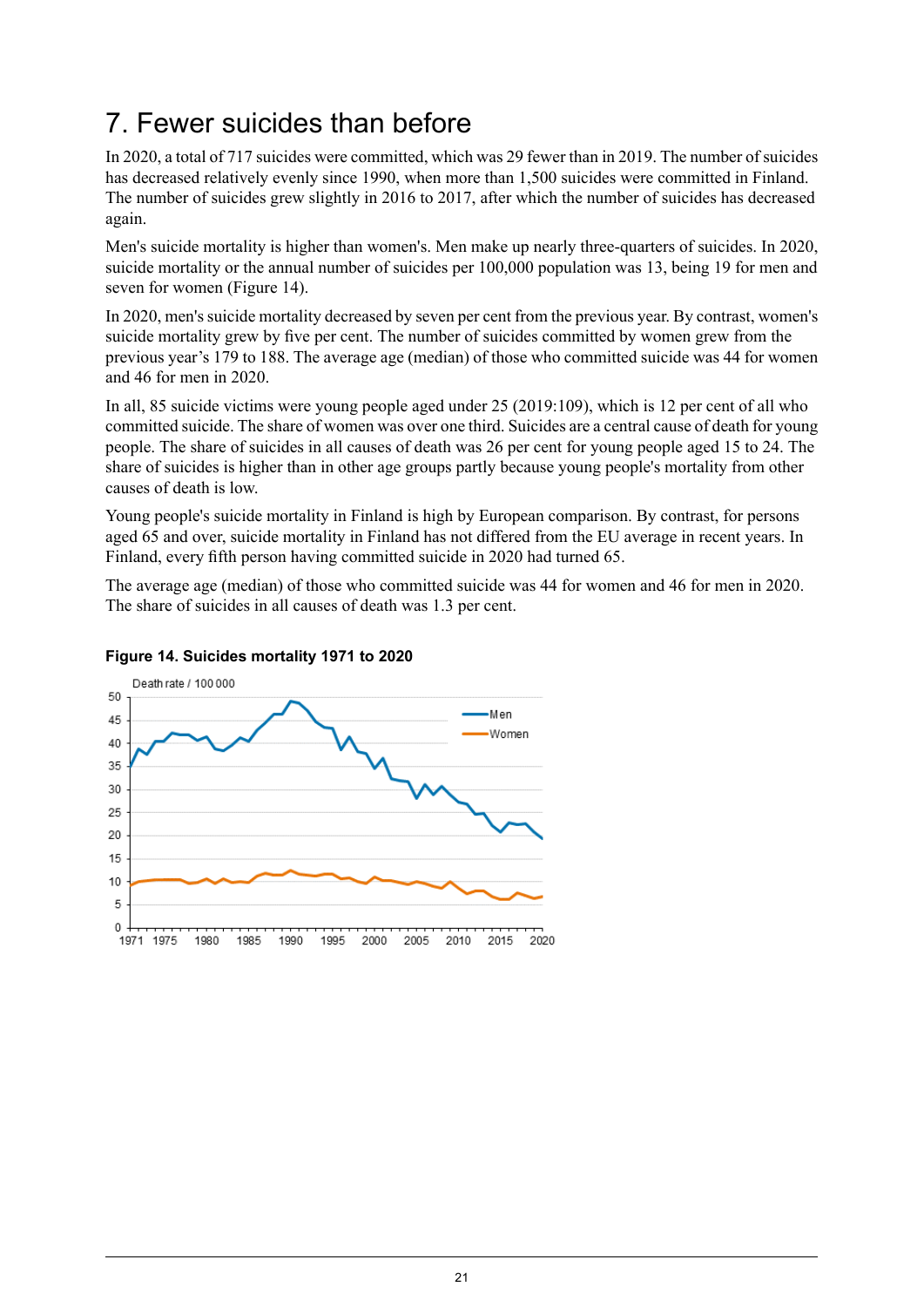## <span id="page-21-0"></span>8. Fewer children died of diseases and accidents than in the previous year

The death of a child has become ever rarer in Finland. During 2020, altogether 87 children under the age of one died, while in the year before the number was 95 and ten years earlier 138. In 2020, infant mortality, that is, mortality among children aged under one, was 1.9 children per 1,000 live-born children (Figure 15). More than one half of children dying during their first year of life die during their first week of life and three quarters during the first four weeks of life.

The most common causes of death among children under the age of one are perinatal reasons and congenital malformations (Table 4). In 2020, nearly 80 per cent of children died of these causes.

In 2020, there were three cot deaths, which was nine fewer than in 2019.

Accidental and violent causes of death are very rare among under one-year-olds. In the past ten years, on average two children aged under one have died of them per year. In 2020, two children were recorded under accidental and violent causes of death.

In 2020, there were 121 stillbirths, which was five fewer than in the year before. Stillbirths have decreased clearly from the 1990s. At the beginning of the 1990s, there were over 300 stillbirths per year. Stillbirths and deaths during the first week (or perinatal mortality) numbered 3.7 children per thousand births.

In 2020, a total of 58 children aged 1 to 14 died, which is over 10 fewer children than in the year before. Relative to the number of children, this makes around seven deaths per 100,000 children.

In 2020, the most common causes of death for children were neoplasms, various accidents, and diseases of the nervous system and sense organs. The number of children aged 1 to 14 who died accidentally and violently was 18, which is four fewer than in the year before. Over the past 20 years, total mortality among children has halved. Especially the number of deaths caused by neoplasms, congenital malformations and traffic accidents is clearly lower for children than before.

In 2020, there were two maternal deaths, i.e. maternal mortality was four deaths per 100,000 live-born children. In the past ten years, two to three women per year have died from reasons related to pregnancy or childbirth.

<span id="page-21-1"></span>More information about mortality during the infant and perinatal periods can be found in Appendix table 3. More detailed information on causes of death among children aged under one and between one and 14 is available in the database tables.



### **Figure 15. Mortality during infant and perinatal period in 1992 to 2020**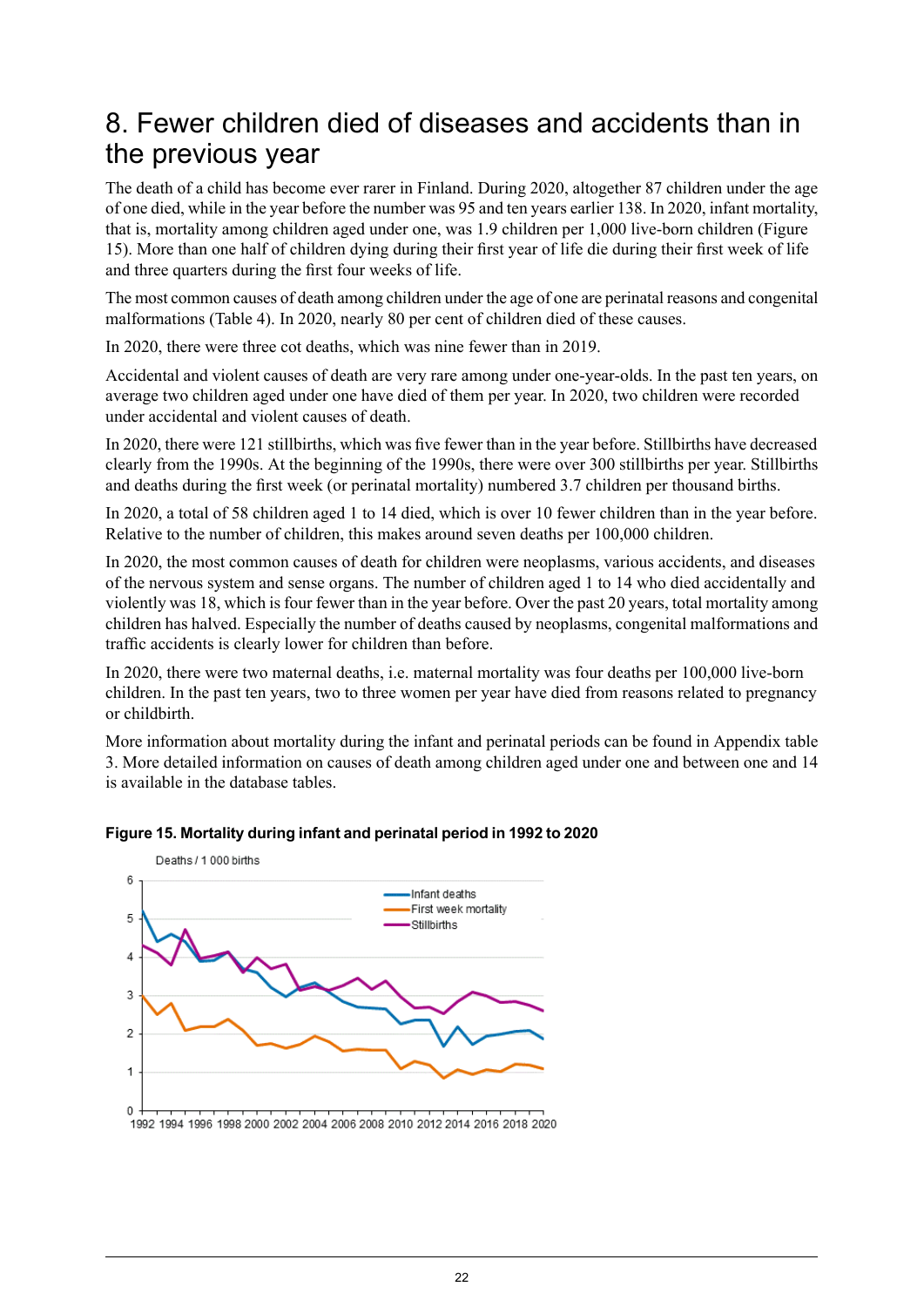#### <span id="page-22-0"></span>**Table 4. Causes of death among children under the age of one 2000, 2005, 2010, 2018, 2019 and 2020**

|                                                                          | 2000 |     |     | 2005 2010 2018 2019 2020 |    |                |
|--------------------------------------------------------------------------|------|-----|-----|--------------------------|----|----------------|
| Total deaths                                                             | 205  | 179 | 138 | 99                       | 95 | 87             |
| Certain conditions originating in the perinatal period (P00-P96)         | 84   | 77  | 58  | 46                       | 36 | 40             |
| Congenital malformations and chromosomal abnormalities (Q00-Q99)         | 78   | 61  | 40  | 23                       | 32 | 29             |
| Sudden infant death syndrome (R95)                                       | 18   | 19  | 17  | 6                        | 12 | 3              |
| Diseases of circulatory system and respiratory system (J00-J99, I00-J99) | 4    | 5   | 5   | 3                        | 2  | $\mathfrak{p}$ |
| Endocrine, nutritional and metabolic diseases (E00-E90)                  | 5    | 6   | 3   | 8                        | 5  | 4              |
| Other diseases and unknown                                               | 13   | 9   | 11  | 12                       | 6  |                |
| Accidents and assault (V01-Y89)                                          | 3    | 2   | 4   | 1                        | າ  | 2              |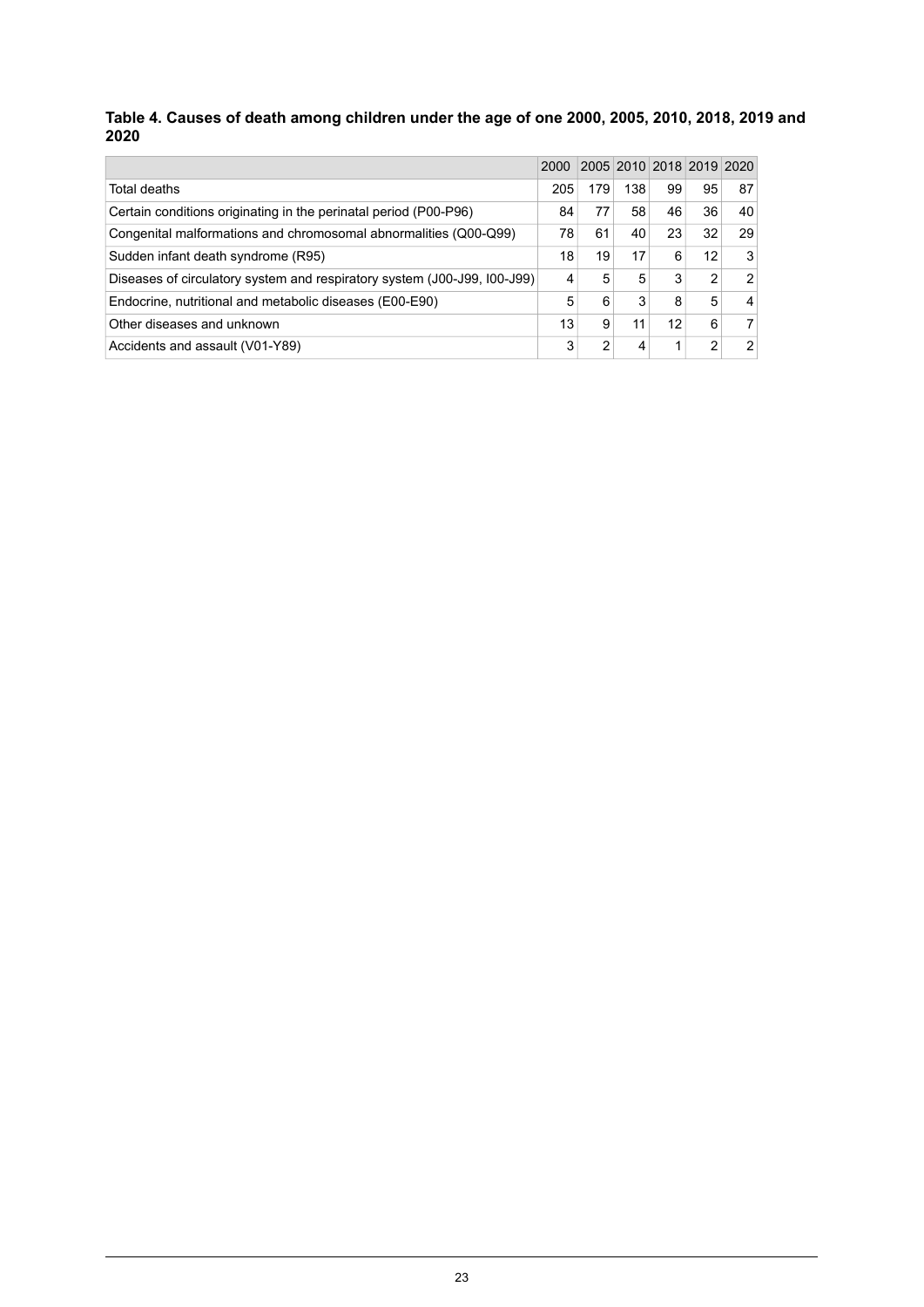## <span id="page-23-0"></span>9. Coronavirus disease caused the death of every one hundred people

In 2020, every one hundred deaths in Finland were caused by the covid-19 virus infection, or the coronavirus disease. A total of 558 persons died of the coronavirus disease, 282 of whom were men and 276 women. In addition, Covid-19 virus infection contributed to the death of 72 persons other than as the primary cause of death in the statistics.

The majority of those dying of coronavirus disease were aged. Nearly 90 per cent were aged 70 or over and 25 per cent had turned 90. Most deaths occurred in the age group aged 85 to 89. Among those dying of Covid-19 virusinfection, 42 were aged under 65 years. No persons aged under 20 died of the coronavirus disease, the youngest person who died belonged to the 20 to 24 age group and the oldest was aged over 100 (Figure 16).

Men dying of Covid-19 virus infection were younger than women. Nearly nine out of ten persons that died of coronavirus disease aged under 65 were men. By contrast, two out of three persons aged over 85 who died of the coronavirus disease were women. The median age of those dying of Covid-19 was 84 years, 80 years for men and 87 years for women.



<span id="page-23-1"></span>

In Finland the first deaths caused by the Covid-19 virus infection occurred in March 2020. More than one-third of the deaths from the coronavirus disease in 2020 occurred in April, when 200 persons died from it. In May the number of deaths was 86, but in summer months only a few persons died of the coronavirus disease. The number of deaths made an upturn again towards the end of the year. December was the second darkest month of the year when 158 persons died of covid-19 virus infection (Figure 17).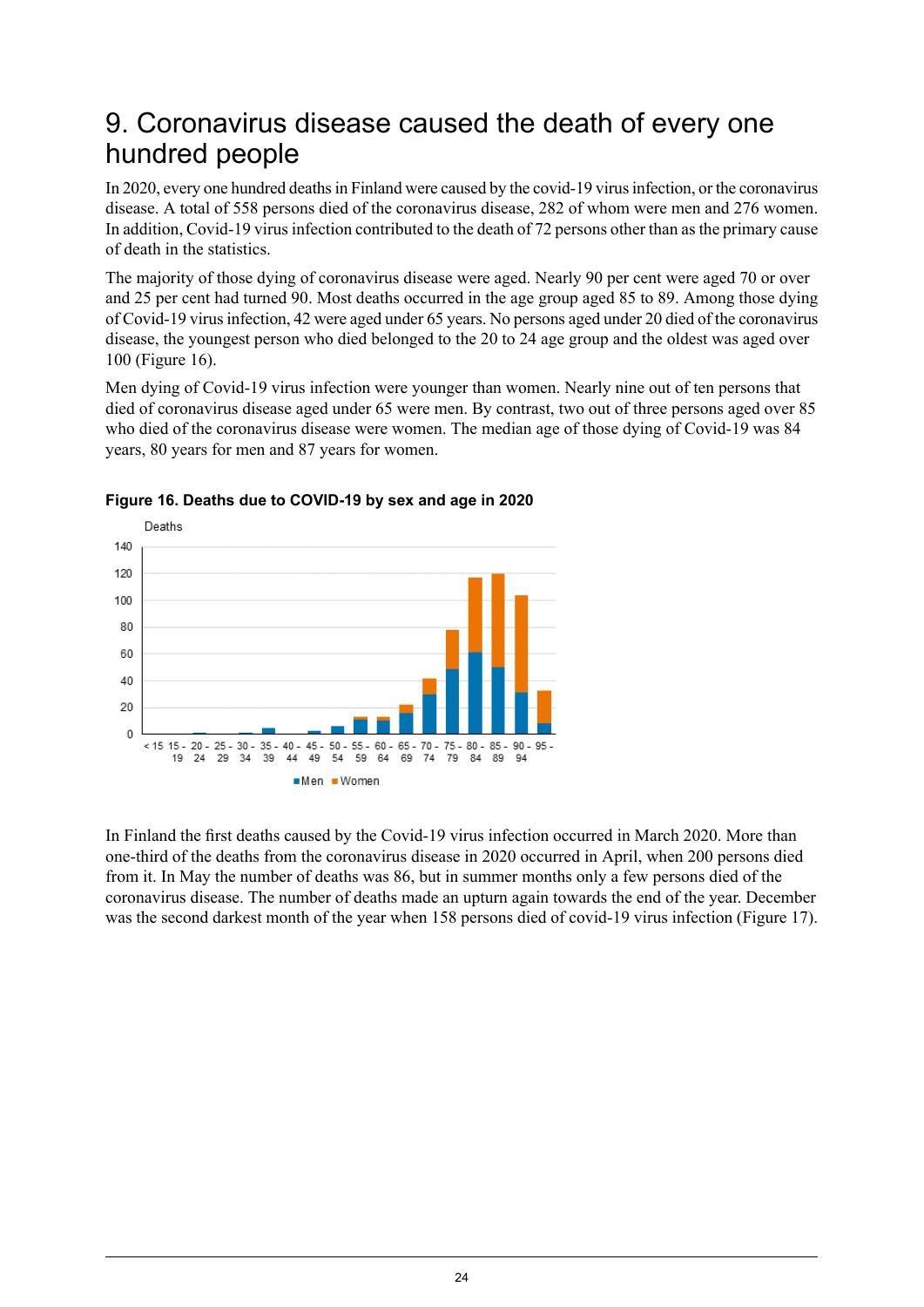

<span id="page-24-0"></span>**Figure 17. Deaths due to COVID-19 by month in 2020**

In absolute numbers, most deaths caused by the covid19 virus infection were recorded in 2020 in Uusimaa (372 deaths), Southwest Finland (27), Pirkanmaa (22) and Central Finland (22). Relative to 100,000 inhabitants, coronavirus disease mortality was also highest in Uusimaa (21.9). The second highest mortality from the disease caused by the coronavirus was recorded in South Savo (14.2) and the third highest in Lapland (10.7). Mortality from the coronavirus disease in the whole country was 10.1 in 2020. There were no deaths from the coronavirus disease in Central Ostrobothnia and Åland.

Statistics Finland's statistics on causes of death are based on death certificates written by physicians. The World Health Organization (WHO) instructs the physician to report Covid-19 on death certificates as the primary cause of death when the death has been directly caused by the coronavirus that causes the Covid-19 disease. Covid-19 becomes the primary cause of death for the statistics if it is recorded on death certificates as a disease resulting in death.

If a person with Covid-19 virus infection has died of some other disease or injury, Covid-19 can also be a contributing cause of death on death certificates. Covid-19 virus infections recorded as contributing causes of death on death certificates are not included in deaths caused by the coronavirus disease in the cause of death statistics.

In 2020, Covid-19 virus infection was mentioned as a contributing cause of death on 72 death certificates. Most of these 72 persons had multiple diseases. The underlying cause of death for around 40 per cent of them was memory disease. For one in four the primary cause of death was cardio or vascular disease and for one in five cancer.

A separate code for the identification of deaths caused by Covid-19 virus infection is used for laboratory-confirmed cases (ICD10 code U07.1) and for not laboratory-confirmed cases (ICD10 code U07.2). According to WHO's guidelines, both laboratory-confirmed and unconfirmed deaths are included in the statistics on deaths from Covid-19.

Most deaths recorded on death certificates caused by Covid-19 virus infection are laboratory-confirmed. In 2020, there were 32 deaths caused by not laboratory-confirmed Covid-19 infection. Nearly all of these death certificates were issued at the early stage of the epidemic, when testing was only starting. In some cases, code U07.2 has been used when a person permanently resident in Finland has died abroad and the Finnish death certificate was written on the basis of foreign documents.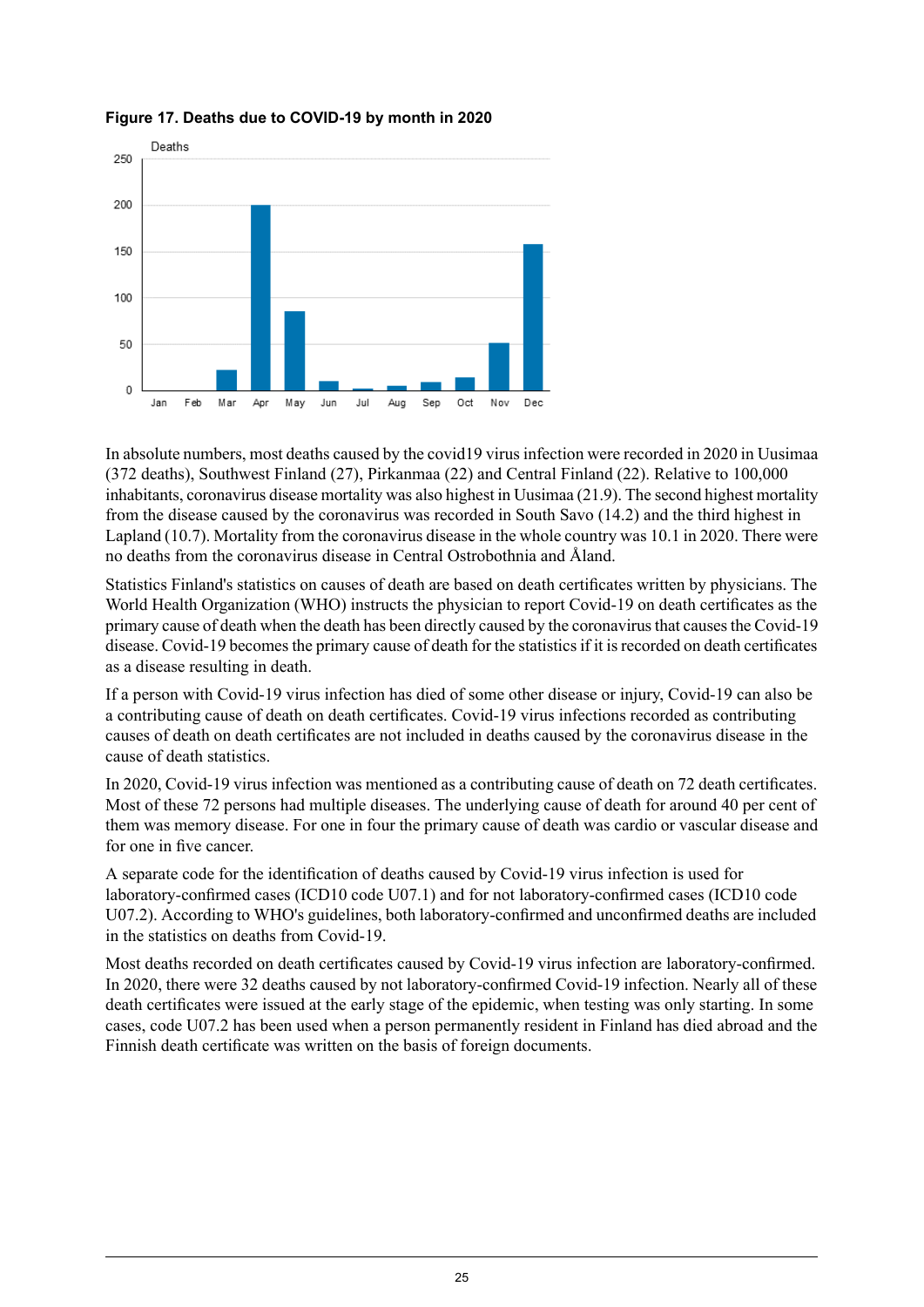## Appendix tables

### <span id="page-25-0"></span>**Appendix table 1a. Deaths by underlying cause of death and by age in 2020, both sexes**

| Underlying cause of death (54-group classification)                                        | Ages total 0-14 15-64 65- |             |     |                  |
|--------------------------------------------------------------------------------------------|---------------------------|-------------|-----|------------------|
| 00-54 TOTAL DEATHS (A00-Y89)                                                               | 55 4 98                   |             |     | 145 7 604 47 749 |
| 00-41 DISEASES AND ACCIDENTAL POISONING BY ALCOHOL (A00-R99, U07, X45)                     | 52 286                    | 124         |     | 6 212 45 950     |
| 00 COVID-19 (U071, U072)                                                                   | 558                       | 0           | 42  | 516              |
| 01-03 Certain infectious and parasitic diseases (A00-B99, J65)                             | 203                       | 1           | 40  | 162              |
| 01 Tuberculosis (A15-A19, B90, J65)                                                        | 21                        | 1           | 3   | 17               |
| 02 Human immunodeficiency virus (HIV) disease (B20-B24)                                    | $\overline{2}$            | 0           | 1   | 1                |
| 03 Other infectious and parasitic diseases (A00-A09, A20-B19, B25-B89, B91-B99)            | 180                       | 0           | 36  | 144              |
| 04-22 Neoplasms (C00-D48)                                                                  | 13411                     | 18          |     | 2 246 11 147     |
| 04-21 Malignant neoplasms (C00-C97)                                                        | 12 998                    | 17          |     | 2 2 14 10 767    |
| 04 Malignant neoplasms of lip, oral cavity and pharynx (C00-C14)                           | 225                       | 0           | 63  | 162              |
| 05 Malignant neoplasm of oesophagus (C15)                                                  | 356                       | 0           | 87  | 269              |
| 06 Malignant neoplasm of stomach (C16)                                                     | 412                       | 0           | 91  | 321              |
| 07 Malignant neoplasm of colon (C18, C19)                                                  | 897                       | 0           | 144 | 753              |
| 08 Malignant neoplasm of rectum, anus and anal canal (C20-C21)                             | 378                       | 0           | 79  | 299              |
| 09 Primary malignant neoplasm of liver and intrahepatic bile ducts (C22)                   | 563                       | 1           | 97  | 465              |
| 10 Malignant neoplasm of pancreas (C25)                                                    | 1 3 1 2                   | 0           | 196 | 1 1 1 6          |
| 11 Malignant neoplasm of larynx, trachea, bronchus and lung (C32-C34)                      | 2 3 2 2                   | $\pmb{0}$   | 388 | 1934             |
| 12 Malignant melanoma of skin (C43)                                                        | 228                       | 0           | 50  | 178              |
| 13 Malignant neoplasm of breast (C50)                                                      | 951                       | 0           | 238 | 713              |
| 14 Malignant neoplasm of cervix uteri (C53)                                                | 47                        | 0           | 22  | 25               |
| 15 Malignant neoplasm of uterus (C54-C55)                                                  | 215                       | 0           | 21  | 194              |
| 16 Malignant neoplasm of ovary (C56)                                                       | 277                       | 0           | 51  | 226              |
| 17 Malignant neoplasm of prostate (C61)                                                    | 920                       | $\mathbf 0$ | 45  | 875              |
| 18 Malignant neoplasm of kidney (C64)                                                      | 353                       | 2           | 61  | 290              |
| 19 Malignant neoplasm of bladder (C67)                                                     | 310                       | 0           | 30  | 280              |
| 20 Malignant neoplasm of lymphoid, haematopoietic and related tissue (C81-C96)             | 1 1 8 4                   | 1           | 139 | 1 0 4 4          |
| 21 Other malignant neoplasms                                                               | 2048                      | 13          | 412 | 1623             |
| 22 Other neoplasms (D00-D48)                                                               | 413                       | 1           | 32  | 380              |
| 23-24 Endocrine, nutritional and metabolic diseases (E00-E90)                              | 887                       | 9           | 214 | 664              |
| 23 Diabetes mellitus (E10-E14)                                                             | 667                       | 1           | 153 | 513              |
| 24 Other endocrine, nutritional and metabolic diseases (E00-E09, E15-E90)                  | 220                       | 8           | 61  | 151              |
| 25 Dementia, Alzheimers disease (F01, F03, G30, R54)                                       | 10 673                    | 0           |     | 52 10 621        |
| 26 Other diseases of the nervous system and sense organs excl. alcohol-related             | 2076                      | 9           | 241 | 1826             |
| 27-30 Diseases of the circulatory system excl. alcohol-related (I00-I425, I427-I99)        | 18 4 96                   | 5           |     | 1646 16845       |
| 27 Ischaemic heart diseases (I20-I25)                                                      | 8 6 0 0                   | 0           | 725 | 7875             |
| 28 Other heart diseases excl. rheumatic and alcohol-related (I30-I425, I427-I52)           | 1638                      | 2           | 289 | 1 3 4 7          |
| 29 Cerebrovascular diseases (I60-I69)                                                      | 4 0 2 6                   | 2           | 298 | 3726             |
| 30 Other diseases of the circulatory system (I00-I15, I26-I28, I70-I99)                    | 4 2 3 2                   | 1           | 334 | 3897             |
| 31-35 Diseases of the respiratory system (J00-J64, J66-J99)                                | 1749                      | 4           | 139 | 1606             |
| 31 Influenza (J09-J11)                                                                     | 58                        | 0           | 11  | 47               |
| 32 Pneumonia (J12-J18, J849)                                                               | 90                        | 4           | 8   | 78               |
| 33 Bronchitis and emphysema (J40-J44, J47)                                                 | 1 2 0 4                   | 0           | 94  | 1 1 1 0          |
| 34 Asthma (J45-J46)                                                                        | 67                        | 0           | 7   | 60               |
| 35 Other diseases of the respiratory system (J00-J06, J20-J39, J60-J64, J66-J848, J85-J99) | 330                       | 0           | 19  | 311              |
| 36 Diseases of the digestive system excl. alcohol-related diseases                         | 1 3 5 9                   | 1           | 193 | 1 1 6 5          |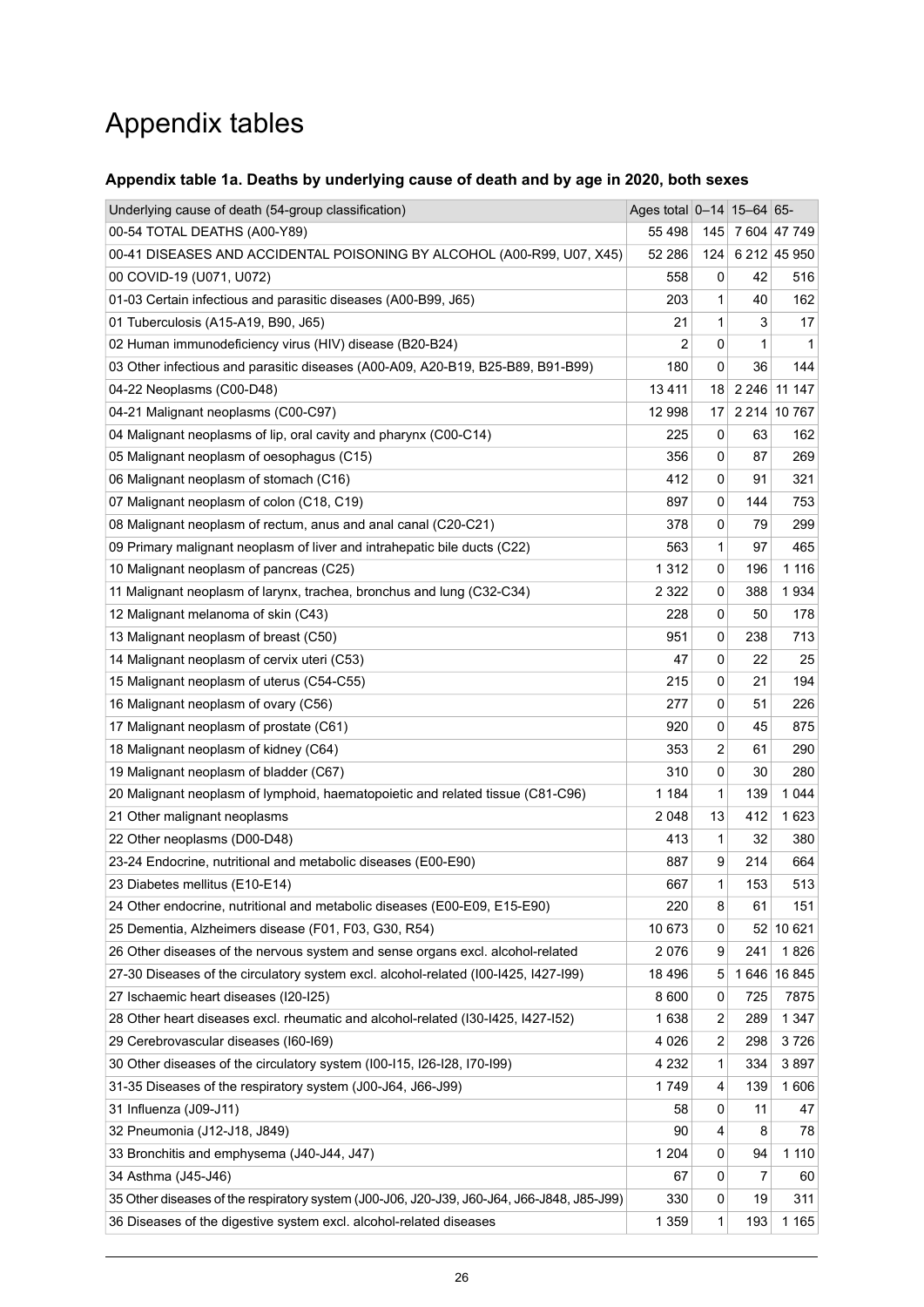| Underlying cause of death (54-group classification)                                            | Ages total 0-14 15-64 65- |                 |         |                 |
|------------------------------------------------------------------------------------------------|---------------------------|-----------------|---------|-----------------|
| 37 Diseases of the genitourinary system (N00-N99)                                              | 186                       | 0               | 16      | 170             |
| 38 Congenital malformations (Q00-Q99)                                                          | 171                       | 31              | 90      | 50              |
| 39 Other diseases excl. alcohol-related                                                        | 605                       | 45              | 141     | 419             |
| 40 III-defined and unknown causes of mortality (R96-R99)                                       | 196                       | 1               | 89      | 106             |
| 41 Alcohol-related diseases and accidental poisoning by alcohol                                | 1716                      | $\Omega$        | 1 0 6 3 | 653             |
| 42-53 ACCIDENTS AND VIOLENCE excl. accidental poisoning by alcohol (V01-X44,<br>X46-Y89)       | 3 0 8 4                   | 20 <sub>1</sub> | 1 3 7 3 | 1691            |
| 42-49 Accidents excl. accidental poisoning by alcohol (V01-X44, X46-X59, Y10-Y15,<br>Y85-Y86)  | 2 2 1 3                   | 11              | 700     | 1502            |
| 42 Land traffic accidents                                                                      | 195                       | $\overline{2}$  | 122     | 71              |
| 43 Other land transport accidents                                                              | 29                        | 2               | 15      | 12 <sup>2</sup> |
| 44 Water transport accidents (V90-V94)                                                         | 23                        | 1               | 14      | 8               |
| 45 Others and unspecified transport accidents (V95-V99)                                        | 1                         | 0               | 1       | $\Omega$        |
| 46 Accidental falls (W00-W19)                                                                  | 1 1 5 1                   | $\Omega$        | 103     | 1 0 4 8         |
| 47 Accidental drownings (W65-W74)                                                              | 128                       | 4               | 52      | 72              |
| 48 Accidental poisonings excl. accidental poisoning by alcohol (X40-X44, X46-X49,<br>$Y10-Y15$ | 310                       | $\Omega$        | 274     | 36              |
| 49 Other accidents and sequelae of accidents                                                   | 376                       | $\overline{2}$  | 119     | 255             |
| 50 Suicides (X60-X84, Y87.0)                                                                   | 717                       | 4               | 560     | 153             |
| 51 Assault (X85-Y09, Y87.1)                                                                    | 75                        | 3               | 61      | 11              |
| 52 Event of undetermined intent (Y16-Y34, Y87.2)                                               | 74                        | $\overline{2}$  | 51      | 21              |
| 53 Other external causes and sequelae of other external causes (Y35-Y84, Y88-Y89)              | 5                         | 0               | 1       | $\overline{4}$  |
| 54 NO DEATH CERTIFICATE                                                                        | 128                       | 1               | 19      | 108             |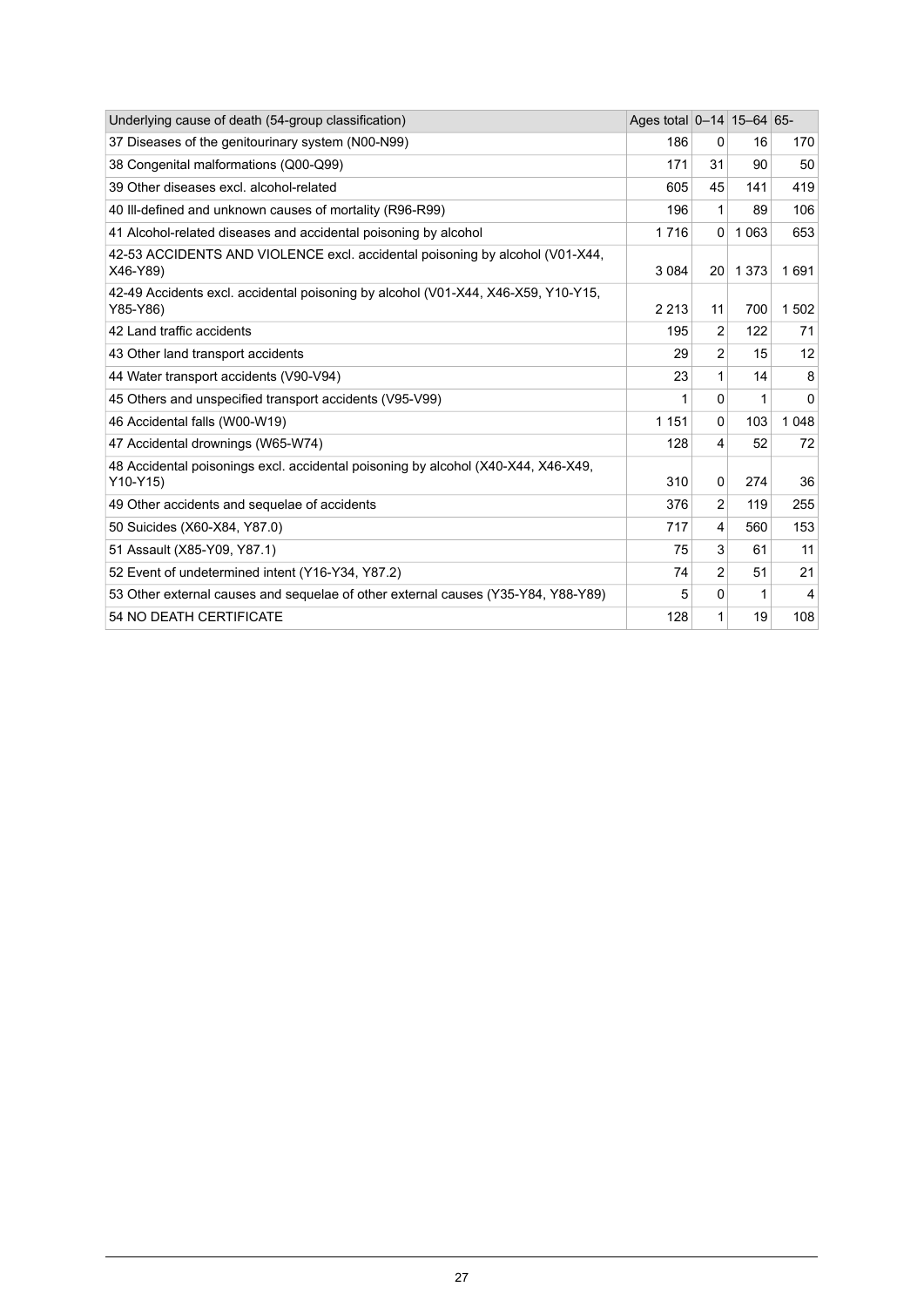| Underlying cause of death (54-group classification)                                        | Ages total 0-14 15-64 65- |     |         |              |
|--------------------------------------------------------------------------------------------|---------------------------|-----|---------|--------------|
| 00-54 TOTAL DEATHS (A00-Y89)                                                               | 27 971                    | 87. |         | 5 253 22 631 |
| 00-40 DISEASES AND ACCIDENTAL POISONING BY ALCOHOL (A00-R99, U07, X45)                     | 25 804                    | 74  |         | 4 188 21 542 |
| 00 COVID-19 (U071, U072)                                                                   | 282                       | 0   | 37      | 245          |
| 01-03 Certain infectious and parasitic diseases (A00-B99, J65)                             | 96                        | 0   | 24      | 72           |
| 01 Tuberculosis (A15-A19, B90, J65)                                                        | 9                         | 0   | 3       | 6            |
| 02 Human immunodeficiency virus (HIV) disease (B20-B24)                                    | 2                         | 0   | 1       | $\mathbf{1}$ |
| 03 Other infectious and parasitic diseases (A00-A09, A20-B19, B25-B89, B91-B99)            | 85                        | 0   | 20      | 65           |
| 04-22 Neoplasms (C00-D48)                                                                  | 7 1 5 4                   | 11  | 1 2 4 1 | 5902         |
| 04-21 Malignant neoplasms (C00-C97)                                                        | 6960                      | 10  | 1 2 2 5 | 5725         |
| 04 Malignant neoplasms of lip, oral cavity and pharynx (C00-C14)                           | 148                       | 0   | 51      | 97           |
| 05 Malignant neoplasm of oesophagus (C15)                                                  | 246                       | 0   | 68      | 178          |
| 06 Malignant neoplasm of stomach (C16)                                                     | 235                       | 0   | 53      | 182          |
| 07 Malignant neoplasm of colon (C18, C19)                                                  | 450                       | 0   | 78      | 372          |
| 08 Malignant neoplasm of rectum, anus and anal canal (C20-C21)                             | 230                       | 0   | 51      | 179          |
| 09 Primary malignant neoplasm of liver and intrahepatic bile ducts (C22)                   | 389                       | 0   | 73      | 316          |
| 10 Malignant neoplasm of pancreas (C25)                                                    | 630                       | 0   | 118     | 512          |
| 11 Malignant neoplasm of larynx, trachea, bronchus and lung (C32-C34)                      | 1450                      | 0   | 248     | 1 2 0 2      |
| 12 Malignant melanoma of skin (C43)                                                        | 146                       | 0   | 31      | 115          |
| 13 Malignant neoplasm of breast (C50)                                                      | 5                         | 0   | 2       | 3            |
| 14 Malignant neoplasm of cervix uteri (C53)                                                | 0                         | 0   | 0       | 0            |
| 15 Malignant neoplasm of uterus (C54-C55)                                                  | 0                         | 0   | 0       | 0            |
| 16 Malignant neoplasm of ovary (C56)                                                       | 0                         | 0   | 0       | 0            |
| 17 Malignant neoplasm of prostate (C61)                                                    | 920                       | 0   | 45      | 875          |
| 18 Malignant neoplasm of kidney (C64)                                                      | 201                       | 1   | 40      | 160          |
| 19 Malignant neoplasm of bladder (C67)                                                     | 216                       | 0   | 21      | 195          |
| 20 Malignant neoplasm of lymphoid, haematopoietic and related tissue (C81-C96)             | 669                       | 1   | 89      | 579          |
| 21 Other malignant neoplasms                                                               | 1025                      | 8   | 257     | 760          |
| 22 Other neoplasms (D00-D48)                                                               | 194                       | 1   | 16      | 177          |
| 23-24 Endocrine, nutritional and metabolic diseases (E00-E90)                              | 487                       | 4   | 147     | 336          |
| 23 Diabetes mellitus (E10-E14)                                                             | 382                       | 0   | 118     | 264          |
| 24 Other endocrine, nutritional and metabolic diseases (E00-E09, E15-E90)                  | 105                       | 4   | 29      | 72           |
| 25 Dementia, Alzheimers disease (F01, F03, G30, R54)                                       | 3495                      | 0   | 24      | 3471         |
| 26 Other diseases of the nervous system and sense organs excl. alcohol-related             | 1 0 8 2                   | 8   | 149     | 925          |
| 27-30 Diseases of the circulatory system excl. alcohol-related (I00-I425, I427-I99)        | 9541                      | 5   | 1299    | 8 2 3 7      |
| 27 Ischaemic heart diseases (I20-I25)                                                      | 5 0 6 0                   | 0   | 622     | 4438         |
| 28 Other heart diseases excl. rheumatic and alcohol-related (I30-I425, I427-I52)           | 902                       | 2   | 240     | 660          |
| 29 Cerebrovascular diseases (I60-I69)                                                      | 1828                      | 2   | 197     | 1629         |
| 30 Other diseases of the circulatory system (I00-I15, I26-I28, I70-I99)                    | 1751                      | 1   | 240     | 1510         |
| 31-35 Diseases of the respiratory system (J00-J64, J66-J99)                                | 1 1 3 0                   | 2   | 99      | 1 0 2 9      |
| 31 Influenza (J09-J11)                                                                     | 37                        | 0   | 7       | 30           |
| 32 Pneumonia (J12-J18, J849)                                                               | 49                        | 2   | 5       | 42           |
| 33 Bronchitis and emphysema (J40-J44, J47)                                                 | 817                       | 0   | 69      | 748          |
| 34 Asthma (J45-J46)                                                                        | 24                        | 0   | 3       | 21           |
| 35 Other diseases of the respiratory system (J00-J06, J20-J39, J60-J64, J66-J848, J85-J99) | 203                       | 0   | 15      | 188          |
| 36 Diseases of the digestive system excl. alcohol-related diseases                         | 621                       | 1   | 133     | 487          |
| 37 Diseases of the genitourinary system (N00-N99)                                          | 112                       | 0   | 9       | 103          |
| 38 Congenital malformations (Q00-Q99)                                                      | 81                        | 18  | 42      | 21           |
| 39 Other diseases excl. alcohol-related                                                    | 260                       | 24  | 85      | 151          |

## <span id="page-27-0"></span>**Appendix table 1b. Deaths by underlying cause of death and by age in 2020, males**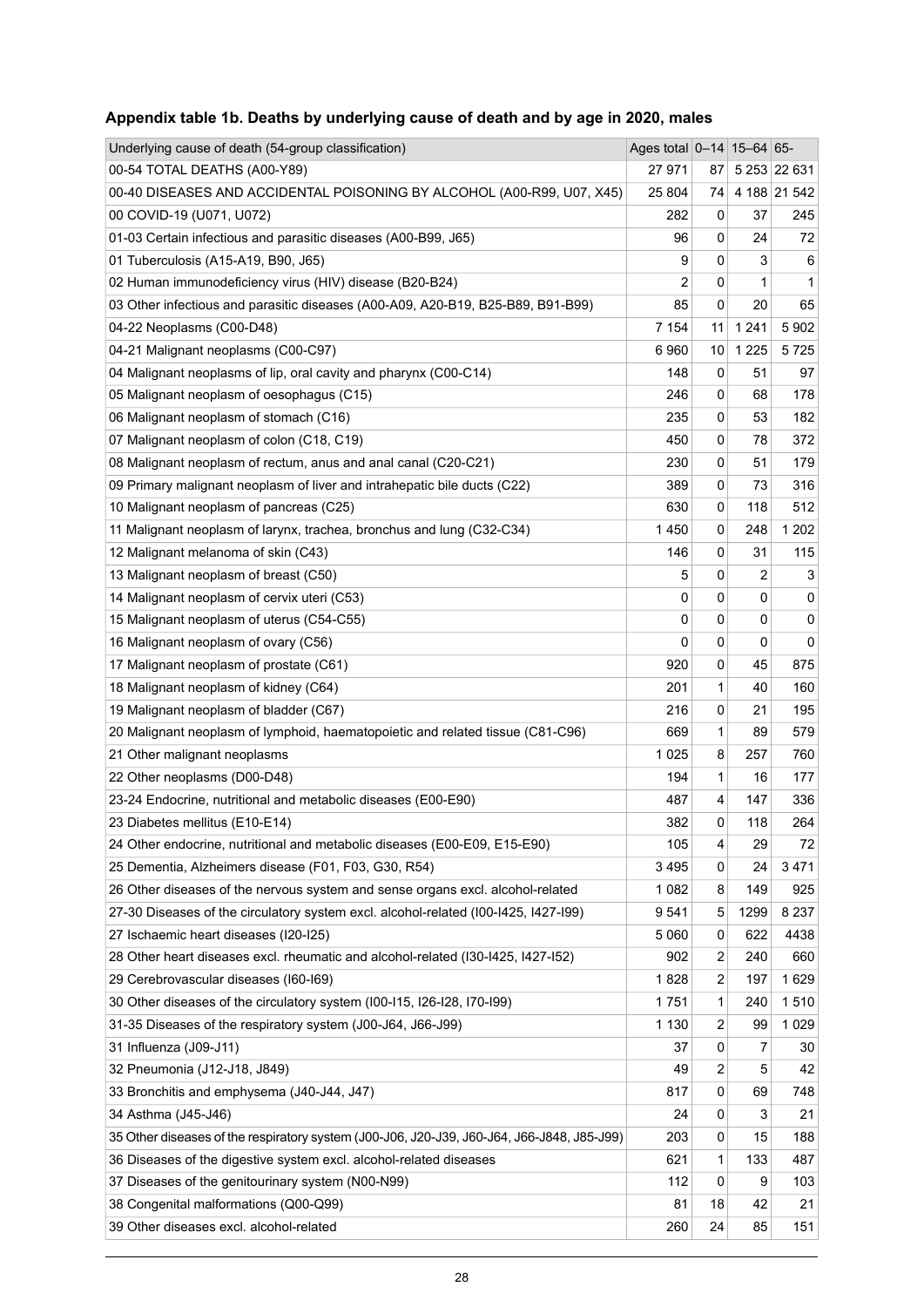| Underlying cause of death (54-group classification)                                           | Ages total $ 0-14 15-64 65-$ |                |              |              |
|-----------------------------------------------------------------------------------------------|------------------------------|----------------|--------------|--------------|
| 40 III-defined and unknown causes of mortality (R96-R99)                                      | 145                          | 1              | 70           | 74           |
| 41 Alcohol-related diseases and accidental poisoning by alcohol                               | 1318                         | $\Omega$       | 829          | 489          |
| 42-53 ACCIDENTS AND VIOLENCE excl. accidental poisoning by alcohol (V01-X44,<br>X46-Y89)      | 2 1 0 1                      | 13             | 1051         | 1037         |
| 42-49 Accidents excl. accidental poisoning by alcohol (V01-X44, X46-X59, Y10-Y15,<br>Y85-Y86) | 1457                         | 7              | 559          | 891          |
| 42 Land traffic accidents                                                                     | 155                          | 1              | 99           | 55           |
| 43 Other land transport accidents                                                             | 27                           | $\overline{2}$ | 13           | 12           |
| 44 Water transport accidents (V90-V94)                                                        | 21                           | 0              | 13           | 8            |
| 45 Others and unspecified transport accidents (V95-V99)                                       | 1                            | 0              | 1            | 0            |
| 46 Accidental falls (W00-W19)                                                                 | 655                          | 0              | 78           | 577          |
| 47 Accidental drownings (W65-W74)                                                             | 101                          | 3              | 43           | 55           |
| 48 Accidental poisonings excl. accidental poisoning by alcohol (X40-X44, X46-X49,<br>Y10-Y15) | 235                          | $\mathbf{0}$   | 214          | 21           |
| 49 Other accidents and sequelae of accidents                                                  | 262                          | 1              | 98           | 163          |
| 50 Suicides (X60-X84, Y87.0)                                                                  | 529                          | 2              | 403          | 124          |
| 51 Assault (X85-Y09, Y87.1)                                                                   | 57                           | $\overline{2}$ | 49           | 6            |
| 52 Event of undetermined intent (Y16-Y34, Y87.2)                                              | 57                           | $\overline{2}$ | 40           | 15           |
| 53 Other external causes and sequelae of other external causes (Y35-Y84, Y88-Y89)             |                              | 0              | <sup>0</sup> | $\mathbf{1}$ |
| 54 NO DEATH CERTIFICATE                                                                       | 66                           | 0              | 14           | 52           |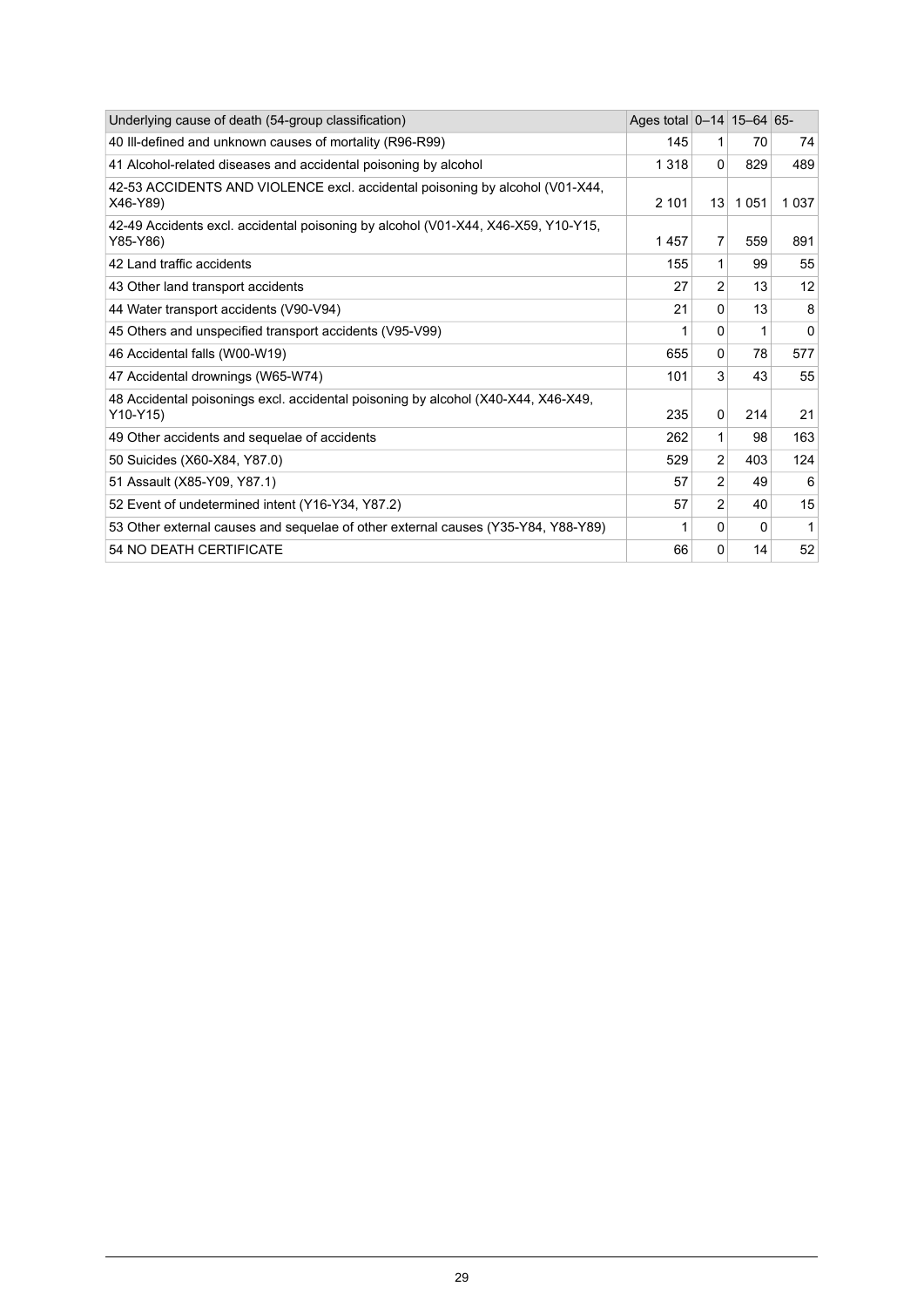| Underlying cause of death (54-group short list)                                            | Ages total 0-14 15-64 65- |    |         |                |
|--------------------------------------------------------------------------------------------|---------------------------|----|---------|----------------|
| 00-54 TOTAL DEATHS (A00-Y89)                                                               | 27 527                    | 58 |         | 2 351 25 118   |
| 00-41 DISEASES AND ACCIDENTAL POISONING BY ALCOHOL (A00-R99,U07, X45)                      | 26 4 8 2                  | 50 |         | 2 0 24 24 4 08 |
| 00 COVID-19 (U071, U072)                                                                   | 276                       | 0  | 5       | 271            |
| 01-03 Certain infectious and parasitic diseases (A00-B99, J65)                             | 107                       | 1  | 16      | 90             |
| 01 Tuberculosis (A15-A19, B90, J65)                                                        | 12                        | 1  | 0       | 11             |
| 02 Human immunodeficiency virus (HIV) disease (B20-B24)                                    | 0                         | 0  | 0       | 0              |
| 03 Other infectious and parasitic diseases (A00-A09, A20-B19, B25-B89, B91-B99)            | 95                        | 0  | 16      | 79             |
| 04-22 Neoplasms (C00-D48)                                                                  | 6 2 5 7                   | 7  | 1 0 0 5 | 5 2 4 5        |
| 04-21 Malignant neoplasms (C00-C97)                                                        | 6038                      | 7  | 989     | 5 0 4 2        |
| 04 Malignant neoplasms of lip, oral cavity and pharynx (C00-C14)                           | 77                        | 0  | 12      | 65             |
| 05 Malignant neoplasm of oesophagus (C15)                                                  | 110                       | 0  | 19      | 91             |
| 06 Malignant neoplasm of stomach (C16)                                                     | 177                       | 0  | 38      | 139            |
| 07 Malignant neoplasm of colon (C18, C19)                                                  | 447                       | 0  | 66      | 381            |
| 08 Malignant neoplasm of rectum, anus and anal canal (C20-C21)                             | 148                       | 0  | 28      | 120            |
| 09 Primary malignant neoplasm of liver and intrahepatic bile ducts (C22)                   | 174                       | 1  | 24      | 149            |
| 10 Malignant neoplasm of pancreas (C25)                                                    | 682                       | 0  | 78      | 604            |
| 11 Malignant neoplasm of larynx, trachea, bronchus and lung (C32-C34)                      | 872                       | 0  | 140     | 732            |
| 12 Malignant melanoma of skin (C43)                                                        | 82                        | 0  | 19      | 63             |
| 13 Malignant neoplasm of breast (C50)                                                      | 946                       | 0  | 236     | 710            |
| 14 Malignant neoplasm of cervix uteri (C53)                                                | 47                        | 0  | 22      | 25             |
| 15 Malignant neoplasm of uterus (C54-C55)                                                  | 215                       | 0  | 21      | 194            |
| 16 Malignant neoplasm of ovary (C56)                                                       | 277                       | 0  | 51      | 226            |
| 17 Malignant neoplasm of prostate (C61)                                                    | 0                         | 0  | 0       | 0              |
| 18 Malignant neoplasm of kidney (C64)                                                      | 152                       | 1  | 21      | 130            |
| 19 Malignant neoplasm of bladder (C67)                                                     | 94                        | 0  | 9       | 85             |
| 20 Malignant neoplasm of lymphoid, haematopoietic and related tissue (C81-C96)             | 515                       | 0  | 50      | 465            |
| 21 Other malignant neoplasms                                                               | 1023                      | 5  | 155     | 863            |
| 22 Other neoplasms (D00-D48)                                                               | 219                       | 0  | 16      | 203            |
| 23-24 Endocrine, nutritional and metabolic diseases (E00-E90)                              | 400                       | 5  | 67      | 328            |
| 23 Diabetes mellitus (E10-E14)                                                             | 285                       | 1  | 35      | 249            |
| 24 Other endocrine, nutritional and metabolic diseases (E00-E09, E15-E90)                  | 115                       | 4  | 32      | 79             |
| 25 Dementia, Alzheimers disease (F01, F03, G30, R54)                                       | 7 178                     | 0  | 28      | 7 150          |
| 26 Other diseases of the nervous system and sense organs excl. alcohol-related             | 994                       | 1  | 92      | 901            |
| 27-30 Diseases of the circulatory system excl. alcohol-related (I00-I425, I427-I99)        | 8955                      | 0  | 347     | 8608           |
| 27 Ischaemic heart diseases (I20-I25)                                                      | 3540                      | 0  | 103     | 3437           |
| 28 Other heart diseases excl. rheumatic and alcohol-related (I30-I425, I427-I52)           | 736                       | 0  | 49      | 687            |
| 29 Cerebrovascular diseases (160-169)                                                      | 2198                      | 0  | 101     | 2 0 9 7        |
| 30 Other diseases of the circulatory system (I00-I15, I26-I28, I70-I99)                    | 2481                      | 0  | 94      | 2 3 8 7        |
| 31-35 Diseases of the respiratory system (J00-J64, J66-J99)                                | 619                       | 2  | 40      | 577            |
| 31 Influenza (J09-J11)                                                                     | 21                        | 0  | 4       | 17             |
| 32 Pneumonia (J12-J18, J849)                                                               | 41                        | 2  | 3       | 36             |
| 33 Bronchitis and emphysema (J40-J44, J47)                                                 | 387                       | 0  | 25      | 362            |
| 34 Asthma (J45-J46)                                                                        | 43                        | 0  | 4       | 39             |
| 35 Other diseases of the respiratory system (J00-J06, J20-J39, J60-J64, J66-J848, J85-J99) | 127                       | 0  | 4       | 123            |
| 36 Diseases of the digestive system excl. alcohol-related diseases                         | 738                       | 0  | 60      | 678            |
| 37 Diseases of the genitourinary system (N00-N99)                                          | 74                        | 0  | 7       | 67             |
| 38 Congenital malformations (Q00-Q99)                                                      | 90                        | 13 | 48      | 29             |
| 39 Other diseases excl. alcohol-related                                                    | 345                       | 21 | 56      | 268            |

## <span id="page-29-0"></span>**Appendix table 1c. Deaths by underlying cause of death and by age in 2020, females**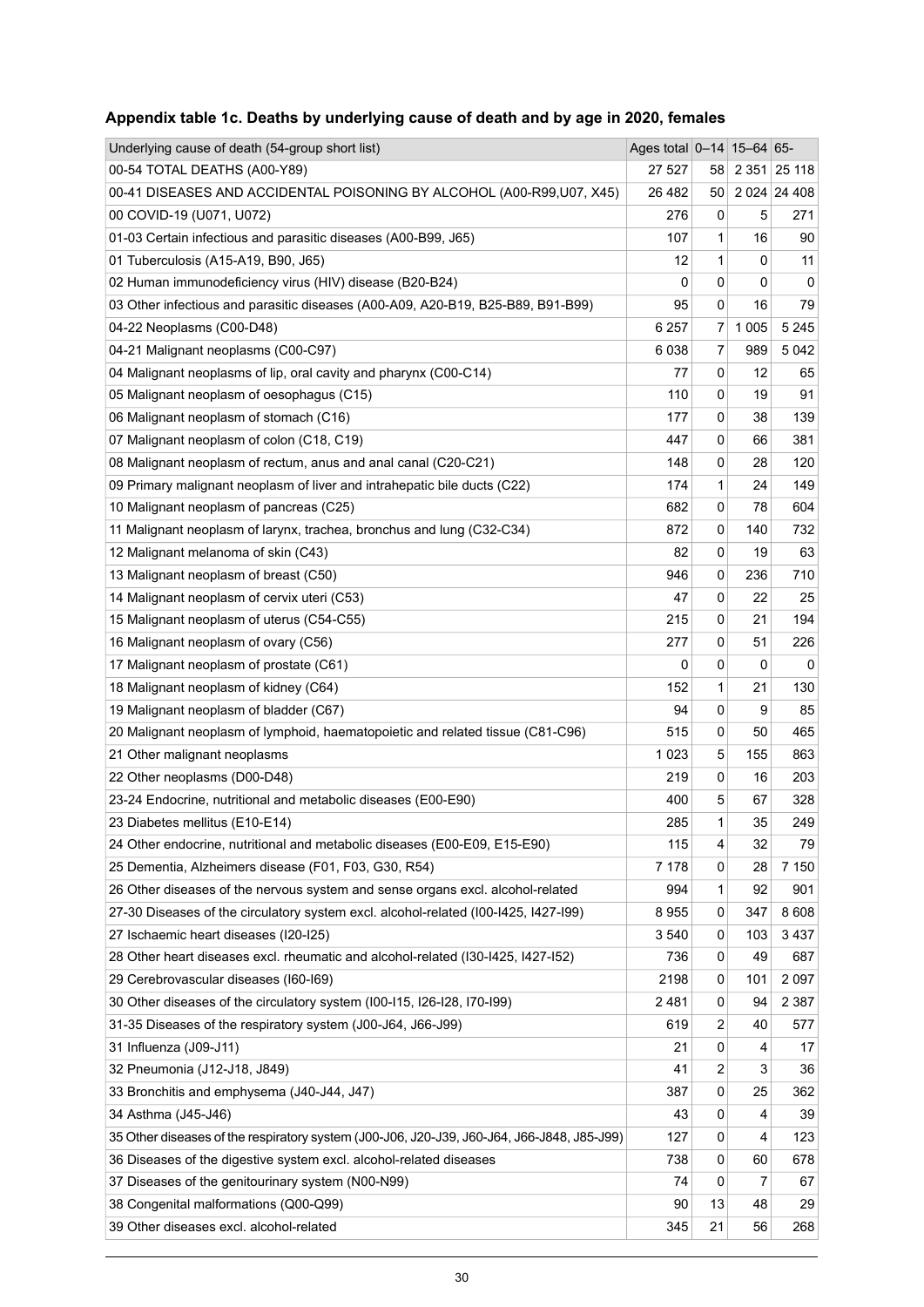| Underlying cause of death (54-group short list)                                               | Ages total 0-14 15-64 65- |                |                |          |
|-----------------------------------------------------------------------------------------------|---------------------------|----------------|----------------|----------|
| 40 III-defined and unknown causes of mortality (R96-R99)                                      | 51                        | 0              | 19             | 32       |
| 41 Alcohol-related diseases and accidental poisoning by alcohol                               | 398                       | $\Omega$       | 234            | 164      |
| 42-53 ACCIDENTS AND VIOLENCE excl. accidental poisoning by alcohol (V01-X44,<br>X46-Y89)      | 983                       | $\overline{7}$ | 322            | 654      |
| 42-49 Accidents excl. accidental poisoning by alcohol (V01-X44, X46-X59, Y10-Y15,<br>Y85-Y86) | 756                       | 4              | 141            | 611      |
| 42 Land traffic accidents                                                                     | 40                        | 1              | 23             | 16       |
| 43 Other land transport accidents                                                             | $\overline{2}$            | 0              | $\overline{2}$ | $\Omega$ |
| 44 Water transport accidents (V90-V94)                                                        | 2                         | 1              |                | 0        |
| 45 Others and unspecified transport accidents (V95-V99)                                       | 0                         | $\Omega$       | <sup>0</sup>   | 0        |
| 46 Accidental falls (W00-W19)                                                                 | 496                       | 0              | 25             | 471      |
| 47 Accidental drownings (W65-W74)                                                             | 27                        | 1              | 9              | 17       |
| 48 Accidental poisonings excl. accidental poisoning by alcohol (X40-X44, X46-X49,<br>Y10-Y15) | 75                        | $\mathbf{0}$   | 60             | 15       |
| 49 Other accidents and sequelae of accidents                                                  | 114                       | 1              | 21             | 92       |
| 50 Suicides (X60-X84, Y87.0)                                                                  | 188                       | 2              | 157            | 29       |
| 51 Assault (X85-Y09, Y87.1)                                                                   | 18                        | 1              | 12             | 5        |
| 52 Event of undetermined intent (Y16-Y34, Y87.2)                                              | 17                        | 0              | 11             | 6        |
| 53 Other external causes and sequelae of other external causes (Y35-Y84, Y88-Y89)             | 4                         | $\Omega$       | 1              | 3        |
| 54 NO DEATH CERTIFICATE                                                                       | 62                        | 1              | 5              | 56       |

#### <span id="page-30-0"></span>**Appendix table 2. Deaths from accidents by external cause and deaths from acute intoxication 2020**

| <b>External cause</b>                   | Deaths from | Of which under acute intoxication                                         |     |                                                                                               |              |        |  |
|-----------------------------------------|-------------|---------------------------------------------------------------------------|-----|-----------------------------------------------------------------------------------------------|--------------|--------|--|
|                                         | accidents   | Deaths from<br>Acute alcohol<br>acute intoxication, intoxication<br>total |     | Acute alcohol and Acute<br>drug/medication<br>drug/medication<br>intoxication<br>intoxication |              |        |  |
| Accidental deaths (excl.<br>poisonings) | 1903        | 312                                                                       | 277 | 16                                                                                            | 19           | 16,4   |  |
| <b>Transport accidents</b>              | 225         | 65                                                                        | 44  | 8                                                                                             | 13           | 28,9   |  |
| Falls                                   | 1 1 5 1     | 85                                                                        | 77  | 5                                                                                             | 3            | 7,4    |  |
| Drowning                                | 151         | 58                                                                        | 56  | 1                                                                                             |              | 38,4   |  |
| Eating, inhalation of food<br>(W79)     | 42          | 18                                                                        | 18  | 0                                                                                             |              | 0 42,9 |  |
| Heat of sauna (W92)                     | 51          | 25                                                                        | 23  | 1                                                                                             |              | 1 49.0 |  |
| Fire (X00-X09)                          | 42          | 20                                                                        | 19  | 1                                                                                             |              | 0 47,6 |  |
| Natural cold (X31)                      | 46          | 15                                                                        | 15  | 0                                                                                             |              | 0 32,6 |  |
| Other accident                          | 195         | 26                                                                        | 25  | 0                                                                                             | $\mathbf{1}$ | 13,3   |  |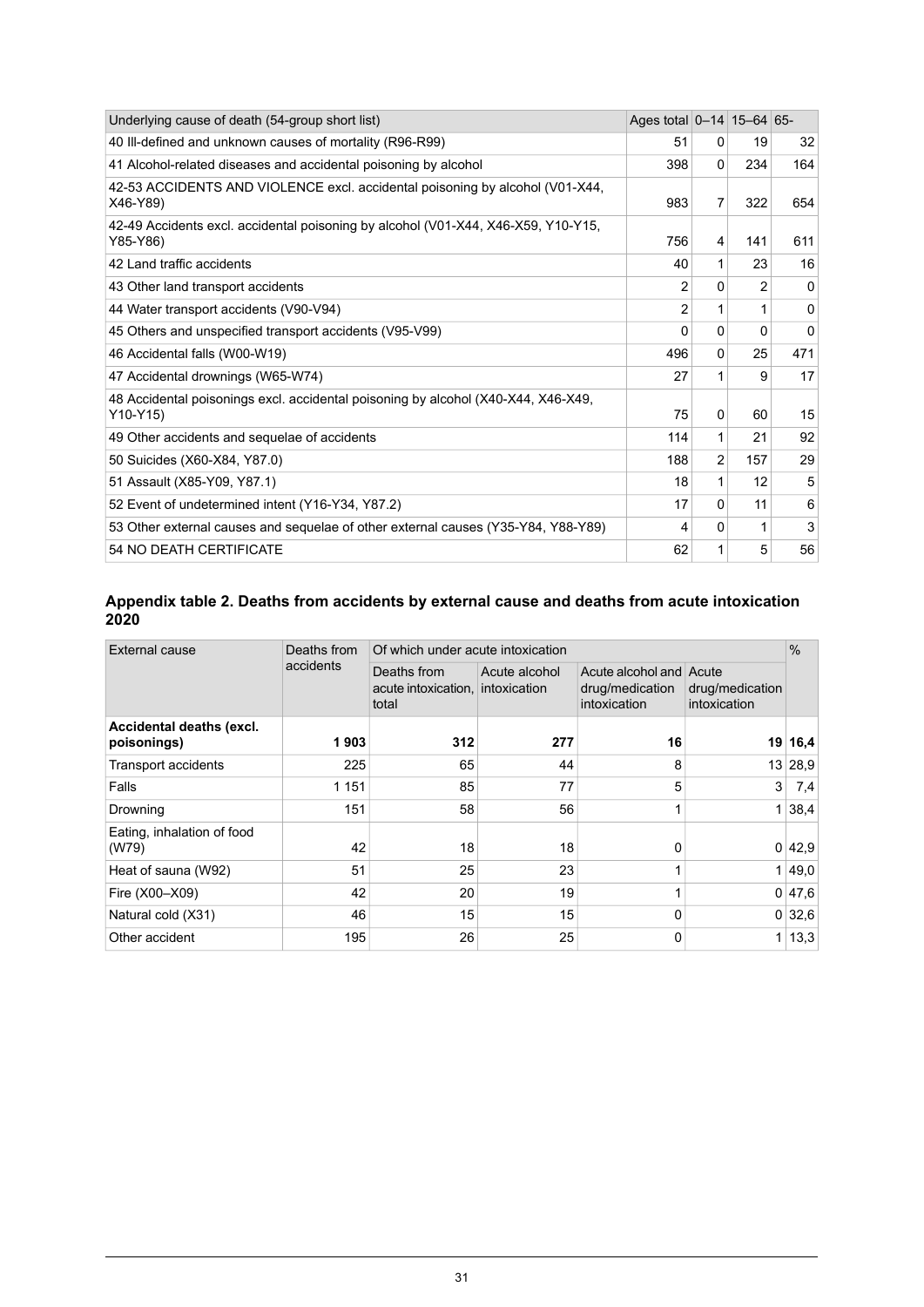|      | Perinatal<br>deaths<br>(stillbirths and<br>first week<br>deaths) | Perinatal<br>mortality/<br>1000 births<br>(incl.<br>stillbirths) <sup>1)</sup> |     | Stillbirths First week<br>mortality | <b>First week</b><br>mortality/<br>1,000 births | Neonatal<br>deaths | Neonatal<br>mortality <sup>2)</sup> | Infant<br>deaths | Infant<br>mortality <sup>3)</sup> |
|------|------------------------------------------------------------------|--------------------------------------------------------------------------------|-----|-------------------------------------|-------------------------------------------------|--------------------|-------------------------------------|------------------|-----------------------------------|
| 1987 | 505                                                              | 8,4                                                                            | 311 | 194                                 | 3,2                                             | 252                | 4,2                                 | 370              | 6,2                               |
| 1990 | 507                                                              | 7,7                                                                            | 307 | 200                                 | 3,1                                             | 245                | 3,7                                 | 368              | 5,6                               |
| 1997 | 369                                                              | 6,2                                                                            | 240 | 129                                 | 2,2                                             | 165                | 2,8                                 | 233              | 3,9                               |
| 2000 | 325                                                              | 5,7                                                                            | 228 | 97                                  | 1,7                                             | 136                | 2,4                                 | 205              | 3,6                               |
| 2005 | 286                                                              | 4,9                                                                            | 182 | 104                                 | 1,8                                             | 125                | 2,2                                 | 179              | 3,1                               |
| 2006 | 284                                                              | 4,8                                                                            | 193 | 91                                  | 1,5                                             | 119                | 2,0                                 | 168              | 2,9                               |
| 2007 | 298                                                              | 5,1                                                                            | 204 | 94                                  | 1,6                                             | 109                | 1,9                                 | 159              | 2,7                               |
| 2008 | 283                                                              | 4,7                                                                            | 189 | 94                                  | 1,6                                             | 116                | 1,9                                 | 159              | 2,7                               |
| 2009 | 300                                                              | 4,9                                                                            | 205 | 95                                  | 1,6                                             | 122                | 2,0                                 | 160              | 2,6                               |
| 2010 | 248                                                              | 4,1                                                                            | 181 | 67                                  | 1,1                                             | 91                 | 1,5                                 | 138              | 2,3                               |
| 2011 | 239                                                              | 4,0                                                                            | 161 | 78                                  | 1,3                                             | 97                 | 1,6                                 | 142              | 2,4                               |
| 2012 | 232                                                              | 3,9                                                                            | 161 | 71                                  | 1,2                                             | 85                 | 1,4                                 | 141              | 2,4                               |
| 2013 | 197                                                              | 3,4                                                                            | 147 | 50                                  | 0,9                                             | 61                 | 1,0                                 | 98               | 1,7                               |
| 2014 | 225                                                              | 3,9                                                                            | 163 | 62                                  | 1,1                                             | 81                 | 1,4                                 | 125              | 2,2                               |
| 2015 | 225                                                              | 4,0                                                                            | 172 | 53                                  | 1,0                                             | 69                 | 1,2                                 | 96               | 1,7                               |
| 2016 | 216                                                              | 4,1                                                                            | 159 | 57                                  | 1,1                                             | 70                 | 1,3                                 | 103              | 2,0                               |
| 2017 | 195                                                              | 3,9                                                                            | 143 | 52                                  | 1,0                                             | 76                 | 1,5                                 | 101              | 2,0                               |
| 2018 | 194                                                              | 4,1                                                                            | 136 | 58                                  | 1,2                                             | 74                 | 1,6                                 | 99               | 2,1                               |
| 2019 | 180                                                              | 3,9                                                                            | 126 | 54                                  | 1,2                                             | 64                 | 1,4                                 | 95               | 2,1                               |
| 2020 | 172                                                              | 3,7                                                                            | 121 | 51                                  | 1,1                                             | 66                 | 1,4                                 | 87               | 1,9                               |

#### <span id="page-31-0"></span>**Appendix table 3. Mortality during infant and perinatal period 1987–2020**

1) Perinatal mortality = Stillborn (the duration of the mother's pregnancy at least 22 weeks or birth weight at least 500 g) and deaths during the first week of life per thousand births (incl. stillborn).

2) Neonatal mortality = The number of deaths during the four first weeks of life per thousand live births.

3) Infant mortality = The number of deaths at under one year per thousand live births.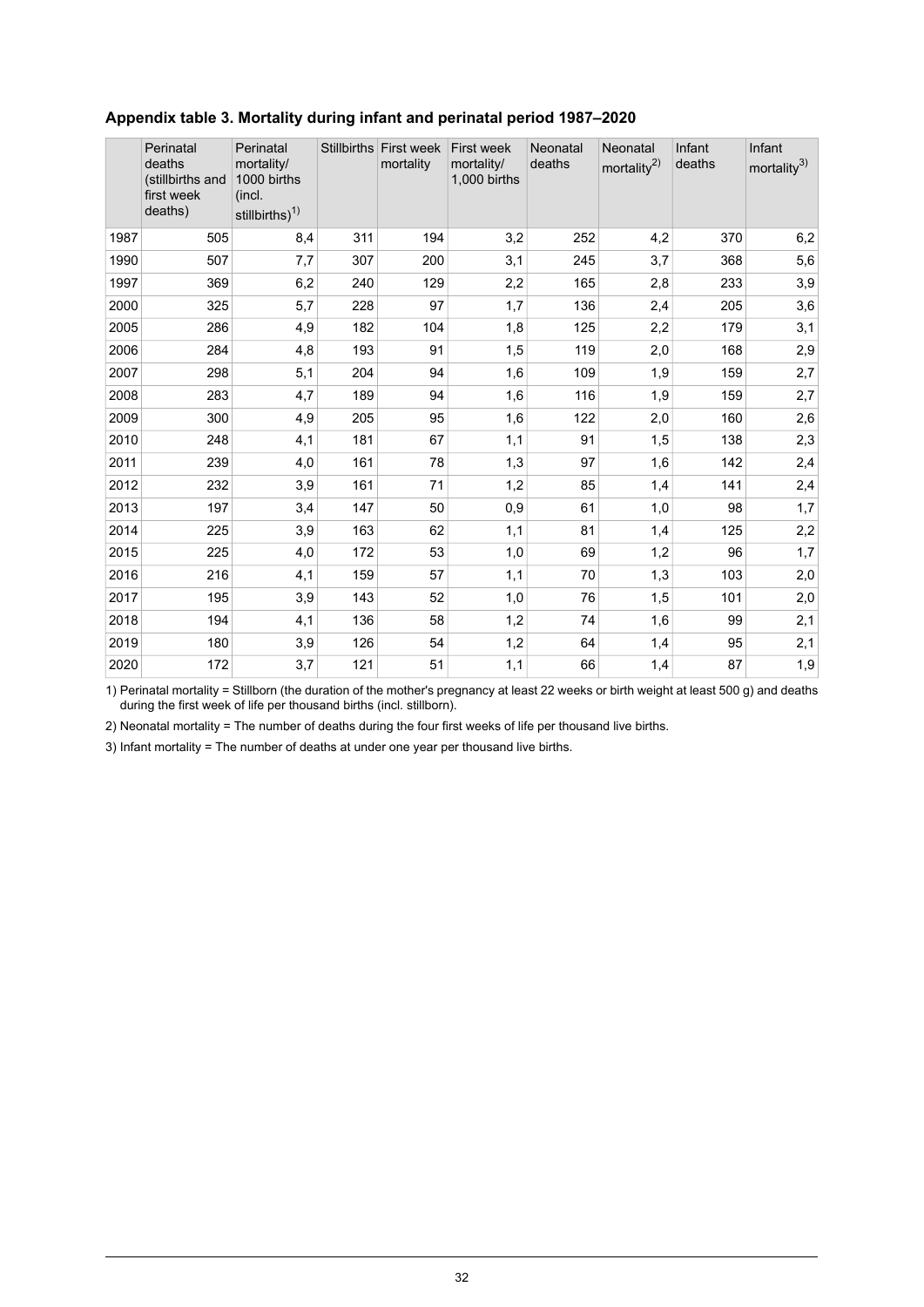|      | Total | Males | Females Total |     | <b>Males</b>                                                                                  | Females    |
|------|-------|-------|---------------|-----|-----------------------------------------------------------------------------------------------|------------|
|      |       |       |               |     | Number Number Number Per 100 000 mean population Per 100 000 mean population Per 100 000 mean | population |
| 2000 | 134   | 109   | 25            | 2,6 | 4,3                                                                                           | 0,9        |
| 2001 | 110   | 78    | 32            | 2,1 | 3,1                                                                                           | 1,2        |
| 2002 | 97    | 69    | 28            | 1,9 | 2,7                                                                                           | 1,1        |
| 2003 | 101   | 76    | 25            | 1,9 | 3,0                                                                                           | 0,9        |
| 2004 | 135   | 96    | 39            | 2,6 | 3,8                                                                                           | 1,5        |
| 2005 | 126   | 95    | 31            | 2,4 | 3,7                                                                                           | 1,2        |
| 2006 | 138   | 107   | 31            | 2,6 | 4,2                                                                                           | 1,2        |
| 2007 | 143   | 116   | 27            | 2,7 | 4,5                                                                                           | 1,0        |
| 2008 | 169   | 120   | 49            | 3,2 | 4,6                                                                                           | 1,8        |
| 2009 | 175   | 130   | 45            | 3,3 | 5,0                                                                                           | 1,7        |
| 2010 | 156   | 117   | 39            | 2,9 | 4,4                                                                                           | 1,4        |
| 2011 | 197   | 156   | 41            | 3,7 | 5,9                                                                                           | 1,5        |
| 2012 | 213   | 161   | 52            | 3,9 | 6,1                                                                                           | 1,9        |
| 2013 | 201   | 148   | 53            | 3,7 | 5,5                                                                                           | 1,9        |
| 2014 | 176   | 141   | 35            | 3,2 | 5,2                                                                                           | 1,3        |
| 2015 | 166   | 127   | 39            | 3,0 | 4,7                                                                                           | 1,4        |
| 2016 | 194   | 152   | 42            | 3,5 | 5,6                                                                                           | 1,5        |
| 2017 | 200   | 147   | 53            | 3,6 | 5,4                                                                                           | 1,9        |
| 2018 | 261   | 187   | 74            | 4,7 | 6,9                                                                                           | 2,6        |
| 2019 | 234   | 177   | 57            | 4,2 | 6,5                                                                                           | 2,0        |
| 2020 | 258   | 202   | 56            | 4,7 | 7,4                                                                                           | 2,0        |

## <span id="page-32-0"></span>**Appendix table 4. Drug-related mortality 2000 to 2020**1)

1) ICD-10:n codes F11–F12, F14–F16, F19 and X41, X42, X61, X62, Y11 and Y12 together with T codes (T40.0-9, T43–43.6)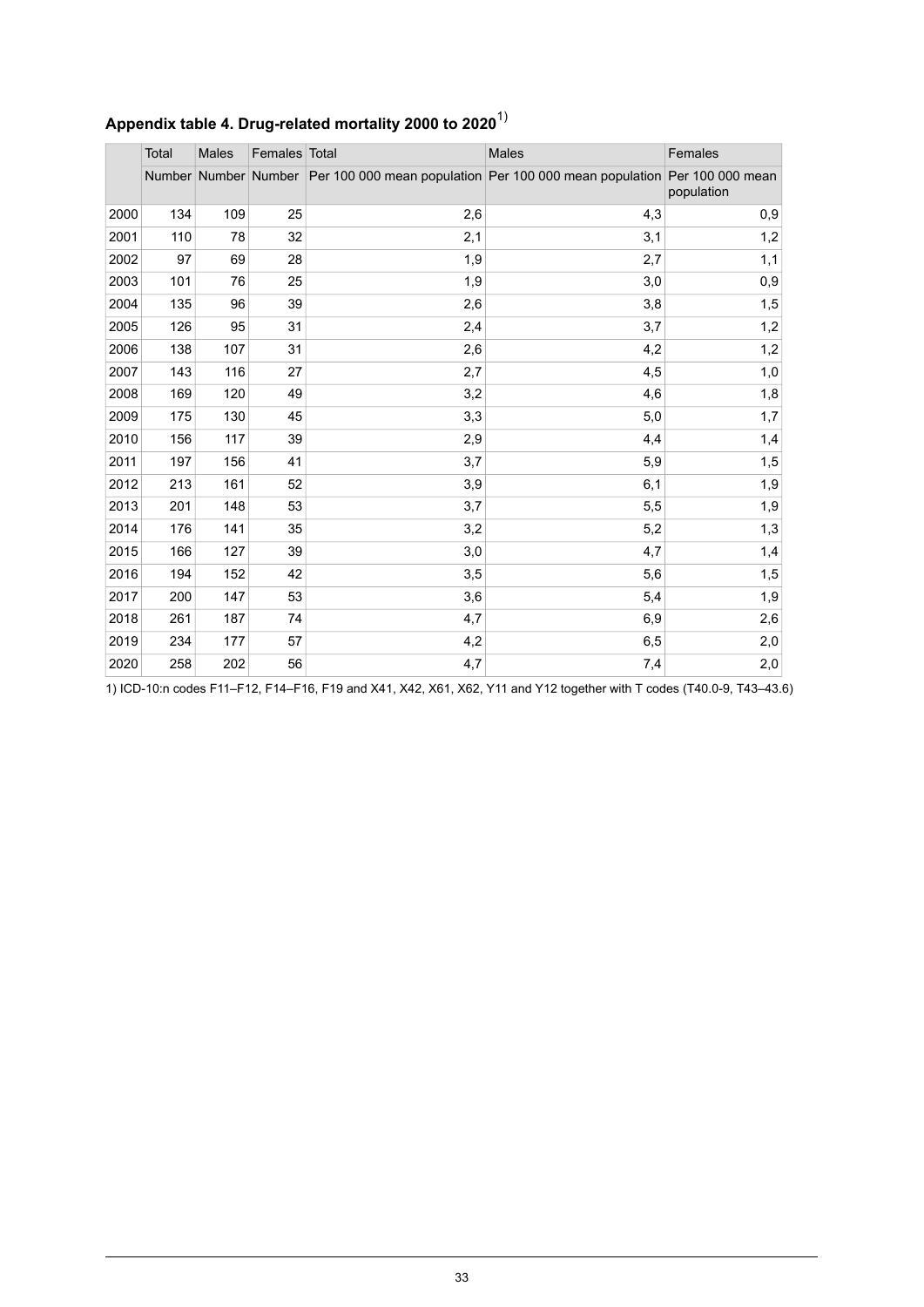## <span id="page-33-0"></span>**Appendixtable5. Standard population used in calculating age-standardised figures(Eurostat2012)**

| Standard population |
|---------------------|
| 1 000               |
| 4 000               |
| 5 500               |
| 5 500               |
| 5 500               |
| 6 000               |
| 6 000               |
| 6 500               |
| 7 000               |
| 7 000               |
| 7 000               |
| 7 000               |
| 6 500               |
| 6 000               |
| 5 500               |
| 5 000               |
| 4 000               |
| 2 500               |
| 1 500               |
| 800                 |
| 200                 |
| 100 000             |
|                     |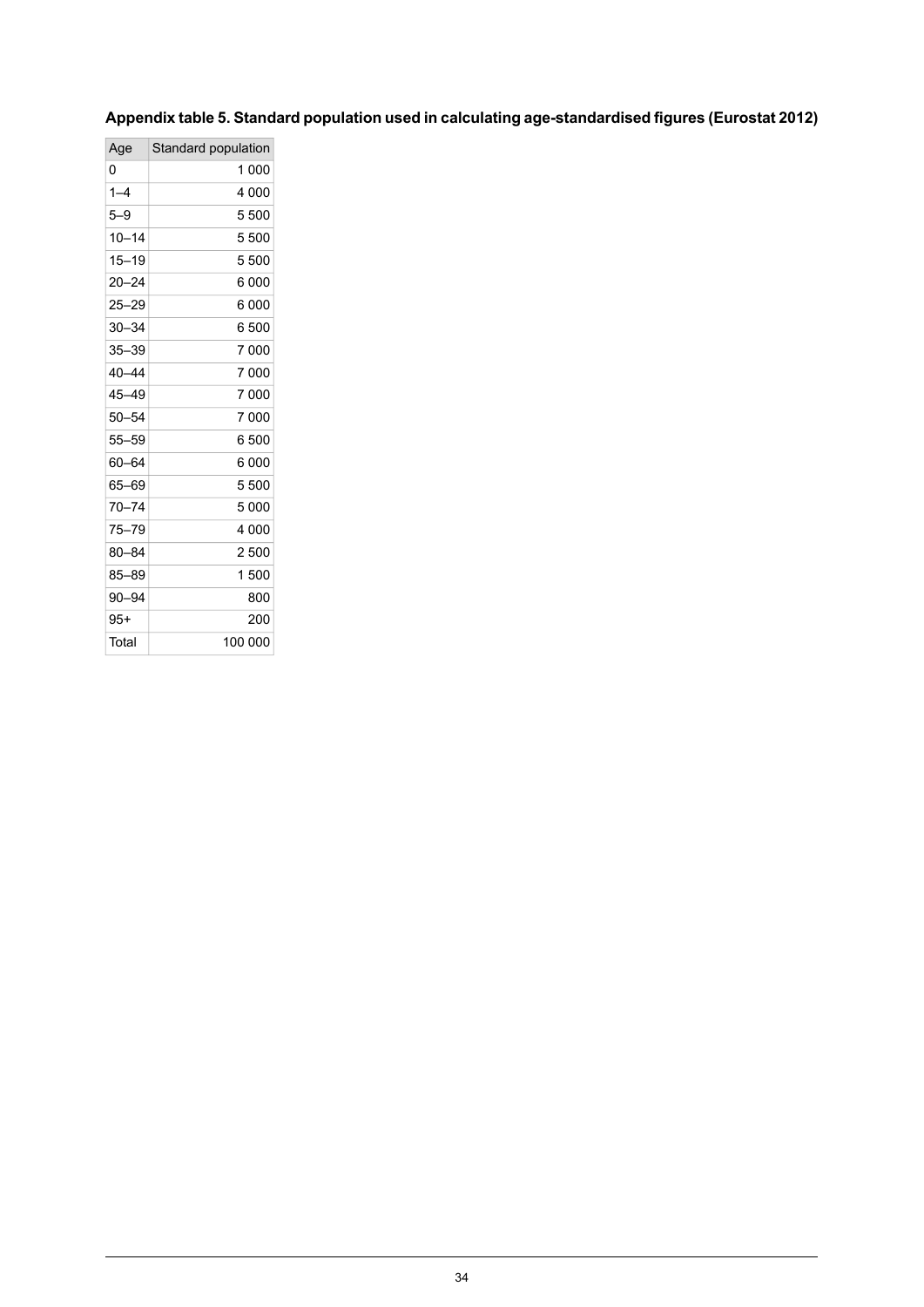## Appendix figures



#### <span id="page-34-0"></span>**Appendix figure 1. Age-standardised mortality from diseases of the circulatory system in 1971 to 2020**

#### <span id="page-34-1"></span>**Appendix figure 2. Age-standardised mortality from neoplasms in 1971 to 2020**

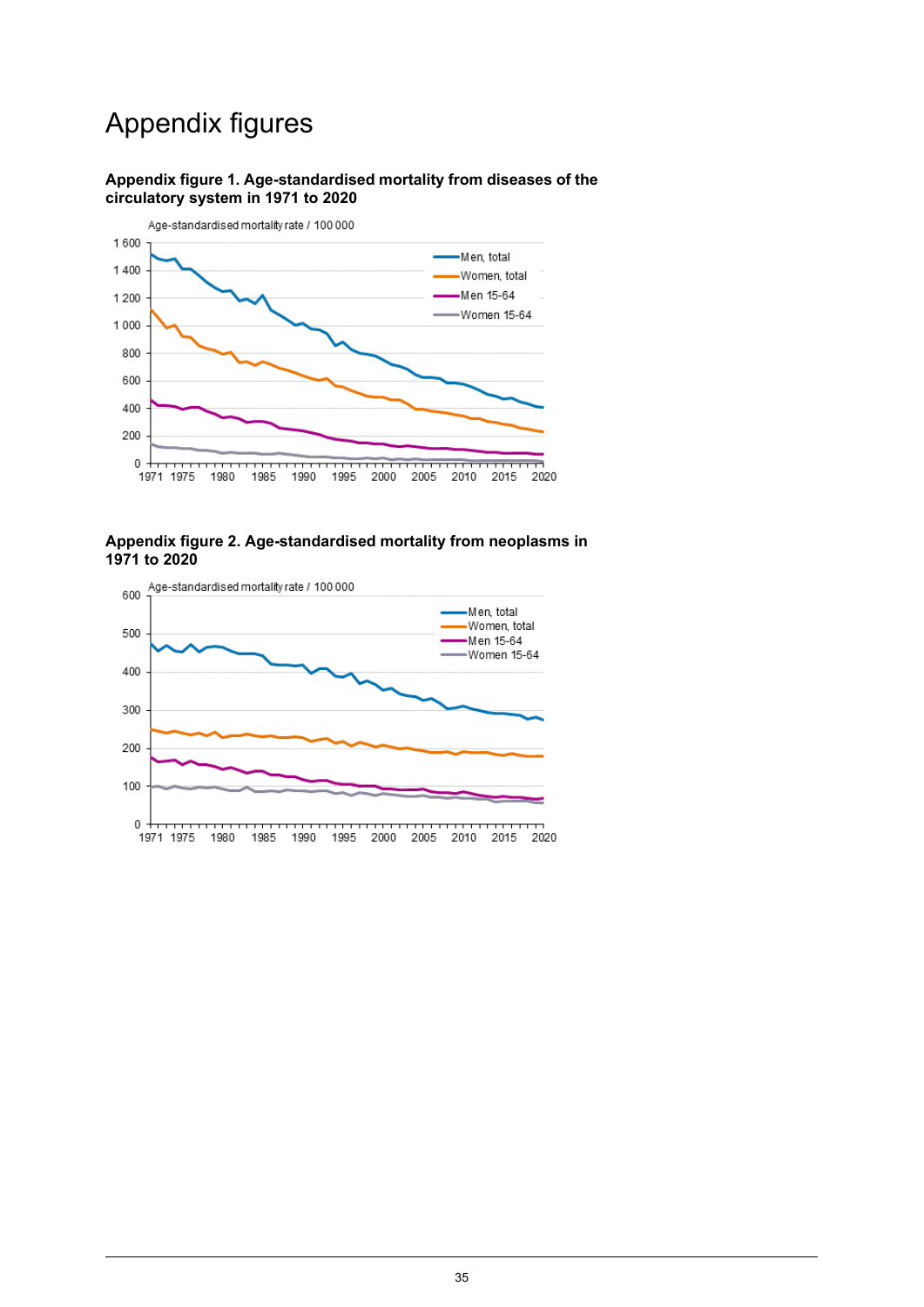## <span id="page-35-0"></span>Quality Description: Causes of death 2020

## 1. Relevance of statistical information

The causes of death statistics describe the causes of death of the persons permanently resident in Finland. The statistics have been produced since the year 1936. The source material of the statistics is the death certificates written by the physicians. The data are supplemented with and verified against data on deaths from the Population Information System of the Digital and Population Data Services Agency.

Cause of death data are highly significant for general information systems describing the population'sstate of health. Cause of death data are used in various medical surveys, and by combining the data with other Statistics Finland's data files, it is possible to study, for instance, differences in mortality between different population groups.

Investigating the cause of death and the related procedures including the production of statistics and archiving of death certificates is based on the act (1973/459) and decree (1973/948) on the investigation of the cause of death. In April 2011, Commission Regulation (EC) No 1338/2008 was passed and it confirms the variables, specifications and metadata which the EU Member States have to supply as concerns statistics on causes of death.

Statistics Finland maintains the Finnish archive of death certificates. Finnish residents' death certificates have been archived from 1936 onwards. The death certificates from 1936 to 1965 are located in the National Archive. More recent death certificates are archived at Statistics Finland.

### **Consepts**

**Causes of death** are obtained from death certificates. Data on underlying causes of death have been collected in database tables from 1969 onwards and from 1987, in addition to the underlying cause of death, there are also data on **immediate, intermediate and contributing causes of death**:

- **The underlying cause of death** isthe disease which hasinitiated the series of illnessesleading directly to death. In accidental or violent deaths, the underlying cause of death is the external reason which caused the injury or poisoning leading to death. The underlying cause of death issued by the physician's death certificate is not directly applied to statistics compilation, but it is used when forming the underlying cause of death in the statistics.
- **The statistical underlying cause of death** is determined according to the selection and application rules of the International Classification of Diseases (ICD-10) compiled by the World Health Organisation (WHO). On their basis, the underlying cause of death is determined from the causes of death given by the physician in the death certificate. Annual causes of death statistics are made according to the underlying cause of death determined for the statistics. Other causes of death are mainly used in surveys.
- **The immediate cause of death** refers to the disease, failure or injury whose symptoms cause the person to die. However, the mechanisms of death, e.g. cardiac arrest, are not regarded as immediate causes of death.
- **The intermediate cause of death** refers the condition which leads from the underlying cause to the immediate cause of death.
- **The contributing cause of death** are other significant circumstances that contributed to the death recorded in the part II of the death certificate but are not related to the cause-consequence chain in part I of the death certificate.

In the case of **stillbirths and infants dying before the age of 28 days** the statistical data include the child's main cause of death, the mother's main reason contributing to the child's death, and two other reasons contributing to the child's death.

**Stillbirths** include a foetus or a newborn who shows no signs of life at the time of birth after a pregnancy lasting at least 22 weeks or the newborn weighing at least 500 grams. This concept has been used in Finnish annual tables since 1987. In the earlier used definition, stillbirths were newborns or foetuses when the duration of pregnancy had been at least 28 weeks. The changed concept also influenced the definition of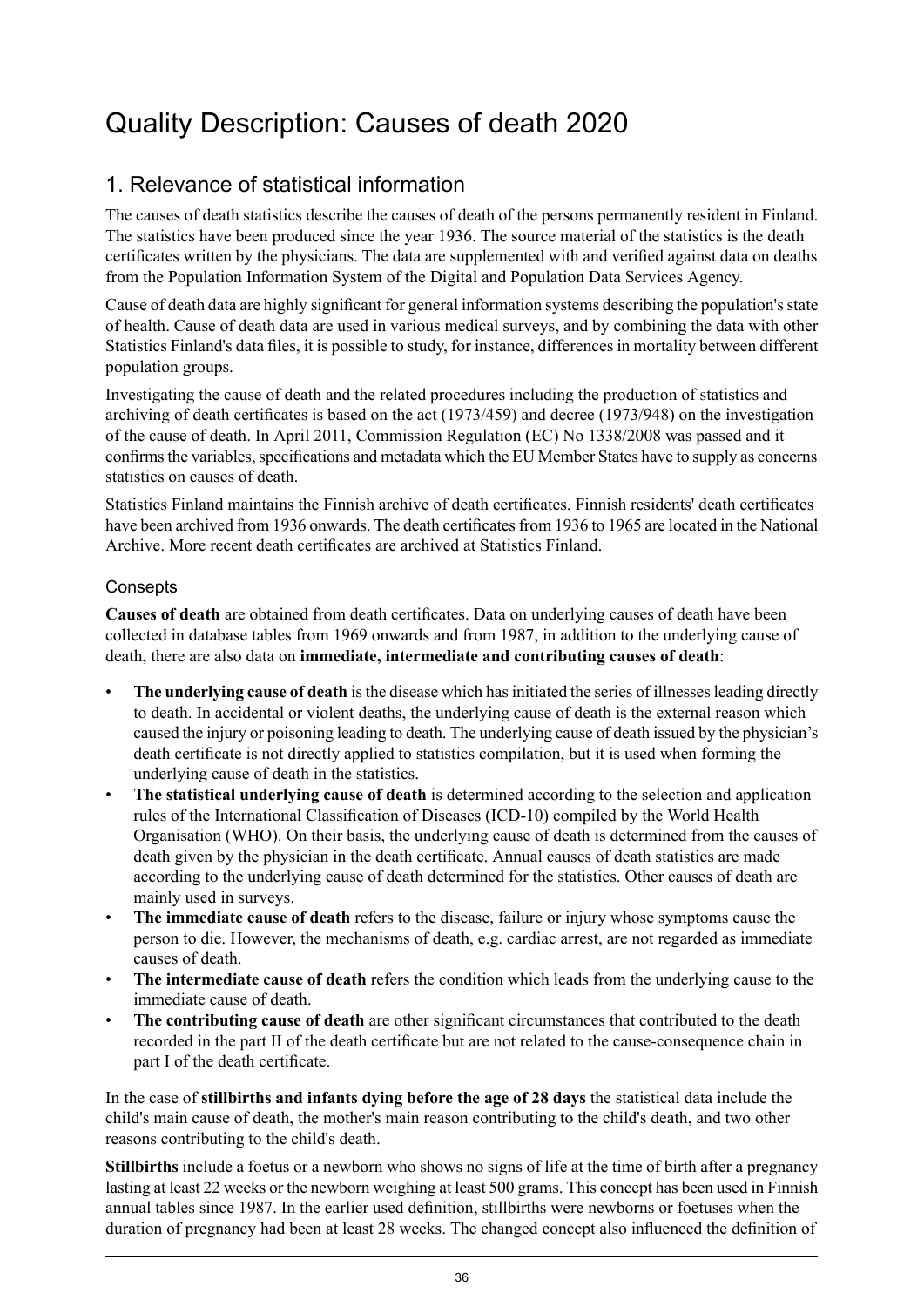perinatal deaths for stillbirths. Terminations of pregnancy prior to the 22nd week of pregnancy are considered miscarriages. Terminations of pregnancy are not included in the cause of death statistics.

**Infant mortality** refers to the share of deaths in infancy (at under one year) per thousand live births. **Neonatal mortality** refers to the share of deaths during the four first weeks of life per thousand live births. The figure is often given in tables as per mil. **Early neonatal mortality** refers to the number of deaths during the first week of life relative to the live births. **Late neonatal mortality** refers to the number of deaths which occur at the age of 7 to 27 days relative to the live births.

**Perinatal mortality** refers to the share of stillbirths and deaths during the first week of life among all births (incl. stillbirths). The age during the first week is calculated in hours.

**Perinatal mortality** is calculated by dividing the number of stillbirths and deaths during the first week of life by the number of all births during the statistical year. The age during the first week is calculated in hours.

More concepts of the cause of death statistics can be found at: [http://tilastokeskus.fi/til/ksyyt/kas\\_en.html](http://tilastokeskus.fi/til/ksyyt/kas_en.html)

## 2. Methodological description of survey

The cause of death statistics data are total data including all deaths in Finland or abroad of persons permanently resident in Finland at the time of their death. Statistics on stillbirths are made separately; cases of stillbirths are not included in deaths during the statistical reference year. The statistics on stillbirths are supplemented with data from the birth register of the National Institute for Health and Welfare (THL).

Death certificates are issued by the physician establishing the death. If determining the cause of death requires an autopsy, the death certificate is issued by a forensic pathologist after the information acquired from the autopsy is complete. The physician issuing the death certificate delivers the certificate to the regional unit of the National Institute for Health and Welfare (THL) where the deceased was a resident. A forensic pathologist there verifies the correctness of the certificate and the certificates are sent on to Statistics Finland. In addition, the health care unit or the physician has to report the death to the Population Information System. At Statistics Finland, the death certificate data are compared with data on the deceased obtained from the Population Information System and lists of missing death certificates are sent to THL for monitoring purposes.

Death certificates are received at Statistics Finland from THL either in paper form or electrically. About 15 % of the 2020 death certificates was received electrically. Death certificates are scanned at Statistics Finland in picture format and part of the data is read optically to the database. Diagnosis texts and cause of death codes issued by physicians are checked with the help of a dictionary. The statistical underlying cause of death is determined according to the selection and application rules of the International Classification of Diseases (ICD-10) compiled by the World Health Organization (WHO). Some of the statistical underlying causes of death are coded automatically with the application and part manually utilising the description of events written by the physician.

Since 1996, causes of death have been coded according to the international ICD-10 classification (International Statistical Classification of Diseases and Related Health Problems). The ICD-10 classification is an international classification maintained by the World Health Organization (WHO) describing causes of death, illnesses, accidents and reasons for using health care services. The classification can be found on [WHO's](http://www.who.int/standards/classifications/) pages. Causes of death are coded mainly in the most accurate level of the classification, the 3-digit level is the publication level. In certain cases, specifying codes according to the Finnish national classification of diseases are used. THL maintains the Finnish version of the ICD-10 classification of diseases.

In the publication, the mortality rate can be measured with the general mortality rate, where the number of deaths is divided by mean population and multiplied by one thousand or one hundred thousand. The mortality rate can also be calculated by age group, when deaths in each age group are expressed as a proportion to the population of corresponding age.

**Age-standardised mortality rate** refers to mortality where the effect of age structure is eliminated by age standardisation. The standardisation used in cause of death statistics is made by using direct age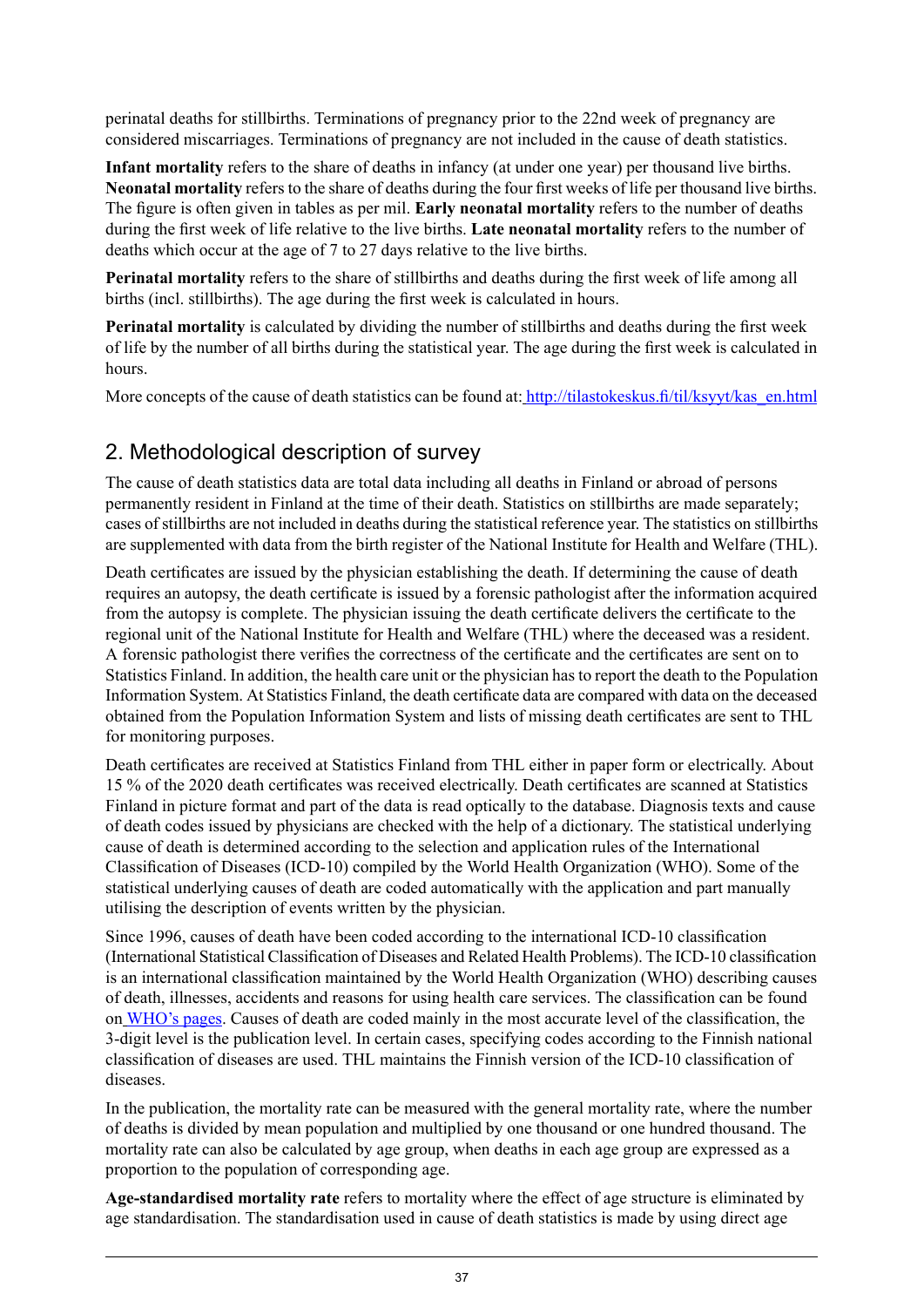standardisation (standardised death rate, SDR), which means that mortality figures for the year in question have been used to calculate how many people would die if the age structure of the population remained the same throughout time. The formula for direct standardisation is as follows:

 $SDR = \sum (mi \text{Pi} / \text{P}) \times 100\,000$ 

mi = mortality rate in age group i

 $Pi$  = standard population in age group i

 $P =$ standard population

Mortality and the generality of causes of death are heavily dependent on age. For this reason, age standardisation is used in the statistics when comparing mortality differences of different times and areas. In the publication on cause of death statistics, the 'new' standard population of Europe has been used since 1996 asthe standard population when calculating age-standardised mortality rates(Appendix 5). Different standard population has been used in the age-standardised mortality figures published by Eurostat, for which reason the figures differ from those released by Statistics Finland.

## 3. Correctness and accuracy of data

The death certificate form is confirmed by the Ministry of Social Affairs and Health. The physician records the cause of death on the death certificate as a code and as a text specifying the diagnosis. At Statistics Finland, the causes of death are coded mainly on the basis of the diagnosis text.

In case the information in the death certificate is deficient, inconsistent or difficult to classify, the information about the event recorded on the death certificate or a medical expert will be consulted or more information is requested from the issuer of the death certificate. In cases of alcohol and medicinal poisonings, the additional information used consists of the research results from the register of forensic chemistry. Around 500 cases are handled by a medical expert every year. Additional information is requested from the issuer of the death certificate in about 50 cases per year. Additional information is obtained for some 120 cases per year from the register of forensic chemistry.

In practice, the coverage of the cause of death statistics is around 100 per cent, because the data on death are verified from the Population Information System. Around 100 to 150 death certificatesremain missing every year. In 2020, there were 128 missing death certificates, which was 0,2 per cent of the deaths. Of these missing death certificates, the number of deaths abroad is unknown. On the subject of the other deaths abroad (174 persons), the death certificate was obtained. Since 2013 deaths abroad without the information about the cause of death have been coded to the class R99 'Other ill-defined and unspecified causes of mortality', instead of earlier R999 (the death certificate is missing) code.

Those dead persons from whom a death certificate was not obtained before the statistics were compiled are included in the statistics with the code R999 (no death certificate). The data derived from late death certificates are combined to the survey database and death certificate archives.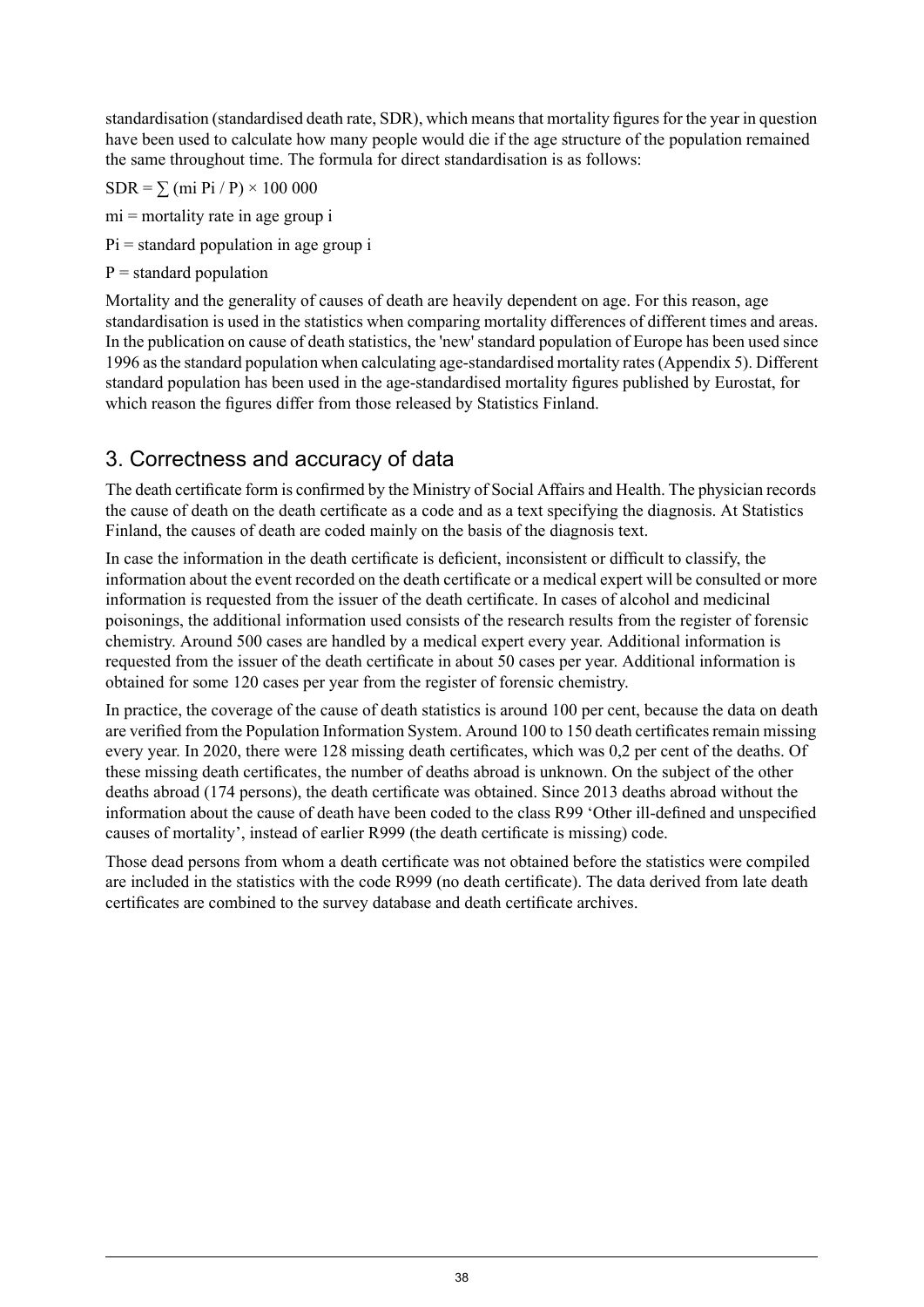| 2000<br>40<br>0,1<br>2005<br>0,2<br>118<br>2010<br>107<br>0,2<br>2011<br>132<br>0,3<br>2012<br>226<br>0,4<br>2013<br>267<br>0,5<br>2014<br>477<br>0,9<br>2015<br>356<br>0,7<br>2016<br>90<br>0,2<br>2017<br>143<br>0,3<br>2018<br>121<br>0,2<br>2019<br>130<br>0,2<br>2020<br>128<br>0,2 | Year | Number Proportion of all deaths, % |
|------------------------------------------------------------------------------------------------------------------------------------------------------------------------------------------------------------------------------------------------------------------------------------------|------|------------------------------------|
|                                                                                                                                                                                                                                                                                          |      |                                    |
|                                                                                                                                                                                                                                                                                          |      |                                    |
|                                                                                                                                                                                                                                                                                          |      |                                    |
|                                                                                                                                                                                                                                                                                          |      |                                    |
|                                                                                                                                                                                                                                                                                          |      |                                    |
|                                                                                                                                                                                                                                                                                          |      |                                    |
|                                                                                                                                                                                                                                                                                          |      |                                    |
|                                                                                                                                                                                                                                                                                          |      |                                    |
|                                                                                                                                                                                                                                                                                          |      |                                    |
|                                                                                                                                                                                                                                                                                          |      |                                    |
|                                                                                                                                                                                                                                                                                          |      |                                    |
|                                                                                                                                                                                                                                                                                          |      |                                    |
|                                                                                                                                                                                                                                                                                          |      |                                    |

### **Number of death certificates missing from statistics yearly 2000–2020**

Most causes of death are based on clinical data, but qualitatively better data for death certificates are derived from autopsies. The share of autopsies in all deaths were highest in Finland of all Nordic countries. The number of forensic autopsies has decreased fast in Finland since 2010, however. In 2020, a forensic autopsy was performed for 14,6 per cent and a medical autopsy for 3,6 per cent of dead persons.





## 4. Timeliness and promptness of published data

Cause of death data are produced yearly and they are completed at the end of the following year. The data are final and describe the deaths during the previous calendar year of persons permanently resident in Finland. After the data are published, death certificates are not added afterwards to the annual data of the statistics, but they are included in research data and death certificate archives.

## 5. Accessibility and transparency/clarity of data

The data of the cause of death statistics are published yearly under the topic Health on the home pages of the cause of death statistics and the tables are released in Statistics Finland's StatFin database. The tables of the cause of death statistics are made according to the underlying cause of death.

The cause of death statistics are available starting from 1936. The data for 1936 to 1968 are in table format in Statistics Finland's publications (e.g. [doria.fi\)](https://www.doria.fi/). From 1969, there are data as a time series database.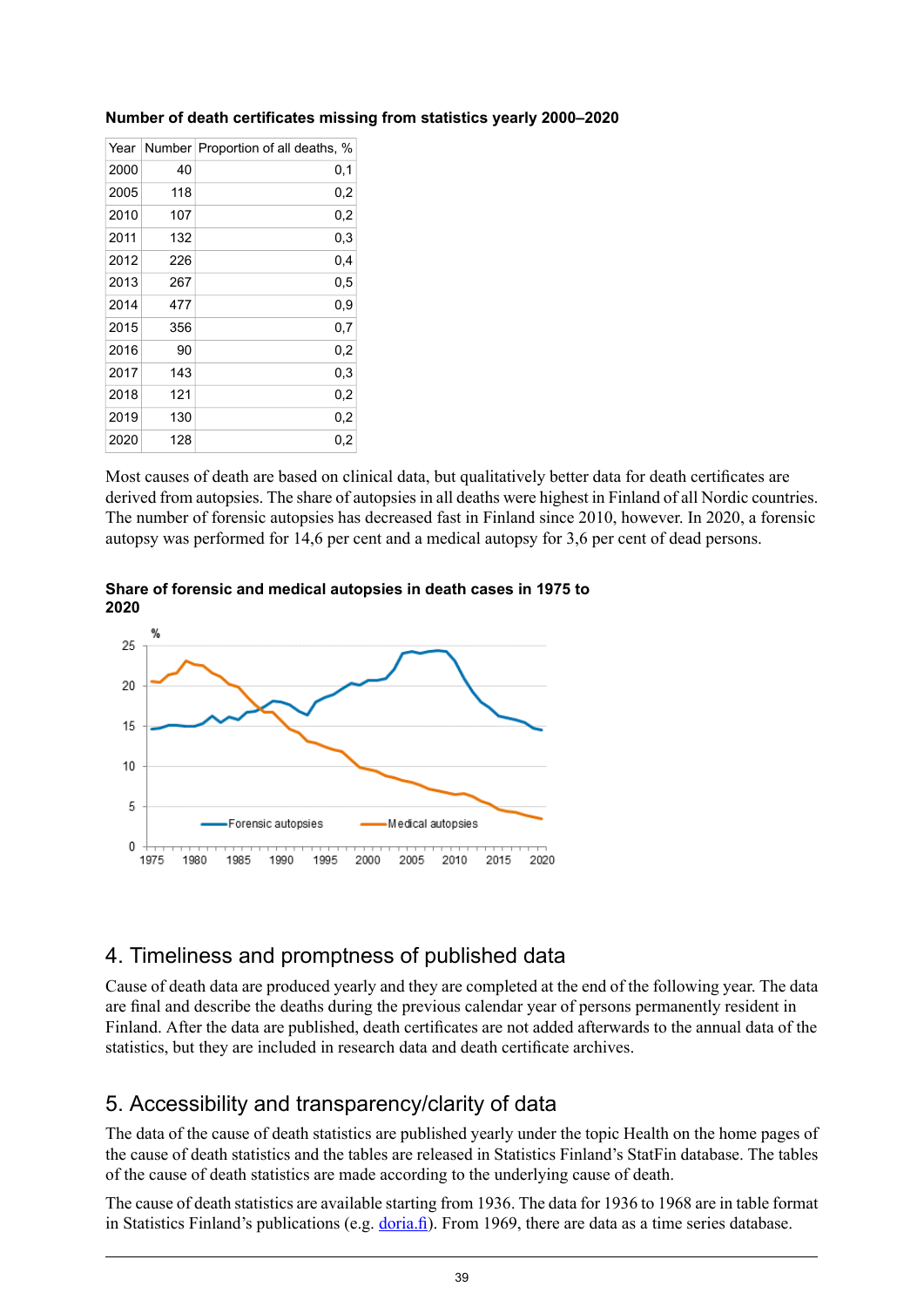Tailored tables and research data can be made from unit-level data at Statistics Finland to customer needs. A licence is always needed for unit-level research data. The application for licence can be found on [Statistics](http://tilastokeskus.fi/sivusto/lomakkeet/index_en.html) [Finland's](http://tilastokeskus.fi/sivusto/lomakkeet/index_en.html) home page. Cause of death data can also be combined to other datasets by means of the person number (e.g. with population census and employment statistics data).

Cause of death data are also published for international sources and databases, such as:

- The Nordic Statistical Yearbook "Health Statistics for the Nordic Countries" [http://nhwstat.org/](http://nowbase.org/)
- Eurostat's database, e.g <http://ec.europa.eu/eurostat>
- WHO's databases, e.g European Health for All database, <http://www.euro.who.int/en/data-and-evidence>

Statistics Finland also maintains Finland's death certificate archive. The archive contains Finnish residents' death certificates from 1936 onwards. The death certificates from 1936 to 1965 are located in the National Archive. More recent death certificates are archived at Statistics Finland. The death certificate data are confidential (Act on the investigation of the cause of death 459/1973). Copies of death certificates and unit-level cause of death data are released from the archive to the purposes prescribed in the act on the investigation of the cause of death (459/1973). They are mainly released to the dead person's next of kin, pension institutions and official use. In addition, death certificate data are released for scientific research and statistical surveys (Act on the Openness of Government Activities 621/1999). Instructions for applying for death certificates and on the licence procedure can be found on Statistics [Finland's](http://tilastokeskus.fi/tup/kuolintodistusarkisto/index_en.html) web pages. For death certificates from 1936 to 1965, the data request should be made to the National Archive.

## 6. Comparability of statistics

The classification of causes of death used in the statistics has changed a number of times. Since 1996, causes of death have been coded according to the ICD-10 classification (International Statistical Classification of Diseases and Related Health Problems). Between 1987 and 1995, the data were coded using the national classification of diseases 1987 and from 1969 to 1986, the international classification ICD-8 was in use.

To improve the comparability of cause of death data from different years, Statistics Finland has made time series classifications. The longest comparable national time series classification (54 categories) contains data from 1969 onwards. In addition, the 86-category classification of Eurostat "European short list 2012" is available and contains data from 1998 onwards. The key between the Cause of Death Statistics' 54-group short list and Classifications of Diseases is to be found on the home page of the Causes of Death Statistics under the section Classification.

## 7. Coherence and consistency/uniformity

The cause of death statistics are the only comprehensive statistics on causes of death in Finland. Other Statistics Finland's statistics describing the mortality rate and causes of death are vital statistics, [statistics](http://tilastokeskus.fi/til/ton/index_en.html) on road traffic [accidents](http://tilastokeskus.fi/til/ton/index_en.html) and [occupational](http://tilastokeskus.fi/til/ttap/index_en.html) accident statistics.

The data on deaths published by Statistics Finland's vital statistics are comprehensive statistics on the number of deaths. The number of deaths per year differs somewhat from the number of deaths in the cause of death statistics. The difference is mainly caused by that the vital statistics do not contain deaths registered as deaths after the compilation time of the statistics (the end of the following year's January). In the vital statistics for 2020, the number of deaths was 55,488, which was 10 deaths less than in the cause of death statistics. The number of deaths under the age of one year was 83 in the vital statistics and 87 in the cause of death statistics. When calculating infant mortality, the number of deaths under the age of one in the vital statistics is used in official connections

The statistics on road traffic accidents compile statistics on deaths in road traffic. Data are obtained from the information system of the police. The coverage of the data is checked against those of the cause of death statistics. The figures deviate from those in the cause of death statistics by some tens of cases each year. The deviation is due to the following differences in the statistical criteria: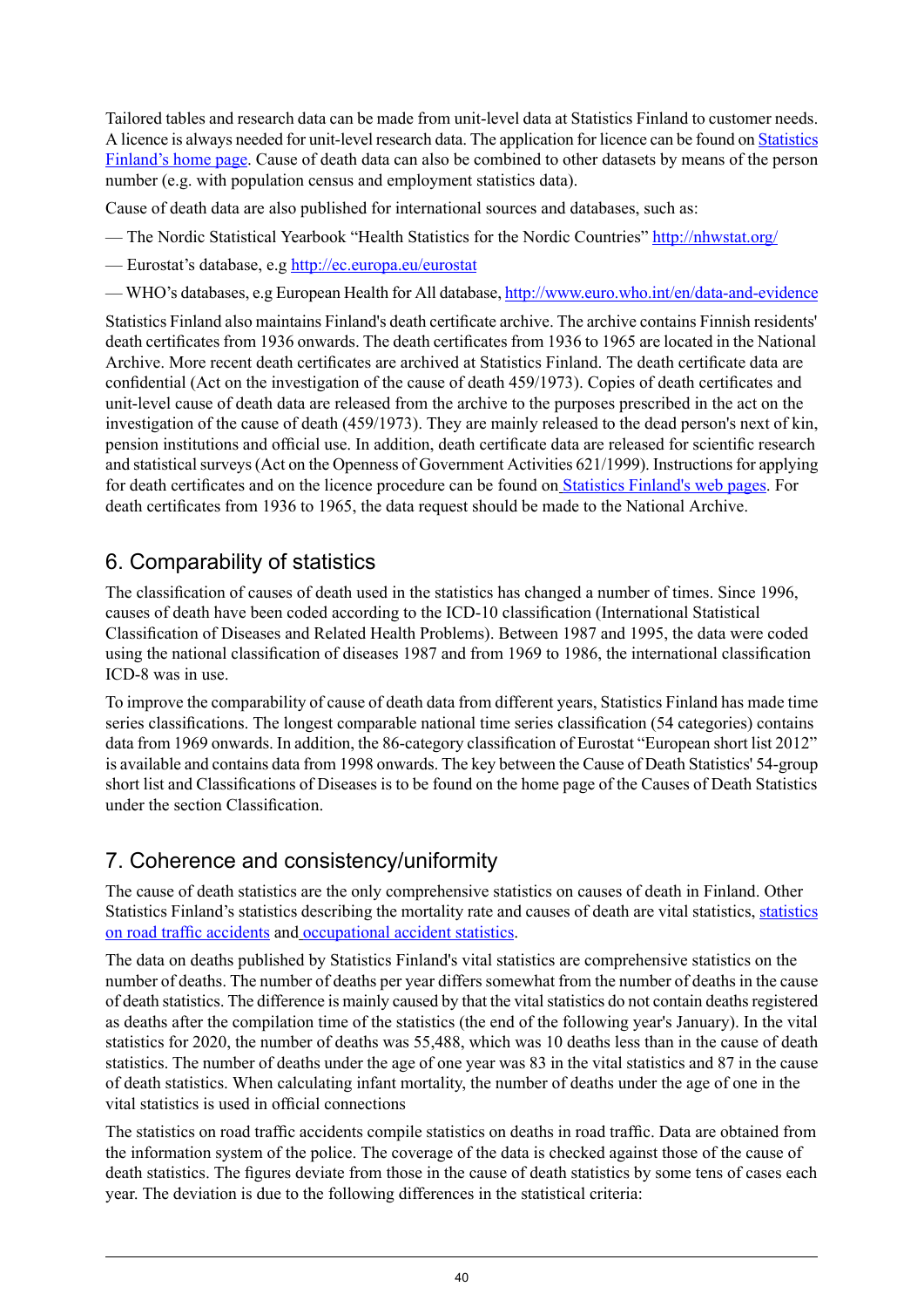- The statistics on road traffic accidents contain all deaths in traffic in the area of Finland, whereas the cause of death statistics include all deaths of the permanent population of Finland occurring either in Finland or abroad.
- The road traffic accidents include deaths that occurred on the day of the accidents and the most the 30 following days. The cause of death statistics are compiled on the basis of the day of the death no matter how long time ago the accidents occurred
- In the cause of death statistics suicides committed in traffic are included in suicides, in the statistics on road traffic accidents they are regarded as road traffic accidents.

Occupational accident statistics are compiled on the basis of information on insurance activities and the statistics include all those accidents at work on which insurance institutions have paid compensation. By contrast, in the cause of death statistics the information on occupational accidents is derived from death certificates. The number of deaths from occupational accidents differs yearly very little from the figures in the cause of death statistics.